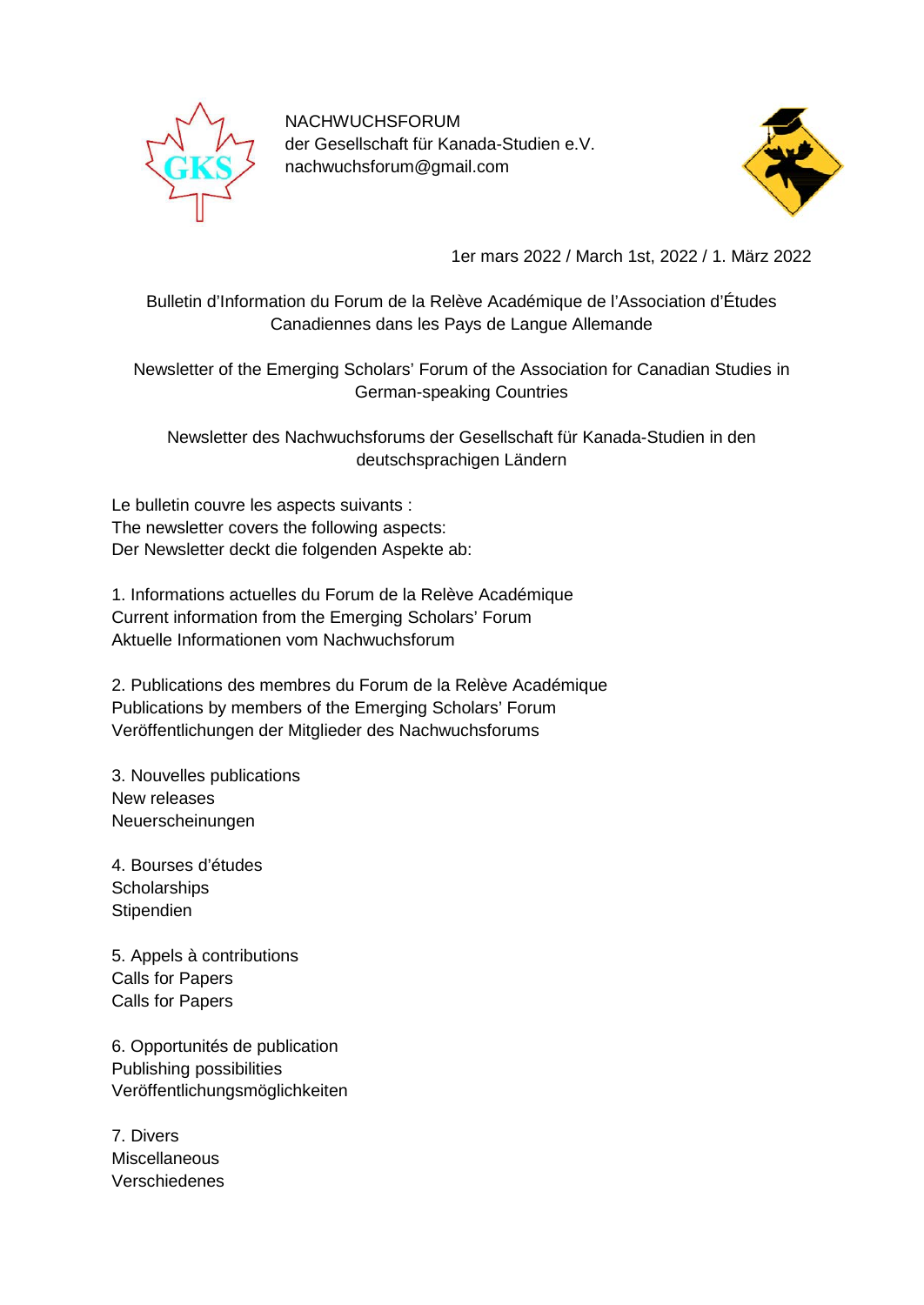8. Date du prochain bulletin d'information du Forum de la Relève Académique Date for the next newsletter of the Emerging Scholars' Forum Termin des nächsten Newsletters des Nachwuchsforums

**------------------**

# **1. Informations actuelles du Forum de la Relève Académique Current information from the Emerging Scholars' Forum Aktuelle Informationen vom Nachwuchsforum**

**Un atelier en ligne** du Forum de la Relève Académique aura lieu **du 5 au 6 mars 2022**. Le sujet de l'atelier sera « Travailler en Études littéraires et culturelles autochtones sur l'Île de la Tortue en Europe : Questions de méthodologie, de positionnalité, de responsabilité et d'éthique de la recherche ». Pour plus d'informations sur l'événement ou pour soumettre votre proposition (date limite : 31 mars), consultez également l'appel à communications (point 5 de cette newsletter).

**On May 5-6, 2022**, we will host an **online workshop** on *"*Studying Indigenous Literatures and Cultures of Turtle Island in Europe: Questions of Methodology, Positionality, Accountability, and Research Ethics," organised by the Emerging Scholars' Forum. For more information or for submitting an abstract (deadline: March 31), please have a look at the Call for Papers (see below, section 5 of this newsletter).

**Vom 5. bis 6. Mai 2022** findet ein online Workshop des Nachwuchsforums statt. Das Thema des Workshops ist "Studying Indigenous Literatures and Cultures of Turtle Island in Europe: Questions of Methodology, Positionality, Accountability, and Research Ethics." Für weitere Informationen zu der Veranstaltung oder um ein abstract einzureichen (Deadline: 31. März), siehe auch den Call for Papers (unter Punkt 5 dieses Newsletters).

**---------**

**La prochaine réunion** du Forum de la Relève Académique de l'Association d'Études Canadiennes aura lieu le 8 mars 2022 à 16h (CET) en ligne. Tous ceux qui s'intéressent aux études canadiennes sont les bienvenus! Inscrivez-vous ici: [https://uni](https://uni-trier.zoom.us/meeting/register/tZUocuCtqz0uG9baGI0M_ZZi_dNbc2JHVUve)[trier.zoom.us/meeting/register/tZUocuCtqz0uG9baGI0M\\_ZZi\\_dNbc2JHVUve](https://uni-trier.zoom.us/meeting/register/tZUocuCtqz0uG9baGI0M_ZZi_dNbc2JHVUve)

The Emerging Scholars' Forum's **next team meeting** will take place on March 8, 2022, 4pm (CET) online. Everyone interested in Canadian Studies is welcome! Register here: [https://uni](https://uni-trier.zoom.us/meeting/register/tZUocuCtqz0uG9baGI0M_ZZi_dNbc2JHVUve)[trier.zoom.us/meeting/register/tZUocuCtqz0uG9baGI0M\\_ZZi\\_dNbc2JHVUve](https://uni-trier.zoom.us/meeting/register/tZUocuCtqz0uG9baGI0M_ZZi_dNbc2JHVUve)

**Das nächste Team-Meeting** des Nachwuchsforums findet am 8. März 2022 um 16 Uhr online statt. Alle Interessent\*innen sind herzlich willkommen! Registrierung unter: [https://uni](https://uni-trier.zoom.us/meeting/register/tZUocuCtqz0uG9baGI0M_ZZi_dNbc2JHVUve)[trier.zoom.us/meeting/register/tZUocuCtqz0uG9baGI0M\\_ZZi\\_dNbc2JHVUve](https://uni-trier.zoom.us/meeting/register/tZUocuCtqz0uG9baGI0M_ZZi_dNbc2JHVUve)

**---------**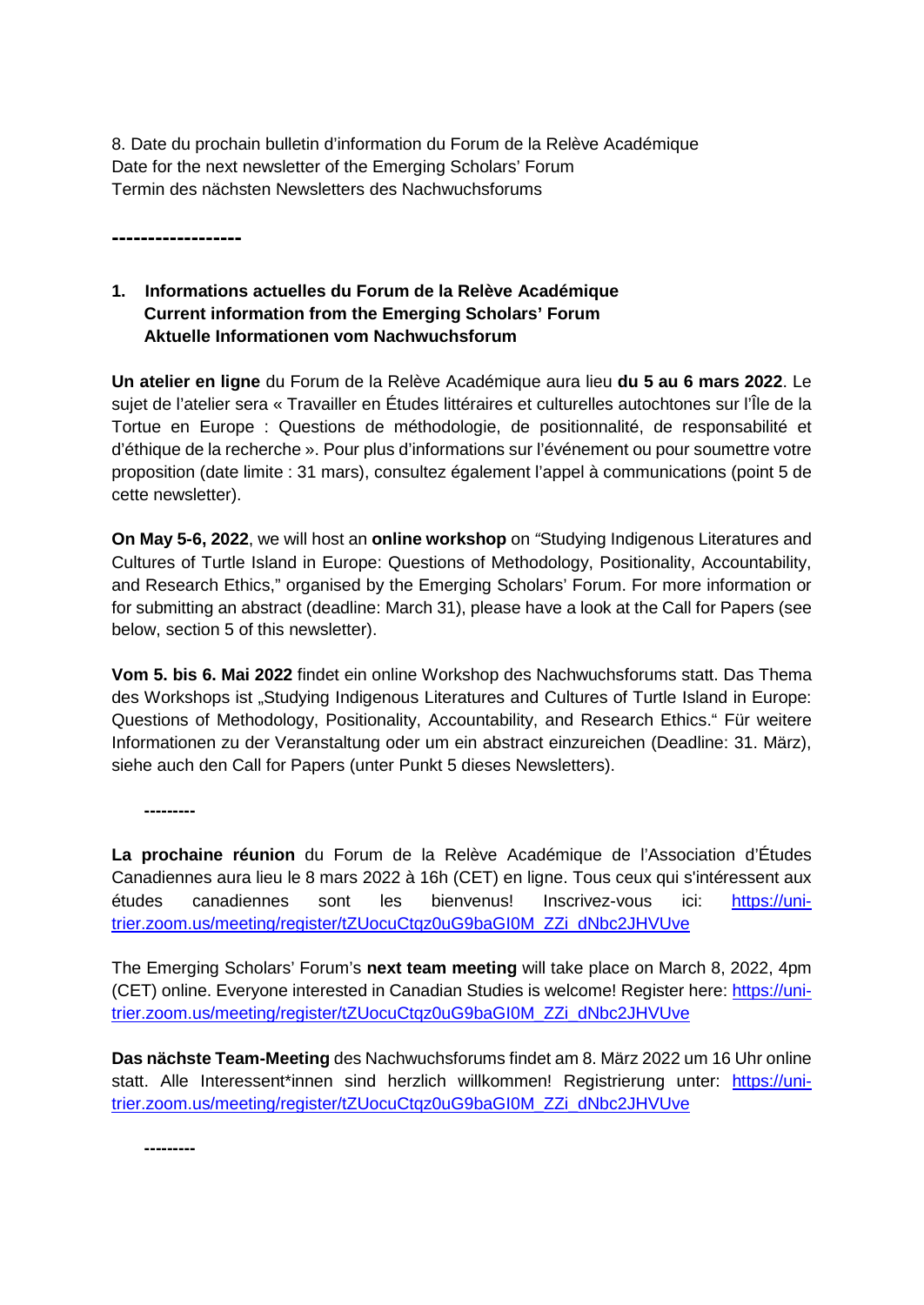## **The prize "Interregionale Forschungsförderung / Soutien interregional à la recherché" of the Greater Region was awarded to Isis Luxenburger**

Doctoral Researcher Isis Luxenburger received the prize "Interregionale Forschungsförderung / Soutien interregional à la recherché" of the Greater Region for her ongoing PhD project "Mediating Industrial Culture in the Borderlands of Quebec and the Greater Region: Fictional and Non-fictional Films" within the framework of the IRTG. She will conduct the follow-up dissemination project "Cinédentité," which will comprise a screening of a series of local industrial films in the four countries of the Greater Region. This project will be realized in the second half of 2022 and reach out to researchers and the broad public alike. The screenings and talks will emphasize the role industrial films on the Greater Region have played in identityconstruction and shall foster a common identity within the borderlands of the Greater Region. "Cinédentité" aims at raising awareness for the wealth of industrial films in the Greater Region and encouraging its use in the scientific, public and private sphere. The project will also serve the dissemination of research findings from the PhD project within the geographical space it investigates on the European side of the Atlantic. This dissemination project will continue to build bridges across the Atlantic as well as intra-European borders in the spirit of the IRTG.

The award ceremony took place on November 30, 2021 at 4pm within the scope of the first conference on Research and Higher Education in the Greater Region "Good Fences Make Good Neighbours?" which was hosted by the University of Trier.

\*\*\*

# **Margaret Atwood Society: Top paper award from the ArtPolitical conference was awarded to Manuel Sousa Oliveira**

The Margaret Atwood Society co-hosted "ArtPolitical: Margaret Atwood's Aesthetics" October 14 through 16, 2021 at the University of Göttingen, Germany. We were pleased to award \$250USD prize to the top paper, which was awarded to Manuel Sousa Oliveira (Porto) for his outstanding paper "Both Fox and Cat: The Politics of Ambiguity in The Handmaid's Tale and The Testaments." The first runner-up was Loredana Filip's paper "Literary Synesthesia and Human-Nonhuman Interactions in Margaret Atwood's MaddAddam Trilogy'' and second runner-up was Tatiana Konrad for her paper "Veganism, Ecoethics, and Climate Change in Margaret Atwood's 'MaddAddam' Trilogy."

We congratulate all of our presenters and our conveners, Dr. Dunja Mohr (Erfurt) and Dr. Kirsten Sandrock (Göttingen) for an excellent conference.

The conference was also supported by the German Research Foundation, the Association for Canadian Studies in German-speaking Countries and the Hans-Böckler-Foundation.

**---------**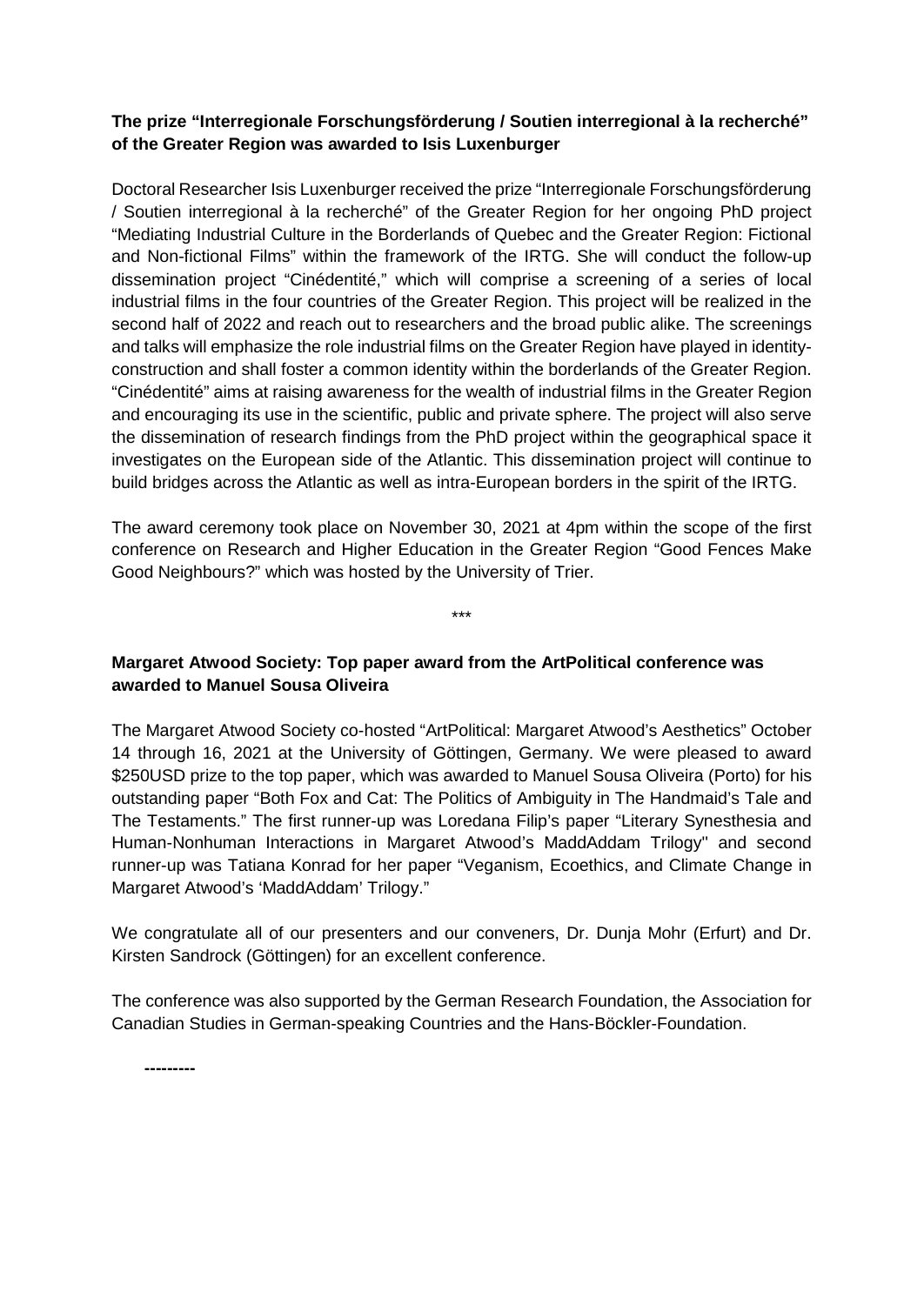# **2. Publications des membres du Forum de la Relève Académique Publications by members of the Emerging Scholars' Forum Veröffentlichungen der Mitglieder des Nachwuchsforums**

The American travelogue "The Saar" (1935) was published on the Canadian online film platform Zoom Out. The film is presented by Isis Luxenburger within the series "Dans l'œil du collectionneur." The 16mm copy of the film turned up as a treasure trove during her research stay in Montreal in October 2019. To announce the publication, a digital copy of the film, an important contemporary-history document for the industrial-cultural film heritage of the Saarland and the Greater Region, was screened within a hailing distance of the location the opening scene was shot on 87 years ago during the "Border Renaissance" conference of the UniGR-Center for Border Studies on 5 February in Saarbrücken.

**---------**

# **3. Nouvelles publications New releases Neuerscheinungen**

Astrid Fellner, ed. *Narratives of Border Crossings. Literary Approaches and Negotiations*. (Nomos 2021)

Gilles Dupuis, Klaus-Dieter Ertler, and Yvonne Völkl, eds. *A la carte. Le roman québécois (2015-2020)*. (Peter Lang Verlag 2021)

Lisa Johnson. *Moves - Spaces - Places. The Life Worlds of Jamaican Women in Montreal. An Ethnography*. (Transcript 2021)

Maggie Perzyna, and Harald Bauder. "Threats from Within and Threats from Without: Wet'suwet'en Protesters, Irregular Asylum Seekers and on-Going Settler Colonialism in Canada." *Settler Colonial Studies*, 2022, pp. 1–25. doi:10.1080/2201473X.2022.2030083.

Renate Bartl. *African-Native Contact, Multi-Ethnic Native American Nations, and the Ethnogenesis of Tri-Racial Groups in North America*. (Readbox Publishing 2021)

Pilar Somacarrera Íñigo. *Poder y monstruosidad en la narrativa de Margaret Atwood*. (Aula Magna Proyecto clave McGraw Hill 2021)

Stefanie Schäfer. *Yankee Yarns. Storytelling and the Invention of the National Body in Nineteenth-Century American Culture*. (Edinburgh University Press 2021)

Raoul Peck*. Rottet die Bestien aus!: Die verstörende Überheblichkeit der Ignoranz*. Filmessay: <https://www.arte.tv/de/videos/095727-001-A/rottet-die-bestien-aus-1-4/>

**---------**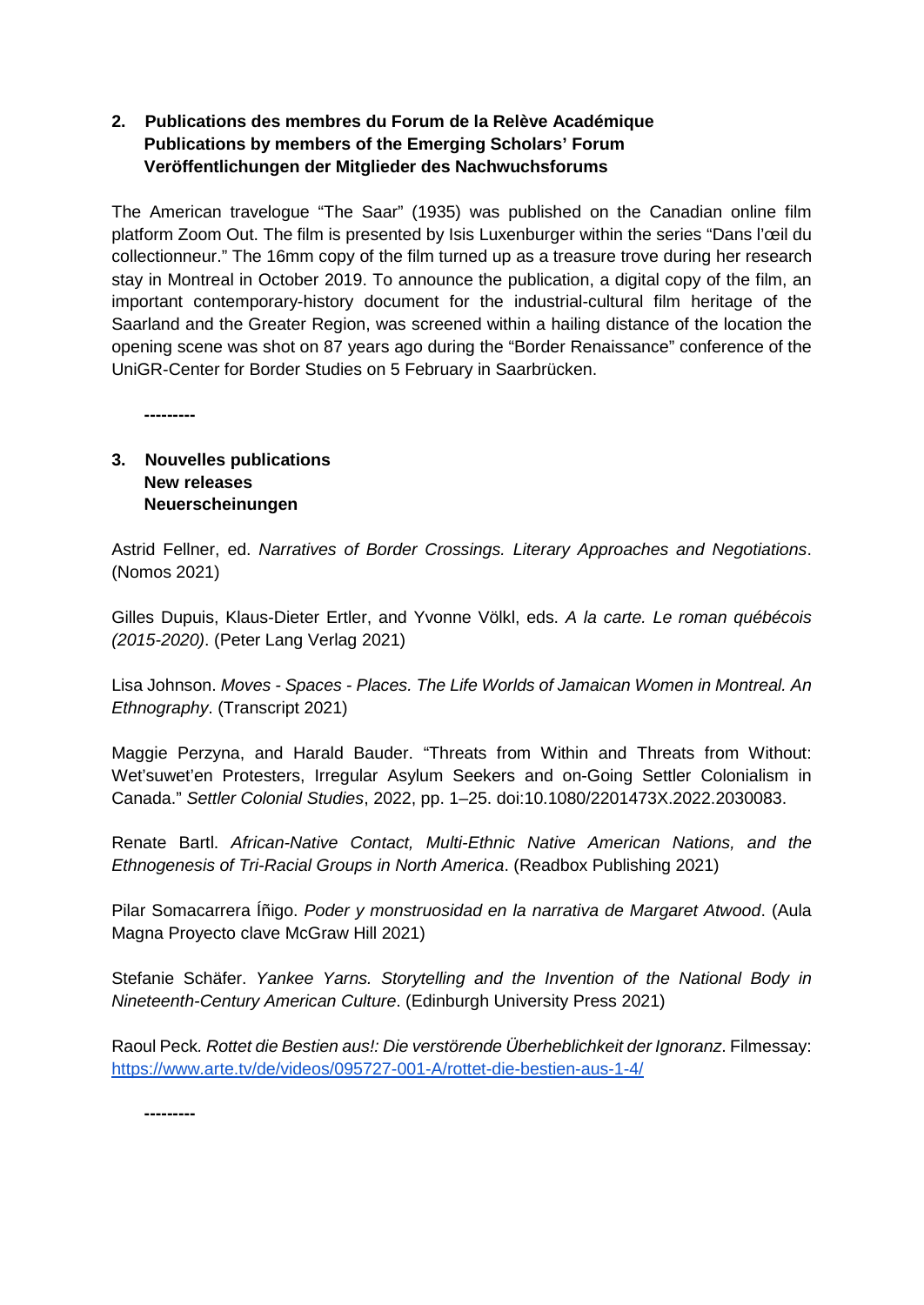## **4. Bourses d'études Scholarships Stipendien**

# **Women's and Gender Studies et Recherches Féministes: Outstanding Scholarship Prize**

This Outstanding Scholarship Prize is awarded to a monograph, an edited collection, or a significant documentary film. Winners of this award receive a \$200.00 prize, in addition to travel money (up to a specific amount) for the winner(s) to travel to the WGSRF Conference and Awards ceremony. The nomination deadline for 2022 is March 15th. More information to follow in early February. Stay tuned: [https://wgsrf.com/prizes-awards/outstanding](https://wgsrf.com/prizes-awards/outstanding-scholarship-prize)[scholarship-prize](https://wgsrf.com/prizes-awards/outstanding-scholarship-prize)

## **Provost's Postdoctoral Fellowship Program (Indigenous and Black researchers) - UofT**

\*\*\*

\*Different Faculty have different deadlines: [https://www.sgs.utoronto.ca/awards/provosts](https://www.sgs.utoronto.ca/awards/provosts-postdoctoral-fellowship-program/)[postdoctoral-fellowship-program/](https://www.sgs.utoronto.ca/awards/provosts-postdoctoral-fellowship-program/)

#### **Value & Duration**

The Provost's Postdoctoral Fellowship Program is available to engage seven postdoctoral fellows annually. Each award will provide \$70,000 per year to the Faculty to support up to two years of a postdoctoral's salary and benefits. This level of funding exceeds the median postdoctoral salary at the University of Toronto and is in keeping with Canada's most prestigious postdoctoral awards. The Fellowship may be used to fund both the postdoctoral fellow's gross salary and employer costs (10% Standard Benefit Rate, and \$50/month postdoctoral levy), or only the gross salary, in which case, the faculty/unit/department would be responsible for covering the additional employer costs. Units/departments have the option and are encouraged, to augment the salary support from a variety of sources, including operating budget, faculty advisor funds such as research grants, other awards, etc. Successful postdoctoral fellows will also receive a start-up (salary) fund of \$5,000 per year, funded through the Faculty Research Office or faculty advisor.

#### **Purpose**

The University of Toronto Provost's Postdoctoral Fellowship program provides funding to Graduate Faculties to increase opportunities for hiring postdoctoral fellows from underrepresented groups, specifically Indigenous and Black researchers. These fellowships will enable postdoctoral researchers to grow their scholarly profiles, undertake academic work at the University of Toronto, and strengthen the research environment at the University with diverse perspectives. This funding is designed to help the University compete with peer institutions for top-tier candidates, and to support the University in meeting its institutional goal of fostering increased diversity and representation at all levels of teaching, learning and research. Nominees must be nominated by their prospective Faculties/divisions following the timeline and processes outlined below. While the nomination/application process will normally begin with faculty advisors/mentors, funding for the successful nominees will be provided to their respective Faculty Research Office for administration.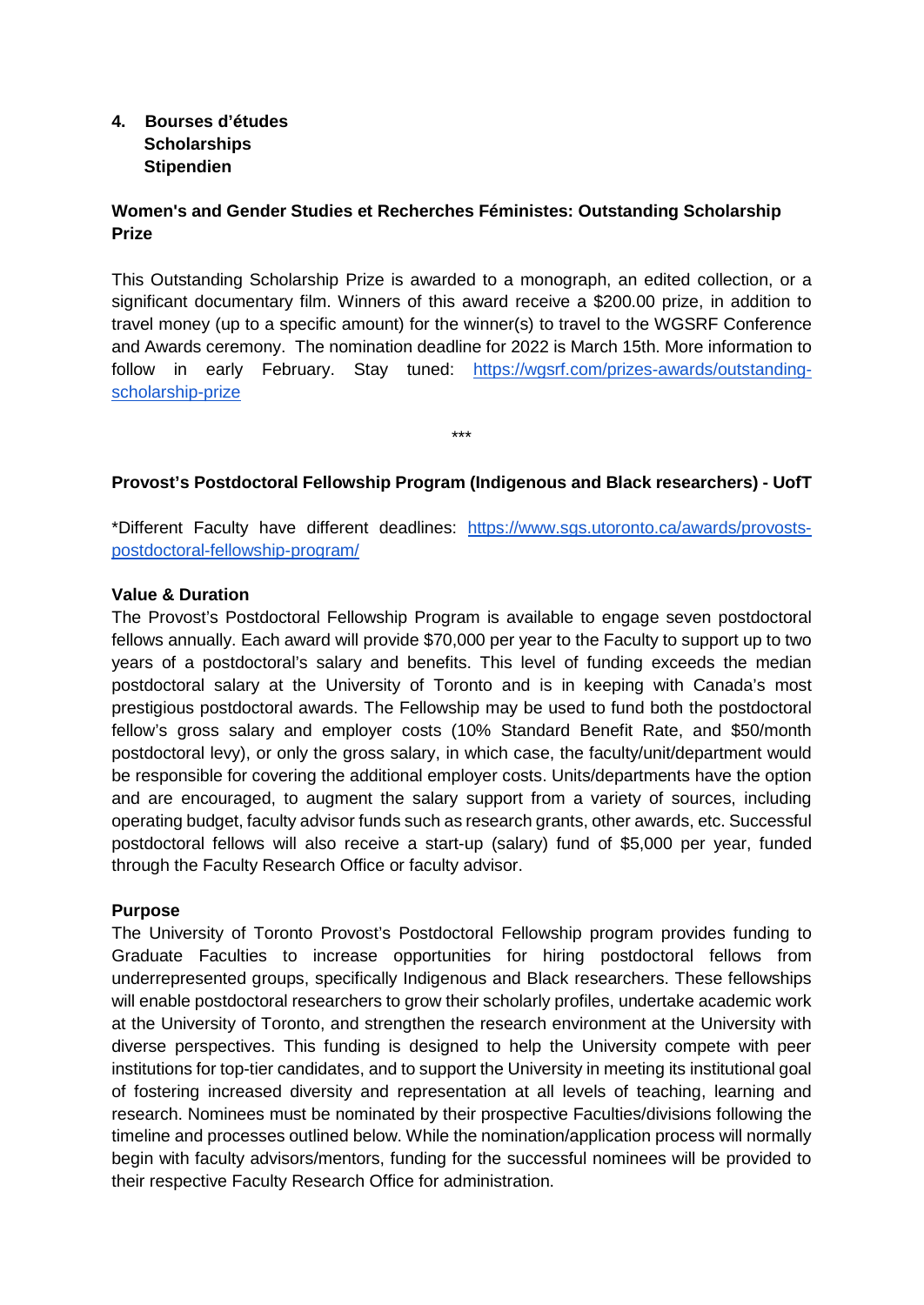#### **York Centre for Asian Research (YCAR): Research Collaboration Fellowship**

The YCAR Research Collaboration Fellowship exists to support intensive collaborations between a Faculty Associate of the Centre and a research collaborator at another research institution (university, NGO etc). The fellowship allows a collaborator (usually from Asia) to visit Toronto for the specific purpose of working on a research proposal, project or publication. Preference will be given to existing collaborations who will benefit from meeting to complete a research output. The fellowship provides up to a maximum of C\$4,000 in reimbursement for travel and accommodation expenses incurred by the visitor. Visitors will usually spend one to three months in Toronto. YCAR provides the visitor with a desk and library access for the duration of the fellowship. Preference may be given to applicants with existing collaborations at the time of application.

Applications for a proposed visitor in the 2022–23 academic year are due on Friday, 20 May 2022 by 16:00 EDT and should be submitted by the YCAR Faculty Associate making the nomination, not the proposed visitor.

A complete application file will consist of:

1) Current CV of both the applicant and nominator

2) A document (word or PDF) that includes the following: statement outlining the proposed collaborative work, details of the planned output that will result from the Fellowship, timeline of the proposed visit and output

To submit an application, or for further information, contact [ycar@yorku.ca.](mailto:ycar@yorku.ca)

**---------**

**5. Appels à contributions Calls for Papers Calls for Papers**

## **Studying Indigenous Literatures and Cultures of Turtle Island in Europe: Questions of Methodology, Positionality, Accountability, and Research Ethics**

Online Workshop organized by the Emerging Scholars' Forum of the Association for Canadian Studies in German-Speaking Countries (GKS), May 5-6, 2022

While in standard literary analysis discussion of one's position is rarely identified and discussed, it is, I suggest, a necessity in Indigenous Studies. (Reder 8)

In this workshop, we wish to reflect on how to respectfully engage with Indigenous critical and creative thought from European localities, positionalities, and perspectives. In this sense, we take up Deanna Reder's (Métis) call for rigorous self-reflection. At the same time, we heed Sam McKegney's warning that non-Indigenous scholars who use positionality as a critical lens may ultimately perpetuate "strategies of ethical disengagement" (81), an evasion of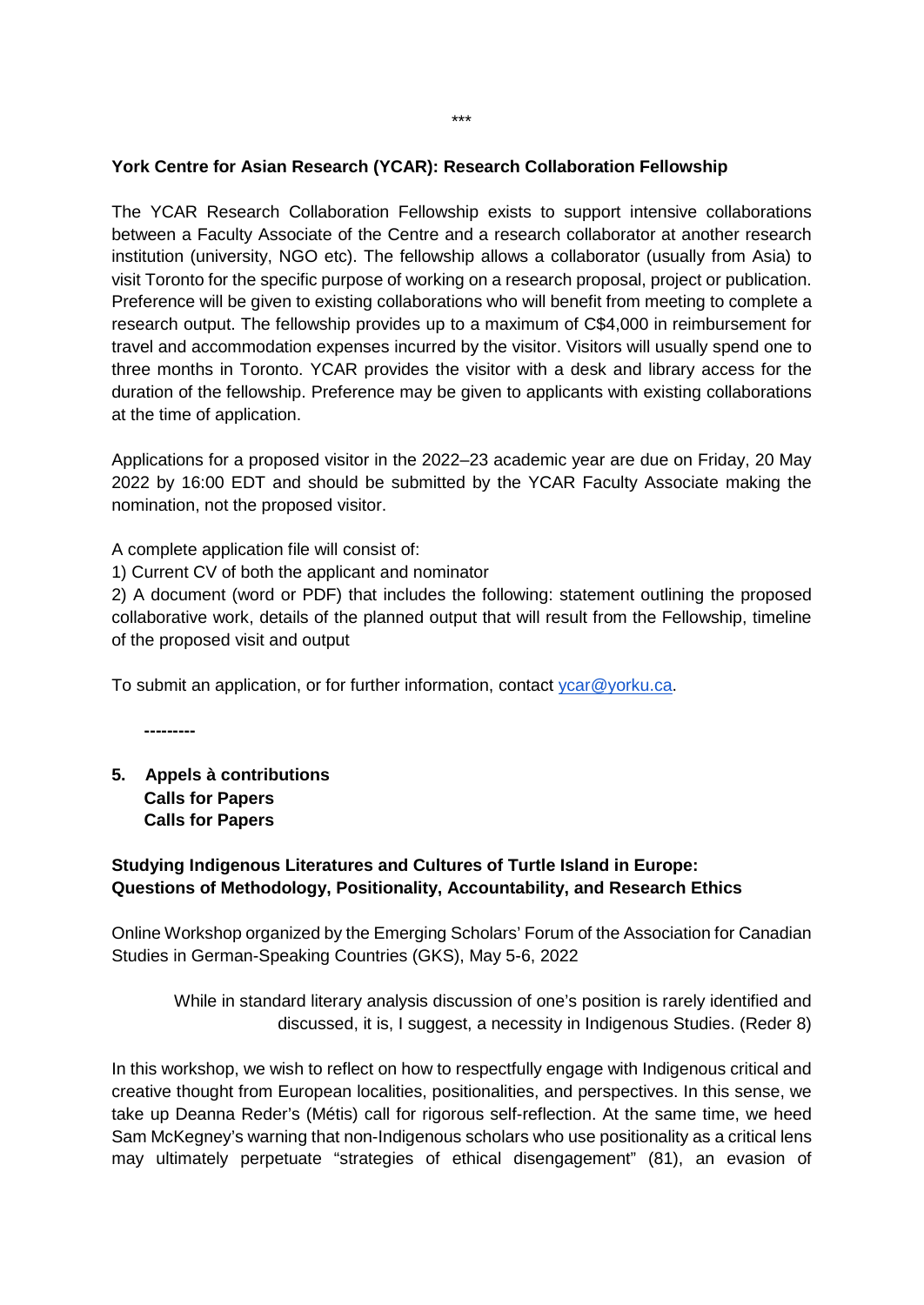accountability, and an escapism into self-centered introspection of the critic's own inadequacies that fails to challenge the academic status quo.

This workshop perceives Canada as a framework that demands critical interrogation. It builds on the understanding that Canadian national borders do not align with Indigenous concepts, knowledges, relations, and sovereignties. Furthermore, it understands Indigenous Studies as a discipline in its own right, on its own terms, that centers Indigenous ways of knowing, communities, and cultures. While as such Indigenous Studies is established in its own, expanding departments across Turtle Island, institutional contexts in Europe, for the most part, lack a departmental structure that recognizes the position of Indigenous Studies as an independent discipline. Lee Maracle's (Stó:lō) and Kimberly Blaeser's (Chippewa) critical reckoning with Eurowestern academia in the early 1990s thus resonates today in, as Margaret Kovach (Nêhiyaw and Saulteaux) writes, "an academy that is still colonial" (175).

This workshop's exploration of its four key elements—methodology, positionality, accountability, and research ethics—is based on the critical awareness that studying Indigenous thoughts and cultures from within Europe takes place within uneven power structures. This understanding also includes the complex ways in which European institutions, including universities, have been implicated in the enduring legacies of genocide, colonialism, capitalism, Christianity, and patriarchy, among others. Even though these systems have been key to dispossessing Indigenous peoples and marginalizing their knowledges, Indigenous peoples have been resisting such oppression for a long time. Within the specific contexts of engaging with Indigenous literatures and theories in Europe, we are interested in discussing the possibilities and limits of practicing solidarity in scholarship in terms of "uneasy" solidarity based on incommensurability (Tuck and Yang 3) and forms of "critical co-resistance" (Coulthard and Simpson 250).

#### **Format & Submission:**

This workshop will take place online from May 5-6, 2022, and features contributions by Dr Renae Watchman (Diné & Tsalagi) and Prof Dr Hartmut Lutz as confirmed speakers. In conversation with their talks, the workshop includes panels for scholars of all levels—BA, MA, PhD, Postdoc—to present their research projects and work in progress, which engage with Indigenous critical and creative thoughts. This workshop is designed in particular for early career researchers as it aims to provide a safe space for them to discuss their specific needs, challenges, and difficulties, which they might encounter or have encountered during their research, including their questions, challenges, and concerns regarding questions of methodology, positionality, accountability, and research ethics. We invite contributions in the form of short talks or alternative formats, such as artwork, video-clips, or collaborative work.

Please submit the following until March 31:

- an abstract of ca. 250 words
- $\bullet$  a short bio of ca. 100 words
- a response of ca. 250 words to the question: How have you come to study Indigenous literatures and cultures?

To submit your proposal, please send your abstract, bio and response in a single file (.doc/.docx/.pdf) to the organizing committee at [indigenousstudiesworkshop@gmail.com](mailto:indigenousstudiesworkshop@gmail.com)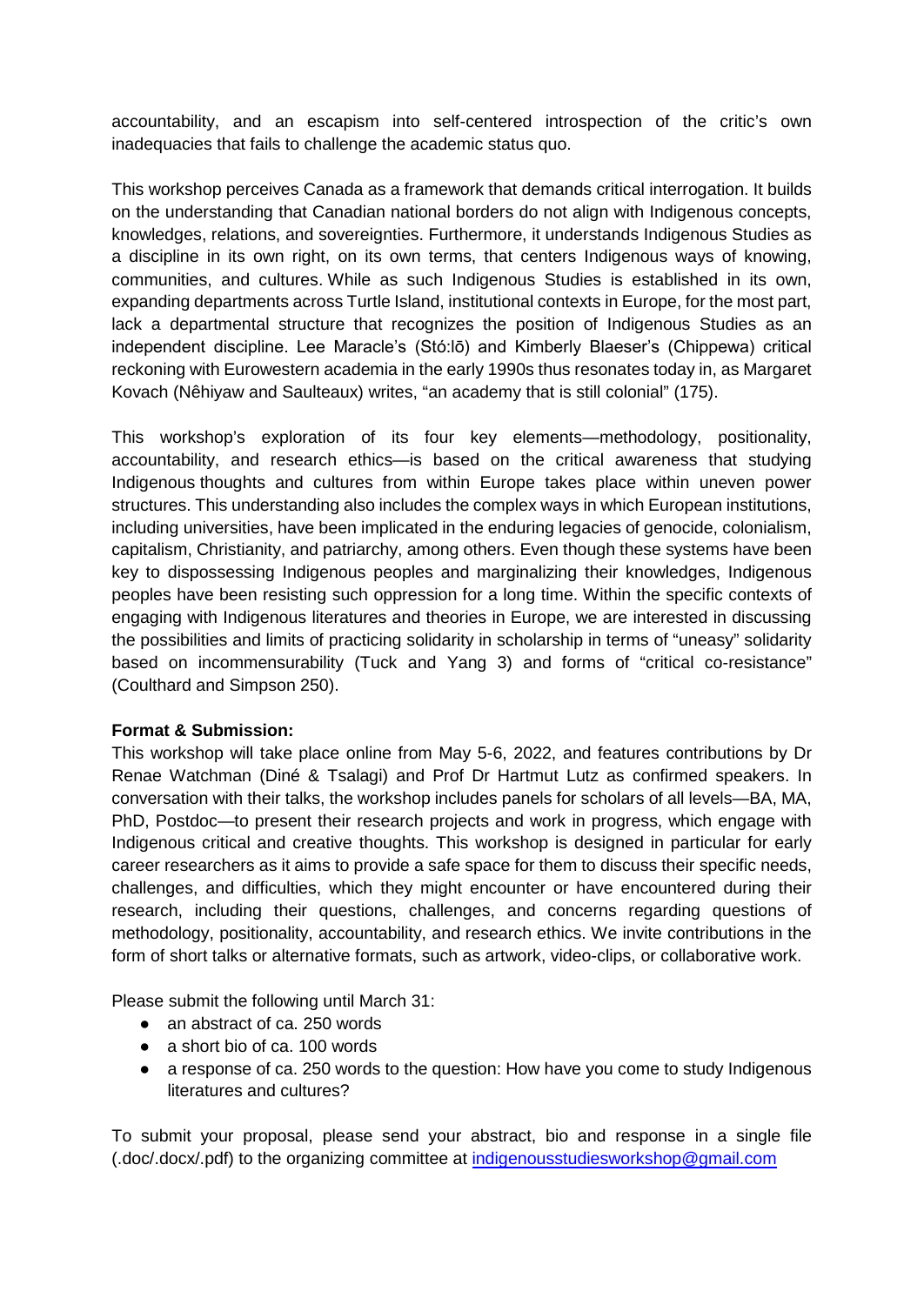Should you have any further questions, please feel free to contact the organizers at [indigenousstudiesworkshop@gmail.com](mailto:indigenousstudiesworkshop@gmail.com)

Speakers:

- Dr Renae Watchman (Diné & Tsalagi) (McMaster University)
- Prof Dr Hartmut Lutz (University of Greifswald)

Workshop organizers:

- Atalie Gerhard, *Saarland University / IRTG Diversity: Mediating Difference in Transcultural Spaces*
- Johanna Lederer, *Catholic University of Eichstätt-Ingolstadt / RTG Practicing Place: Socio-Cultural Practices and Epistemic Configurations*
- Manuel Sousa Oliveira, *University of Porto / CETAPS*
- Alisa Preusser, *University of Potsdam*

Contact: [indigenousstudiesworkshop@gmail.com](mailto:indigenousstudiesworkshop@gmail.com)

## **Works Cited:**

- Blaeser, Kimberly. "Native Literature: Seeking a Critical Centre." *Looking at the Words of Our People: First Nations Analysis of Literature*, edited by Jeannette Armstrong, Theytus Books, 1993, pp. 51-62.
- Coulthard, Glen, and Leanne Betasamosake Simpson. "Grounded Normativity/ Place-Based Solidarity." *American Quarterly*, vol. 68, no. 2, 2016, pp. 249-55.
- Kovach, Margaret. *Indigenous Methodologies: Characteristics, Conversations, and Contexts*. U of Toronto P, 2009.
- Maracle, Lee. *Memory Serves and Other Essays: Oratories*. NeWest P, 2015.
- McKegney, Sam. "Strategies for Ethical Engagement: An Open Letter Concerning Non-Native Scholars of Native Literatures." 2008. *Learn. Teach. Challenge: Approaching Indigenous Literatures*, edited by Deanna Reder and Linda M. Morra, Wilfried Laurier UP, 2016, pp. 79-87.
- Reder, Deanna. "Introduction: Position." *Learn. Teach. Challenge: Approaching Indigenous Literatures*, edited by Deanna Reder and Linda M. Morra, Wilfried Laurier UP, 2016, pp. 7-17.

\*\*\*

Tuck, Eve, and K. Wayne Yang. "Decolonization Is Not a Metaphor." *Decolonization: Indigeneity, Education & Society*, vol. 1, no. 1, 2012, pp. 1-40.

**74e Congrès de l'Institut d'histoire de l'Amérique française Les gens en Amérique française : contacts, conflits et collaborations**

20, 21 et 22 octobre 2022, Québec: [www.congresihaf2022.cieq.ca](http://www.congresihaf2022.cieq.ca/) Date limite : 13 mars 2022

L'Amérique française est un concept fluide et mouvant, qui fait référence dans la pratique historienne actuelle autant à des territoires (la Nouvelle - France, le Québec et ses prédécesseurs, etc.) qu'à un fait culturel (la francophonie nord - américaine). Le comité organisateur de l'édition 2022 du congrès de l'Institut d'histoire de l'Amérique française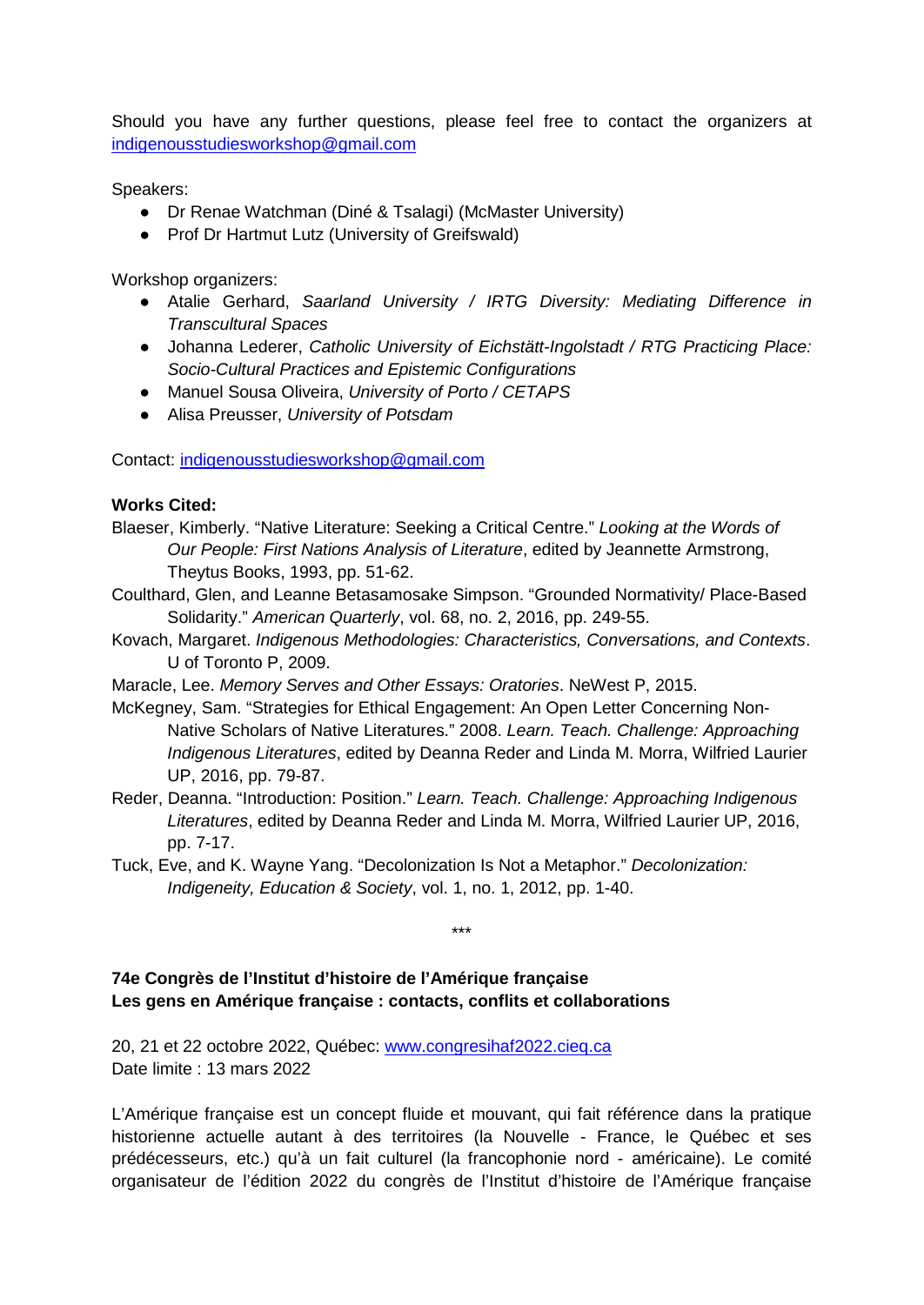propose de réfléchir à la manière dont cette Amérique française a été façonnée par les rapports entre les gens qui y ont été englobés, qu'ils s'y soient identifiés ou non. Il faut d'ailleurs reconnaître que le concept même d'« Amérique française » mérite d'être questionné ou déconstruit. Le comité souhaite explorer toute la gamme des interactions entre les gens en Amérique française, qu'il s'agisse de contacts, de conflits ou de collaborations, d'alliances ou de rivalités, de vivre - ensemble harmonieux ou de voisinages refusés, de métissages culturels ou de replis identitaires. Penser en termes de « gens » permet de tenir compte des différentes échelles d'interaction, des individus et des familles jusqu'aux peuples et aux nations, en passant par les communautés et les groupes sociaux. Le comité suggère d'aborder ces interactions à l'aune des rapports de pouvoir qui les structurent inévitablement – en s'entrecroisant – sur la base de caractéristiques sociales comme les origines ethniques, les identités racisées, l'appartenance linguistique, les genres, les identités sexuelles, les statuts socioéconomiques, les âges et les croyances.

La date limite pour soumettre une proposition de communication ou de séance est le 31 mars 2022.

Pour toute question, contactez : Aline Charles, Donald Fyson et Alain Laberge, Département des sciences historiques, Université Laval, coprésident.e.s du comité organisateur : [ihaf2022@ulaval.ca](mailto:ihaf2022@ulaval.ca)

\*\*\*

#### **Workshop: Deutsche Gesellschaft für Sozial- und Kulturanthropologie**

<https://www.facebook.com/groups/160495372776>

Liebe Mitglieder der RG Nordamerika,

wie bei der DGSKA-Konferenz bereits angekündigt, wollen wir den diesjährigen Workshop am 2./3. Juli 2022 in München stattfinden lassen. Geplant sind derzeit folgende Programmpunkte:

Aktuelle Forschungsprojekte: Bachelor, Master, Promotion und darüber hinaus Museumsarbeit: Sammlungen, Ausstellungen, Kooperationen Lesekreis: Fachlicher Austausch zu aktuellen Debatten Runder Tisch: Besprechen der momentanen Aufstellung der RG an deutschsprachigen Instituten

Wir freuen uns schon, möglichst viele Regionalgruppenmitglieder in München begrüßen zu dürfen. Wenn Sie Interesse haben, dabei zu sein und Ihr aktuelles Forschungsprojekt, eine Sammlung oder einen spannenden Text vorzustellen, melden Sie sich bitte bis zum 01. April 2022 mit Titel und kurzem Abstract bei Saskia Brill [\(saskia.brill@ethnologie.lmu.de\)](mailto:saskia.brill@ethnologie.lmu.de).

Herzliche Grüße, Saskia, Markus & Michelle

Dr. Markus Lindner Wissenschaftlicher Mitarbeiter, Institut für Ethnologie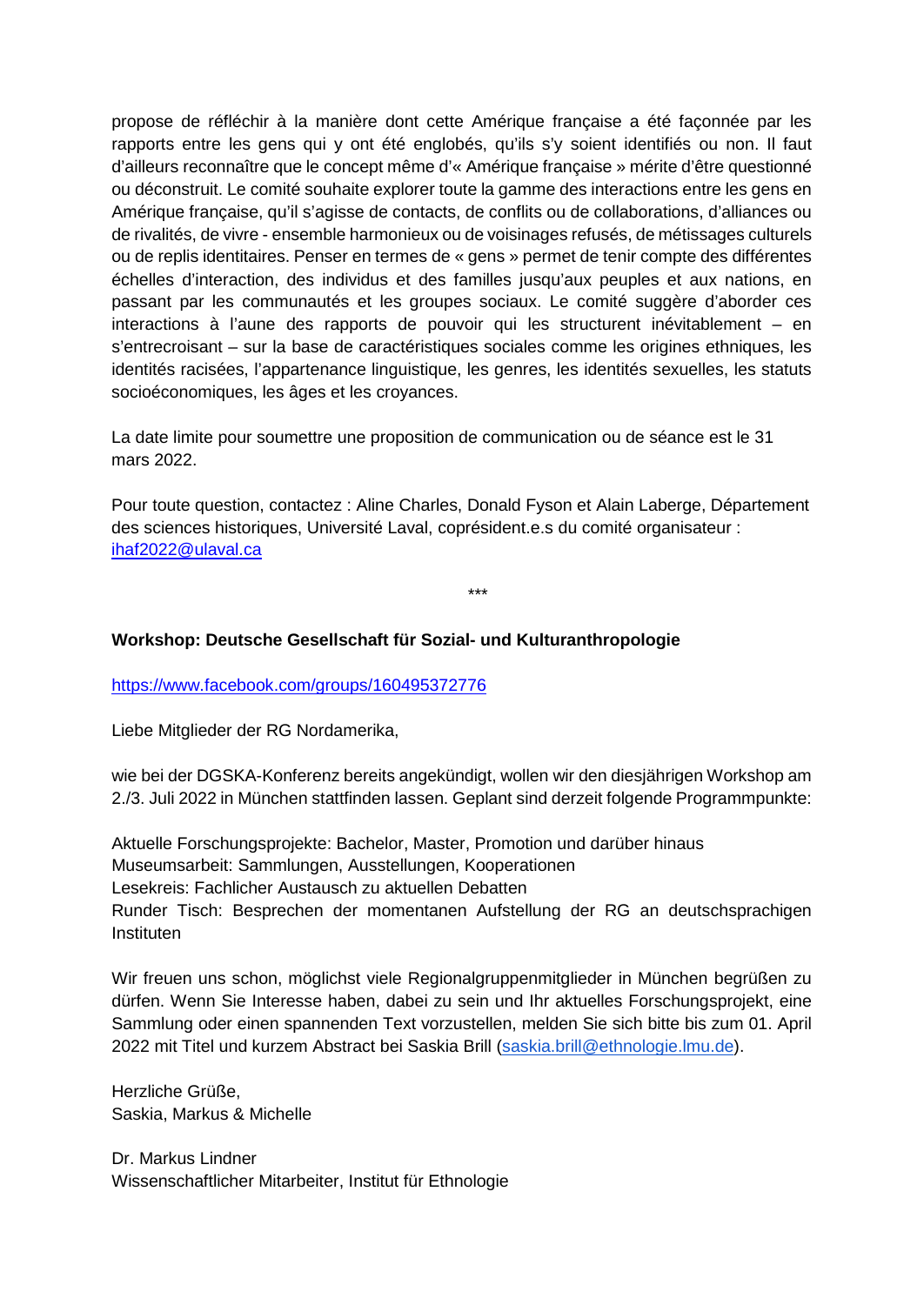Goethe-Universität Frankfurt | Campus Westend IG-Farben-Haus | Raum IG 553 | Norbert-Wollheim-Platz 1 60323 Frankfurt am Main | Germany Telefon +49 (0)69 798 33068 | Fax +49 (0)69 798 33065 E-Mail: [m.lindner@em.uni-frankfurt.de](mailto:m.lindner@em.uni-frankfurt.de)

[http://www.ethnologie.uni-frankfurt.de](http://www.ethnologie.uni-frankfurt.de/)

Virtuelle Ausstellung: "Die Wanderer. Katsinam, Tithu und Aby Warburg" [http://www.diewanderer.info](http://www.diewanderer.info/) Film: "Let Them Speak! Kommentare aus British Columbia, Kanada/Comments from British Columbia, Canada": https://youtu.be/vHYtom5JWio (deutsch) https://youtu.be/Lvqv6s1zQBw (english)

\*\*\*

## **UAAC-AAUC Call for Sessions**

University of Toronto, Toronto, Canada, Oct 27–29, 2022 Deadline: Mar 27, 2022

We invite the submission of session proposals for the annual Universities Art Association of Canada | Association d'art des universités du Canada. We hope to offer a range of panels, roundtables, and workshops that reflect UAAC's diverse constituents, in terms of membership and scholarship. Panels, roundtables, and workshops are invited that interrogate all time periods and cultural frames of art history, visual and material culture, creative studio practice, design practice, theory and criticism, pedagogy, and museum and gallery practice.

We particularly welcome sessions that focus on areas that have not been strongly represented at previous UAAC conferences, such as Indigenous scholarship and practices, scholars, artists/theorists dealing with race(ism), immigration, diaspora. We also encourage sessions that focus on Pre- and Early-Modern studies, and more broadly, sessions that address global or transnational topics and approaches from all time periods.

Proposals (which can be in English or French) should include a title, a 150-word description of the panel, and full contact information for the session chair/s. The bulk of the conference is expected to be held in person, but a limited number of virtual panel slots are available. Please indicate in the Google Form whether you are proposing an in-person or virtual panel.

Only members of UAAC-AAUC may chair or co-chair and/or present papers in conference sessions. Non-members who propose sessions will be required to become members in the event that their proposals are accepted.

We welcome proposals from permanent and contract academic staff, independent scholars, artists and curators, and graduate students in terminal degree programs. Sessions that include a mixture of graduate students and faculty/independent researchers are also encouraged.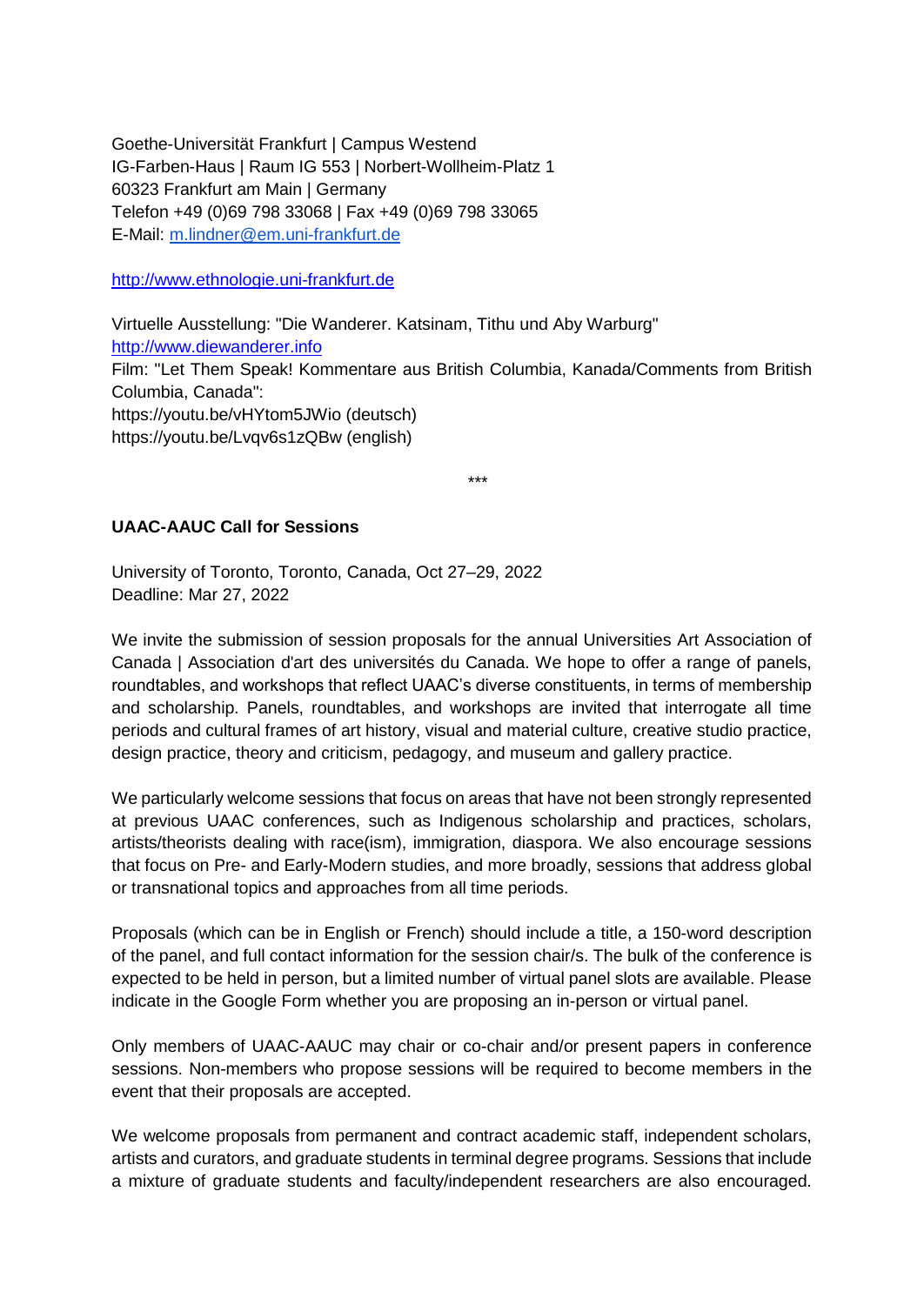Please note that only ONE proposal will be accepted per member, whether that proposal is for a single or jointly chaired session, roundtable, or workshop.

How to submit a proposal: Please fill out the Google Form here: [https://docs.google.com/forms/d/e/1FAIpQLSdNtD4-](https://docs.google.com/forms/d/e/1FAIpQLSdNtD4-KvQHSBFniDjy9aRmO_agni_IEo2BGlHYr1OY6eERIA/viewform) KvQHSBFniDiv9aRmO\_agni\_IEo2BGlHYr1OY6eERIA/viewform

Deadline: March 27, 2022.

For more information on membership:<https://uaac-aauc.com/>

---

Nous invitons les propositions de séances pour le congrès annuel de l'Association d'art des universités du Canada | Universities Art Association of Canada. Nous espérons présenter un éventail de panels, de tables rondes et d'ateliers qui refléteront la diversité des membres et de la recherche que l'on retrouve à l'AAUC. Nous invitons les panels, les tables rondes et les ateliers qui explorent l'histoire de l'art passé et contemporain, la culture visuelle et matérielle, le travail créatif en atelier, les pratiques de design, la théorie et la critique, la pédagogie, ainsi que les pratiques muséales et en galerie.

Nous encourageons particulièrement les séances qui portent sur des domaines n'ayant pas été très représentés aux congrès antérieurs de l'AAUC, comme la recherche et les pratiques autochtones, ou les chercheur·euses, artistes et théoricien·nes qui composent avec les questions de race ou de racisme, d'immigration, et de diaspora. Nous encourageons ainsi des propositions qui portent sur les études pré-modernes, et plus largement, les séances qui abordent les sujets et approches globales ou transnationales de toute période.

Les propositions peuvent être rédigées en français ou en anglais, et doivent inclure un titre, une description de 150 mots ainsi que les coordonnées complètes des organisateur·rices.

Nous attendons que la majorité du congrès se tiendra en personne, mais un nombre limité de places seront réservées pour des séances virtuelles. Veuillez indiquer la modalité de votre séance sur le Google Form.

Seul·es les membres de l'UAAC-AAUC peuvent présider ou coprésider une séance et/ou y présenter leurs travaux. Celles·ceux qui ne sont pas membres de l'association peuvent soumettre une proposition de séance, de table ronde, ou d'atelier ; ils devront néanmoins devenir membres si leur proposition est retenue.

Nous considérerons les propositions soumises par les professeur·es à temps plein, les chargé·es de cours et les étudiant·es des cycles supérieurs, ainsi que les artistes, chercheur·euses, et commissaires indépendant·es. Seul·es les étudiant·es des cycles supérieurs inscrit·es à un diplôme final peuvent soumettre des propositions ; un nombre limité sera accepté. Les activités associant étudiant·es, professeur·es et/ou chercheur·euses indépendant·es seront aussi considérées. Les soumissions individuelles et collectives seront acceptées. À titre d'exemple, vous pouvez proposer une séance que vous présiderez, une séance présidée par deux membres, une table ronde, ou un atelier.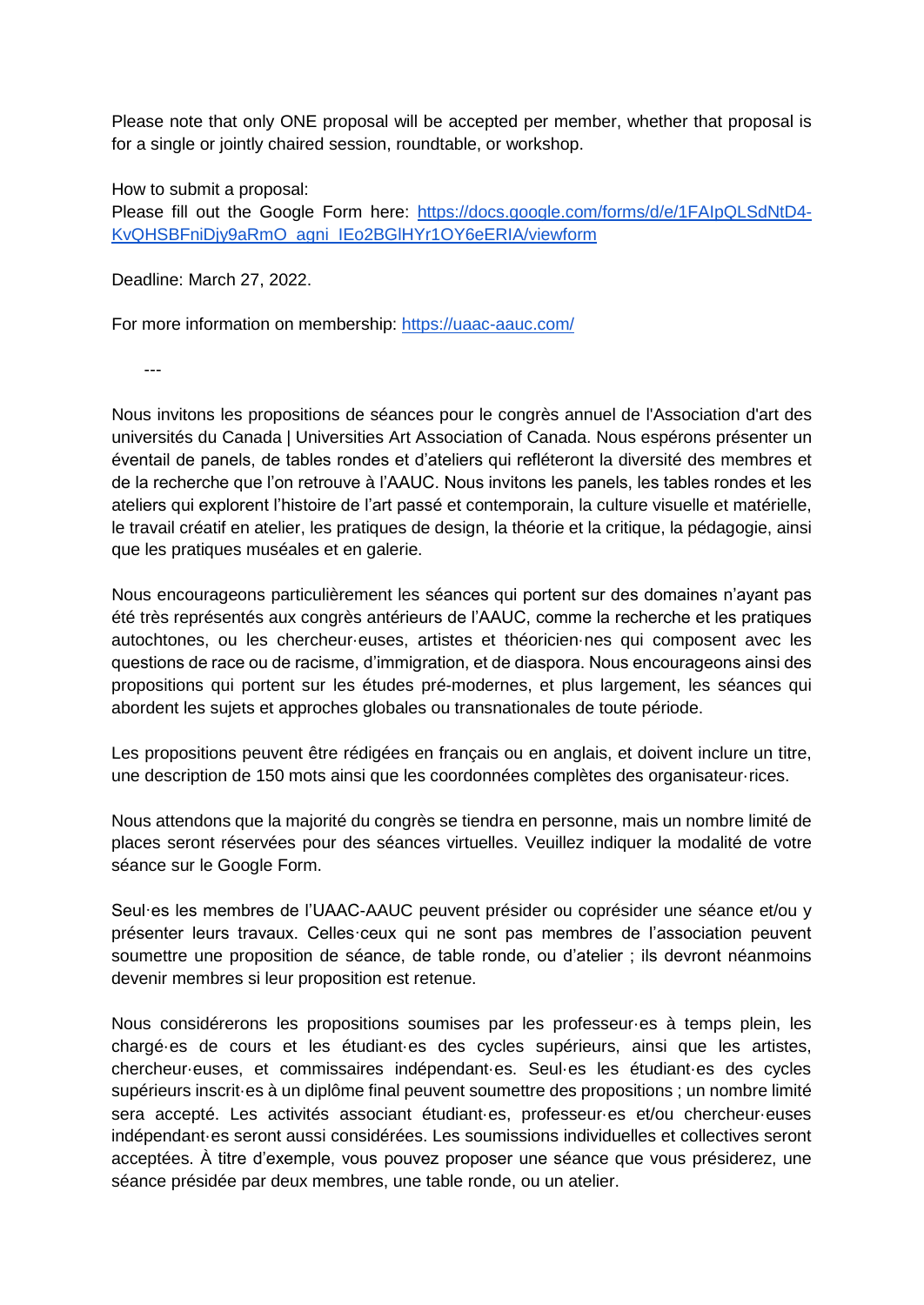Pour soumettre une proposition:

Veuillez remplir le Google Form ici: [https://docs.google.com/forms/d/e/1FAIpQLSdNtD4-](https://docs.google.com/forms/d/e/1FAIpQLSdNtD4-KvQHSBFniDjy9aRmO_agni_IEo2BGlHYr1OY6eERIA/viewform) [KvQHSBFniDjy9aRmO\\_agni\\_IEo2BGlHYr1OY6eERIA/viewform](https://docs.google.com/forms/d/e/1FAIpQLSdNtD4-KvQHSBFniDjy9aRmO_agni_IEo2BGlHYr1OY6eERIA/viewform)

Date limite: le 27 mars, 2022.

Pour les détails d'adhésion visitez<https://uaac-aauc.com/>

Contact Email: [conf22@uaac-aauc.com](mailto:conf22@uaac-aauc.com) URL:<https://uaac-aauc.com/2022/>

\*\*\*

# **Not Quite Human: Crakers, Pigoons, and Other Others in Margaret Atwood's Works (MLA, San Francisco, Jan 2023)**

MLA, Jan. 2023 panel: Following recent bioengineering marvels and the first successful pigto-human heart transplant, the Margaret Atwood Society panel welcomes proposals for papers on depictions of the nonhuman in Atwood's works.

250-word abstract and bio are due to Lee Frew, [leefrew@yorku.ca,](mailto:leefrew@yorku.ca) March 15, 2022.

Contact Info: Lee Frew, Vice-President, Margaret Atwood Society Contact Email: [leefrew@yorku.ca](mailto:leefrew@yorku.ca)

#### **Margaret Atwood's Settings and Spaces (PAMLA, 11/11/22-11/13/22, Los Angeles)**

\*\*\*

Margaret Atwood's works are replete with significant spaces: the forest in which Lucy disappears in "Death by Landscape," Iris's mansion in the fictional Port Ticonderoga of The Blind Assassin, Offred's room, haunted by the Offreds who came before her, in The Handmaid's Tale, Aunt Lydia's hiding place in Ardua Hall in The Testaments, the rooftop gardens of the MaddAddam trilogy, Kinnear's basement in Alias Grace, and more. We're in a Renaissance of Atwood scholarship, prompted in part by contemporary parallels to the events in her dystopias and to the Hulu and Netflix adaptations of The Handmaid's Tale and Alias Grace, respectively. This panel will investigate the real and imagined spaces in her works, from the large, like Boston and New New York, to the small, like the box of chocolates in which Hairball resides in its eponymous story or Tony's war games board in The Robber Bride. We'll look at how spaces influence and represent politics, as well as how our characters live and die in these distinct locations. The Margaret Atwood Society sponsors this panel.

Submit proposals via PAMLA's online system (https://pamla. ballastacademic.com) between 2/15/22-3/15/22.

Contact Info: Karma Waltonen (Editor-in-Chief, Margaret Atwood Studies) Contact Email: [kjwaltonen@ucdavis.edu](mailto:kjwaltonen@ucdavis.edu)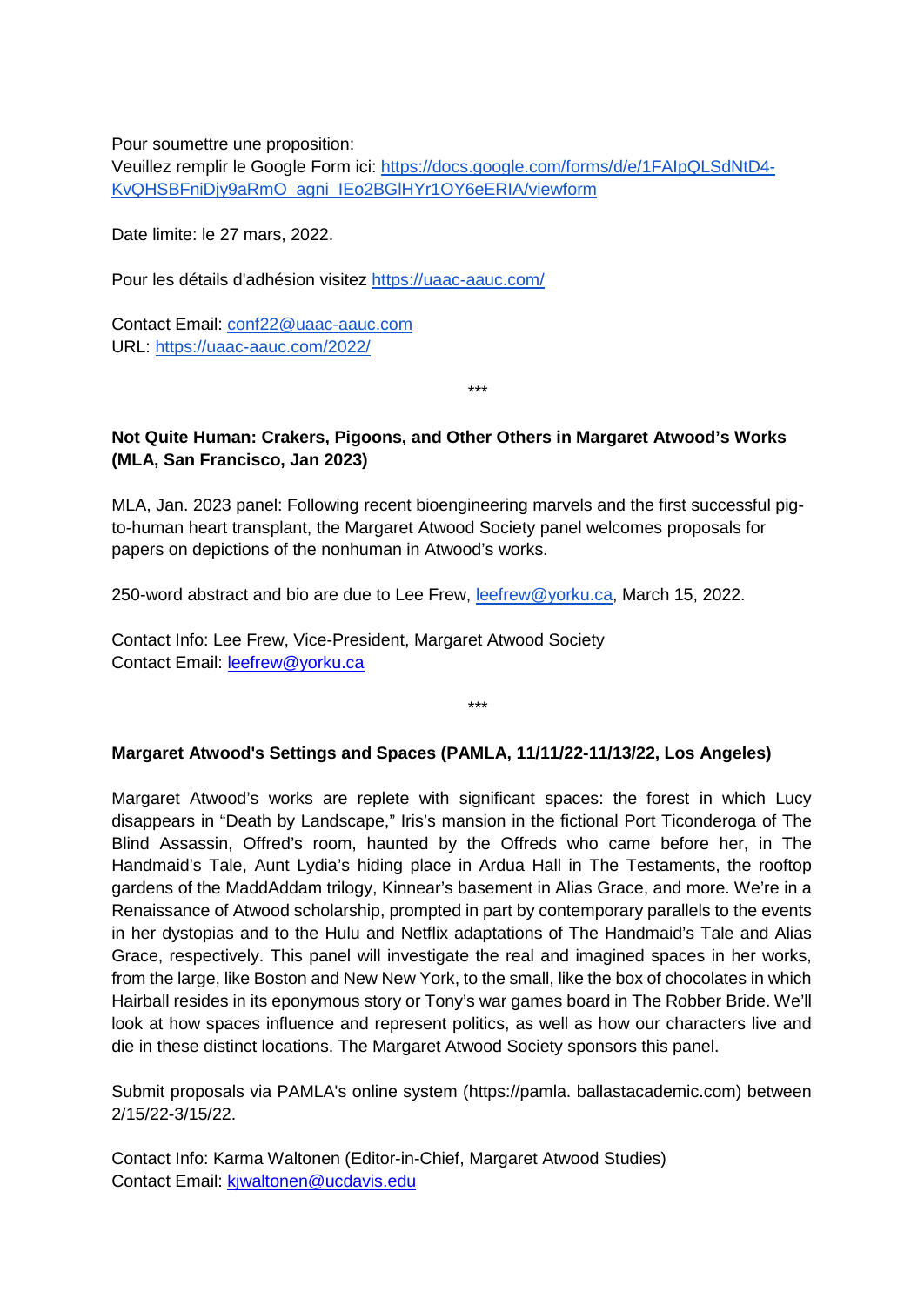## **Spatial Justice, Land Rights and Cultural recognition**

CONFERENCE KEYNOTE Announcement: Alison Page (Founder of the Australian National Aboriginal Design Agency)

The University of Calgary welcomes Alison Page as keynote speaker at the CULTURES, COMMUNITIES and DESIGN hybrid conference, June 28-30, 2022. The themes will be spatial justice, land rights and cultural recognition-.

As it celebrates its 50th Year anniversary in 2021-22 with CULTURES, COMMUNITIES and DESIGN conference, the Faculty of Environmental Design / School of Architecture, Planning and Landscape at the University of Calgary welcomes Alison as their keynote speaker.

Colleagues wishing to participate at the conference (VIRTUAL OR IN-PERSON) should visit the website<https://architecturemps.com/calgary/>

A special publication strand will be developed if possible around issues of indigenous and First Nation rights

Abstracts: 01 April, 2022

Contact Info: Fabian Neuhaus, Lorraine Gess, Joseph Reed Contact Email: [admin@architecturemps.com](mailto:admin@architecturemps.com) URL:<https://architecturemps.com/calgary/>

\*\*\*

#### **Raising Indigenous Voices in Academia & Society**

A blended conference acknowledging the contributions of Indigenous Peoples globally October 20-25, 2022

To support the scholarship of Indigenous academics and speakers whose cultures help shape American linguistics, archeology and cultural anthropology, and in acknowledgment of the contributions of Indigenous Peoples globally people are invited to submit abstract for a paper, or register to attend. For a detailed program announcement, registration information, or to attend, go to [https://www.umt.edu/nsilc/basepage.php.](https://www.umt.edu/nsilc/basepage.php)

Submit all abstracts to: [neyooxet.greymorning@mso.umt.edu](mailto:neyooxet.greymorning@mso.umt.edu)

Invited speakers: Yellowknives Dene Scholar Glen Coulthard – Once Were Maoists: Third World Currents in Fourth World Anti-Colonialism, Mohammed El Kurd - , Penobscot Scholar Sherri Weh'na Ha'mu Kwasset Mitchell - Sacred Instructions: Indigenous Wisdom for Living Spirit-Based Change, Anishinaabe Scholar Bimadoshka Pucan - Land, Language and Medicine at Chief's Point, Penobscot Scholar Darren Ranco - Decolonizing Land Relations in

\*\*\*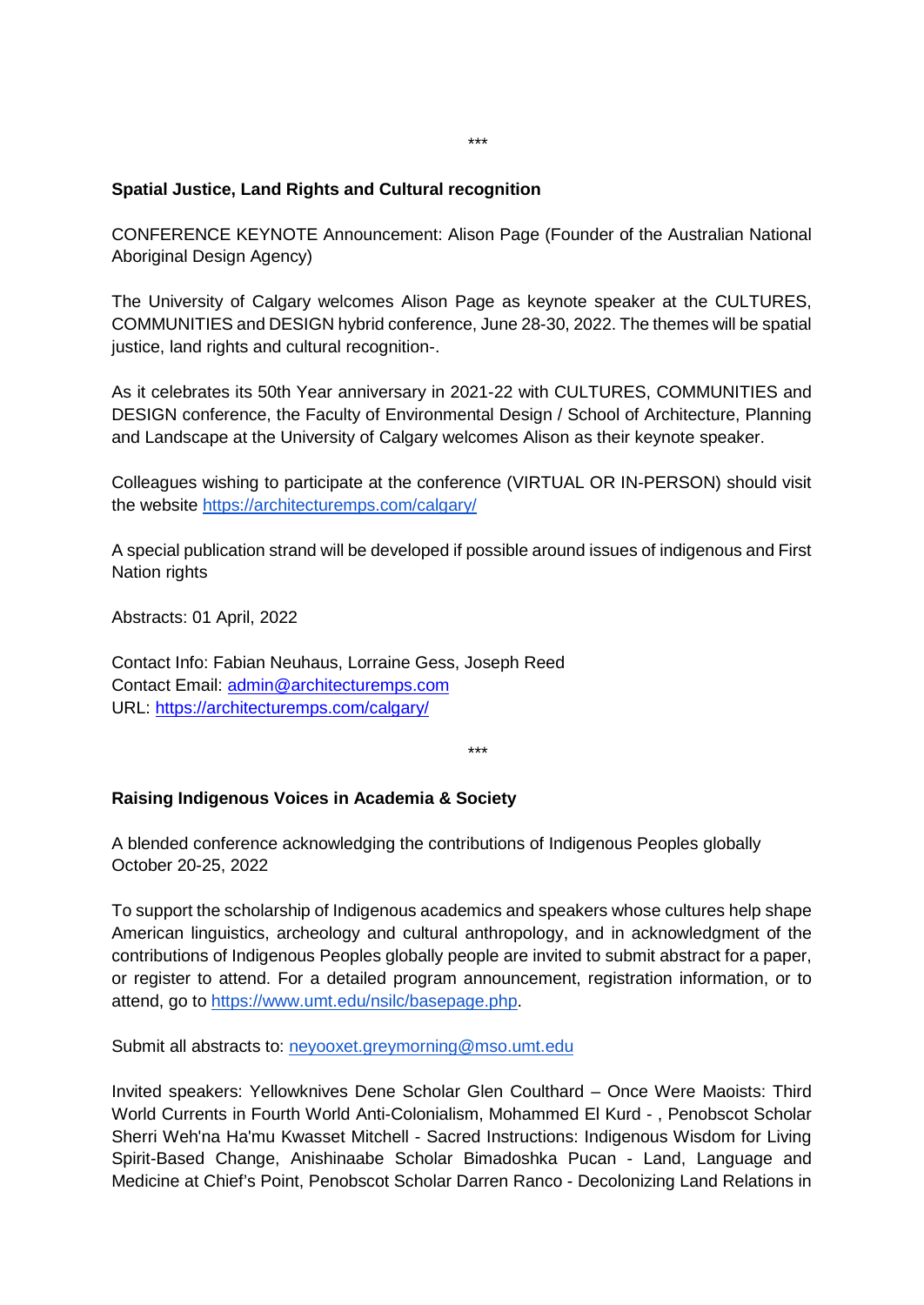the Dawnland: Landback and Rematriation Across Wabanakik, Former Australian Senator and Gumbaynggirr scholar Aden Ridgeway.

The RIVAS conferences aim to provide and promote:

- 1) a venue for the exchange of ideas and constructive debate.
- 2) a platform for rising Indigenous scholars to present their work and connect with a wider scholarly network,
- 3) Indigenous points of view on current local and global phenomena, histories, and issues,
- 4) discuss about and raise awareness on positive trends and obstacles that still hamper the participation of Indigenous scholars within an arena of global academic discourse,
- 5) the exploration of past, present and future Indigenous experiences in both academic and non-academic contexts

Times for open discussions with speakers constitute a fundamental component of the conference and will be made available to the public t specified times each day during the conference.

The abstract submission deadline is April 15, 2022.

The registration form and program can be found here: <https://www.umt.edu/nsilc/basepage.php>

\*\*\*

#### **"Geographies of the Fantastic and the Quotidian" Canadian Literature and Authors**

PAMLA, Nov. 11-13

The broad, varied, and often harsh landscapes of Canada intersect with all aspects of Canadian life -- from the Atlantic Ocean to the Pacific and from the North Pole to the US border. Canada has seascapes, mountain ranges, prairies, lakelands, boreal forests, and permafrost territories. Further, Canadian landscapes, since well before confederation, have been separated by language, culture, class, race, and temporal barriers (consider that Canada covers five and a half time zones). Canada's reputation as a supposedly good, kind, and welcoming place -- as in the fictionalized PEI in Anne of Green Gables -- is betrayed by colonial invasion, racial persecution, language laws, and class divisions that are linked to specific landscapes, places, and spaces. With the underlying historical atrocities in Canada are the hidden spaces -- literally underground -- in the submarine exploitation of oil companies, the illegal alcohol activities of Al Capone, the failed underground railroad, and, most recently, the haunted graves of indigenous students of residential schools. These are merely a few of the fantastic, quotidian, horrifying, peaceful, and underrepresented geographies of a diverse nation.

This panel seeks to analyze representations of Canadian geographies in literary texts about and by Canadians, and, indeed, from external perspectives, to expose the diversity of the country -- provinces and territories -- and elucidate the association of peoples with their geographic experiences in Canada. Indeed, the undiscovered landscapes of Canadian literary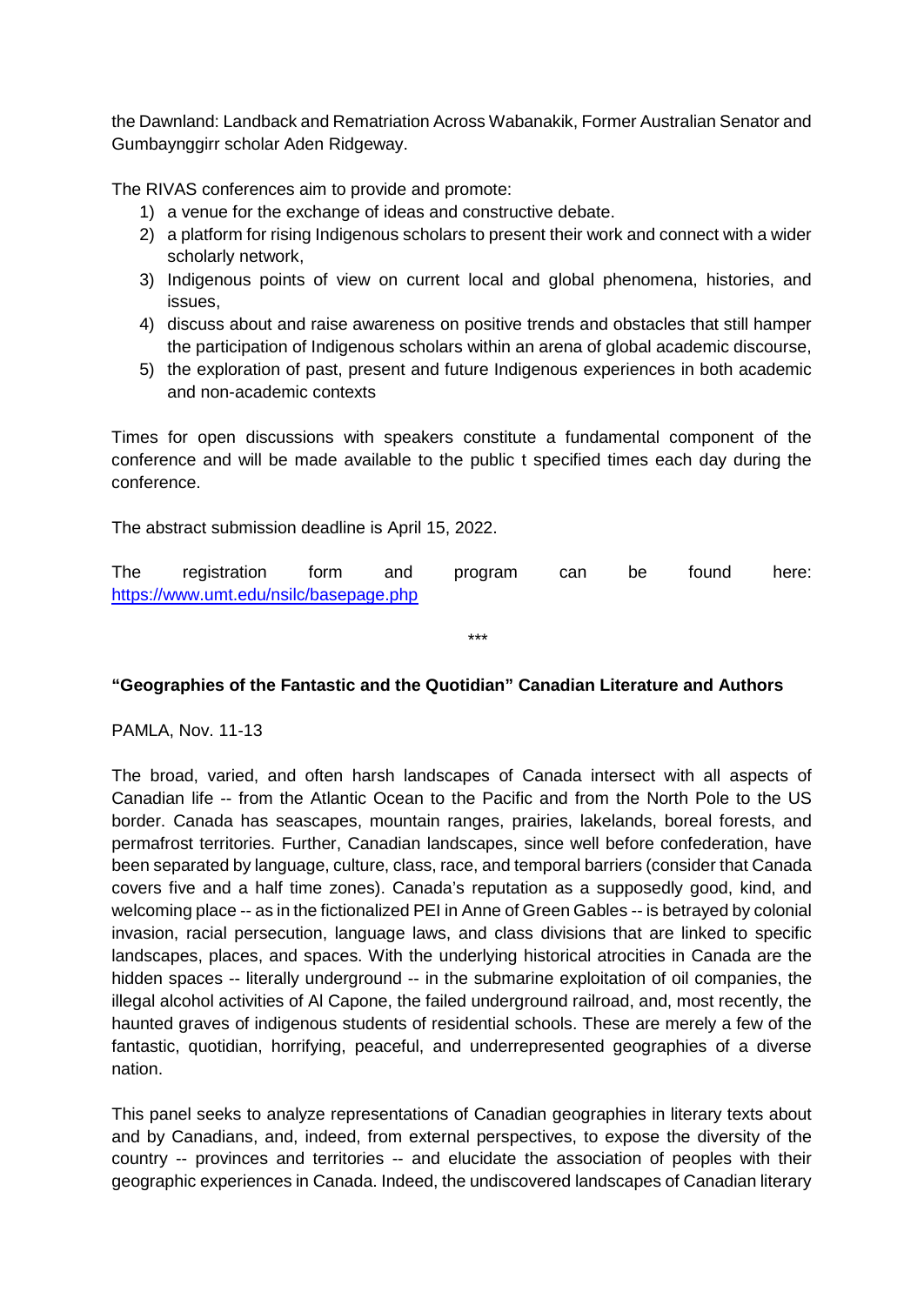geographies might show what Canada is, was, or could be and how established and new Canadians experience Canada's vast and variable -- and often harsh -- landscapes.

In addition to those listed above, topics include, but are not limited to:

- Dystopian/utopian geographies
- Canadian cities and their sister cities
- Pre-Colonial, colonial, and post-colonial geographies
- Haunted/haunting landscapes
- Natural/unnatural geographies
- Microgeographies/large-scale geographies
- Gendered geographies
- Fresh/frozen geographies
- Lived(living)/dead spaces
- Liminal spaces
- Real/surreal/hyperreal/imaginative geographies
- Canadian body/bodies as geographical sites
- Museums, archives, and archeological geographies
- Travel narratives: roaming Canada, driving, walking, flying, zooming, imagining
- Native spaces/lack of spaces
- Displacements (eg. Japanese internment in BC)
- Paroxysmal places and quiet passages
- Division of places in policing: RCMP/provincial police/regional police/CSIS/sheriffs/military
- Golden age of Hollywood/film/theatre and Canadian sites of filming
- Migration of Canadian actors/musicians to Hollywood/ New York City

Please submit proposals (max. 300 words) and a brief biography (max. 100 words) for 20 minute papers to PAMLA's online submission system<https://pamla.ballastacademic.com/> (login or create an account first) by May 15, 2022. Conference Nov. 11-13, Los Angeles

Contact Info: Shawna Guenther (Doctoral Candidate) Department of English, Dalhousie University, Halifax, Nova Scotia, Canada

Contact Email: [shawna.guenther@dal.ca](mailto:shawna.guenther@dal.ca)

# **"A Light Footprint in the Cosmos" symposium, School for the Contemporary Arts, Simon Fraser University, Vancouver, Canada, 24–27 June 2022**

\*\*\*

The Substantial Motion Research Network (SMRN) is an international research network founded in 2017 by Azadeh Emadi and Laura U. Marks for scholars and practitioners interested in cross-cultural exploration of digital media and philosophy and, in particular, the interconnected themes of non-Western inspirations for new media technologies; the global circulation of ideas and technologies; and theories of circulation and connectivity. We adopted our name from 17th–century Persian process philosopher Sadr al-Dīn al-Shīrāzī to characterize the way each SMRN member's practice contributes to the development of other members' research and individuates in response to their input. We are also inspired by the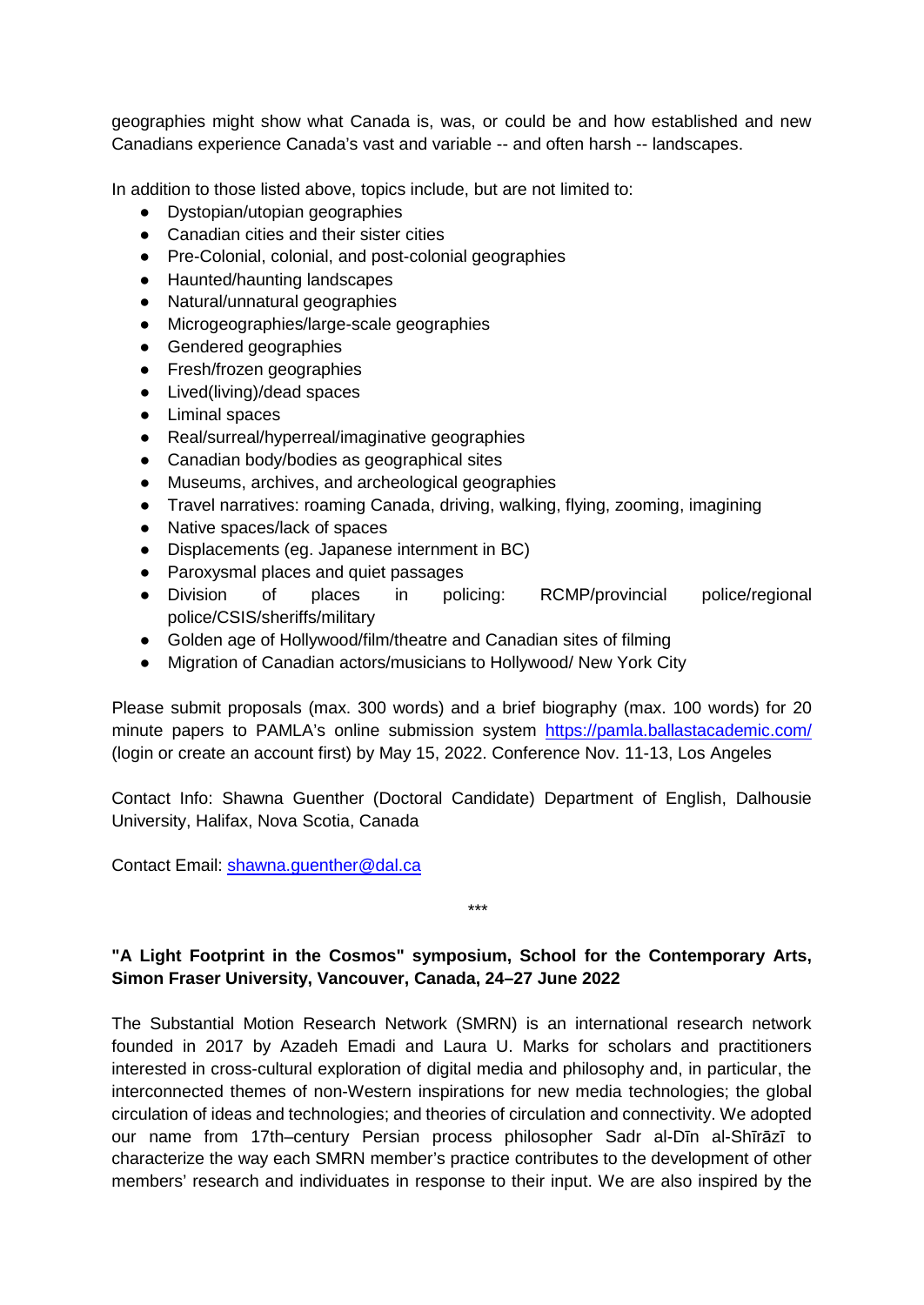material and environmentalist turn in media studies. Some of our works, research databases, and podcasts are available to the public at substantialmotion.org and creativedisturbance.org/series/substantial-motion-research-network. Our collective research methods include researching the histories of media in world cultures, tracing paths of transmission and exchange, seeking models for media in world philosophies, studying vernacular practices, cultivating cultural openness and developing hunches, and, when historical links cannot be identified, building imaginative and fabulative connections.

Celebrating the substantial motion of thought and/as creative practice, SMRN will hold the four-day symposium "A Light Footprint in the Cosmos" at the School for the Contemporary Arts, Simon Fraser University, 24-27 June 2022, accompanied by workshops, exhibitions, performances, and curated screenings. We are delighted to extend an invitation to scholars and artists to take part in the symposium. We are looking for scholarly papers and performative artistic presentations that resonate with the network's core interests and interrogate one (or more) of the following themes:

- grounding new media in traditional and vernacular technologies whose operative logic is capable of accounting for forms and processes of contemporary algorithmic media. We are interested into inquiries that problematise the unilateral, globalised and extractivist "meta" character of modern technology, demonstrating multiple ways in which media can be different and untimely, where the past is a creative potentiality. To quote Amiri Baraka, "the future is always here in the past."
- non-Western media archaeologies. We are interested in the diverse cultural origins of media technologies, especially their Islamic, South and East Asian, African, and global indigenous "roots." We are interested in how these alternative genealogies can partake in the project of decolonization as modes of resistance. Taking a de-Westernized and post-European perspective is crucial given the role of Western imperialism in the acceleration of climate change and environmental destruction, theorised as the Anthropocene.
- travelling cultures. We are interested in inquiries that investigate how culture transforms as it circulates geographically, whereby the transfer of practices and objects, such as textiles, across time and space draws alternative cartographies that exploding nationalistic, reactionary, and identitarian modes of thinking art and culture.
- media ecologies and cosmologies. We are interested in how contemporary artistic practices are grounded in the unground of different cosmologies, and how local cosmologies partake in an extended ecological system where an object or a practice mediates between the body and the cosmos. We are also interested in how contemporary artworks can function as cosmological diagrams that guide the viewer's perception and imagination. We are interested in practices that draw on cosmologies to promote sustainability.
- healing media: interventions that reinvent the contemporary media landscape as opportunities for individual and communal healing. We are interested in inquiries into appropriate technologies that use less electricity and generate a social renewable energy for communities of practice; practices that are intensive rather than extensive, connecting to the viewer materially, affectively, and socially.

Please send your abstract of up to 300 words with a short bio to [contact@substantialmotion.org](mailto:contact@substantialmotion.org) by March 7, 2022.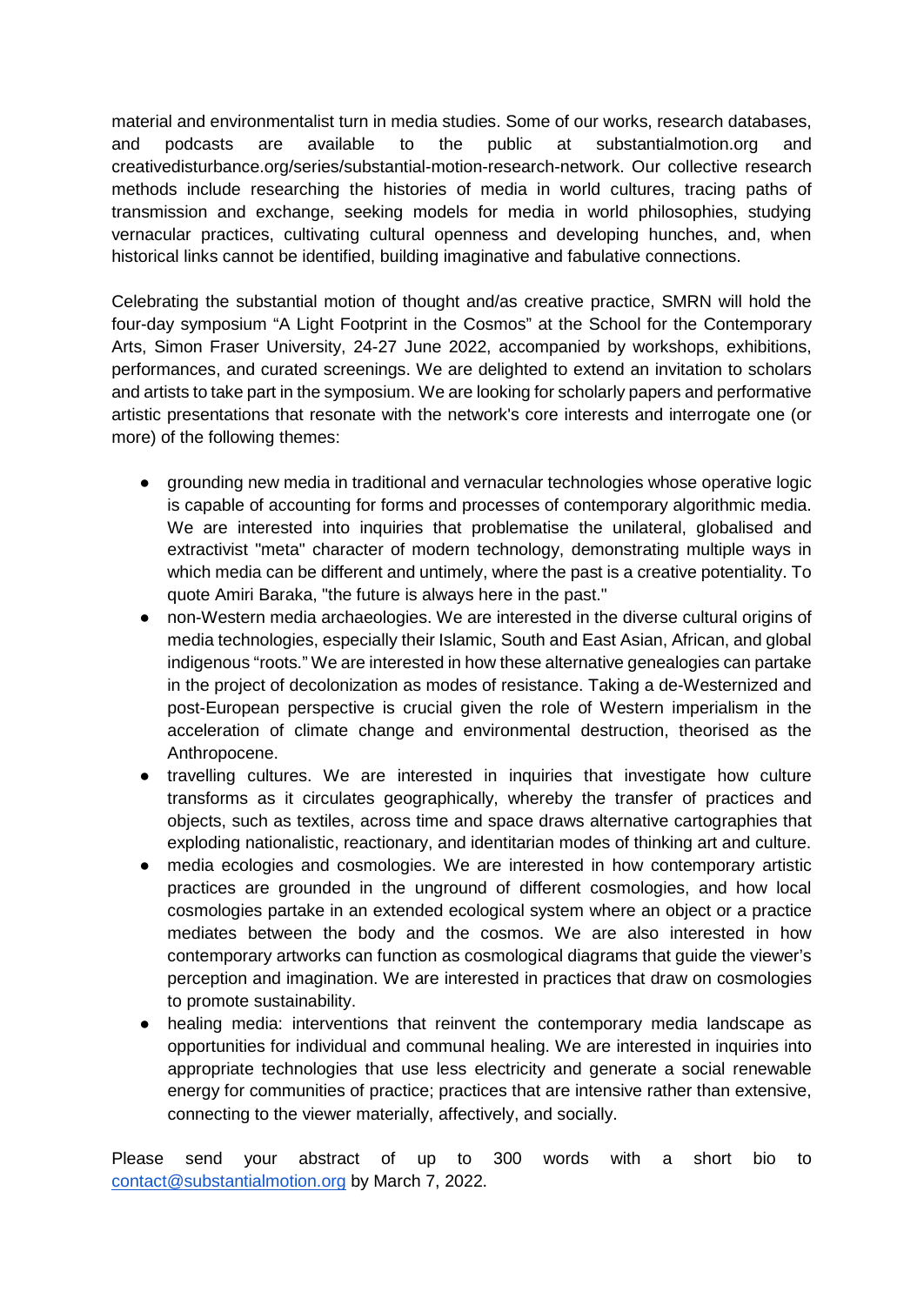Questions? Contact Radek Przedpełski, manager, A Light Footprint in the Cosmos: [przedper@tcd.ie](mailto:przedper@tcd.ie)

URL: [https://substantialmotion.org/news/item/call-for-presentations-a-light-footprint-in-the](https://substantialmotion.org/news/item/call-for-presentations-a-light-footprint-in-the-cosmos)[cosmos](https://substantialmotion.org/news/item/call-for-presentations-a-light-footprint-in-the-cosmos)

\*\*\*

# **2023 MLA Annual Convention – Working in Canadian Literary Archives (Deadline: 15 March 2022)**

The Canadian Group of the MLA is seeking short papers on work in or about Canadian literary archives—issues, gaps, holdings, digitization, access, and how archives/archival objects intersect with notions or depictions of labour. Please submit 300-word abstract and 100-word bio.

Deadline for submissions: Tuesday, 15 March 2022

Please send submissions to Graham Jensen, University of Victoria [\(ghjensen@uvic.ca\)](mailto:ghjensen@uvic.ca)

\*\*\*

# **ExRe(y) 2022 - ExπRE: Going Off in Post-Millennial North-American Literature and Culture (ONLINE EVENT)**

Department of English and American Studies at Maria Curie-Sklodowska University in Lublin and Department of American Literature and Culture at The John Paul II Catholic University of Lublin are pleased to announce the third ExRe(y) conference. A two-day international conference "EXπRE: Going Off in Post-Millennial North-American Literature and Culture" will be held online on December 1-2, 2022.

We invite proposals for papers and panels that focus on the topic of the (broadly understood) expiration and waning in American and Canadian literature and culture of the last two decades.

Topics may include, but are not limited to the following:

- time and passing
- ends and resolutions (break-ups, disintegration, cliffhangers, happy endings, closure)
- illness, aging, death
- end-of-the-world narratives/scenarios
- regress, ruin, decay
- waning, fading, and effacement (of hopes, memories, scars, power, confidence, narratives, boundaries, divisions)
- failure and disappointment
- trends and fashion
- validity, legal status, rights
- trash, debris, and the poetics of waste
- things that go off (food, alarms, bombs)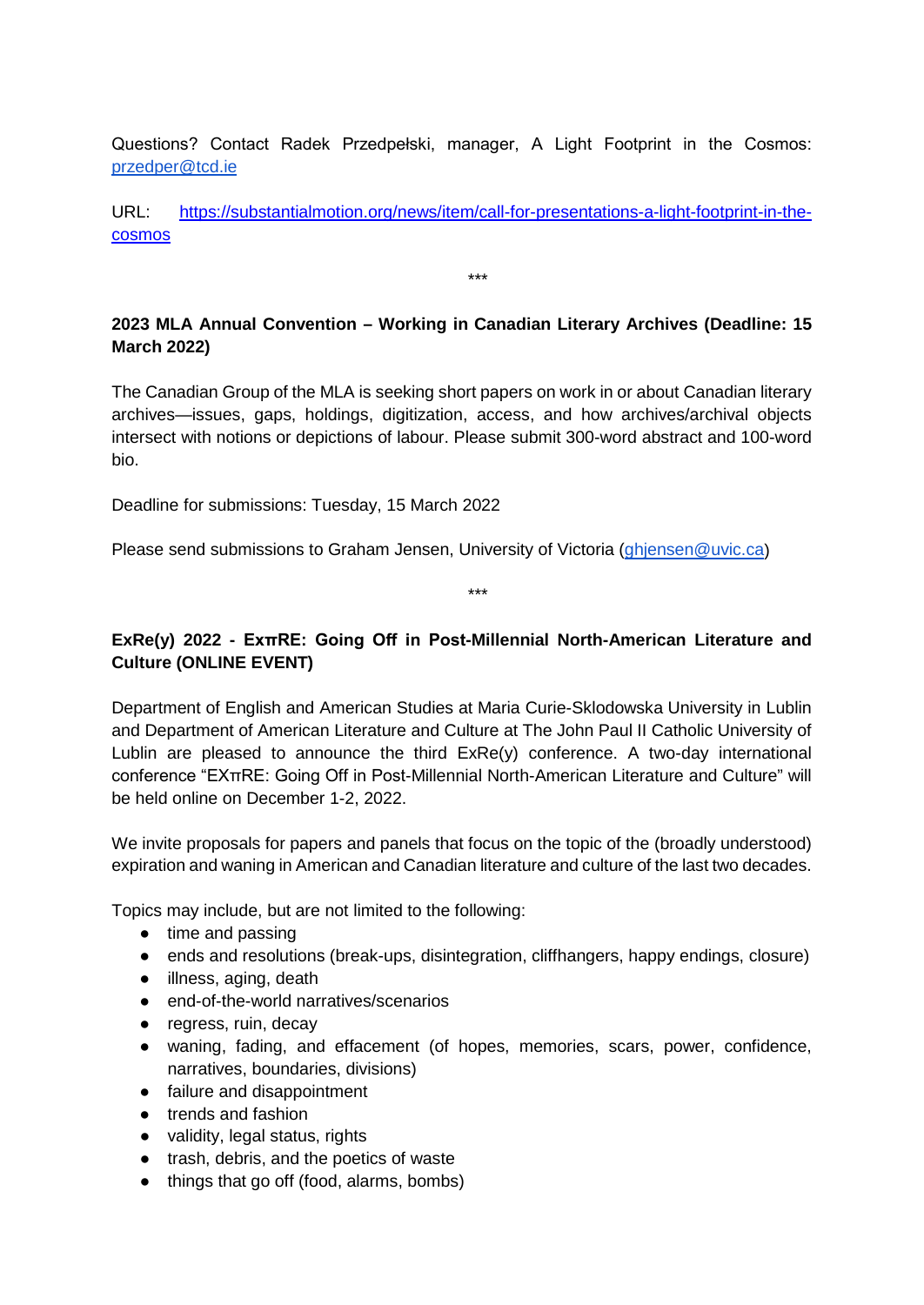- adaptations, remakes, golden oldies, Netflix cancellations
- the many faces of π (irrationality, transcendence, infinity, bye-bye, Miss American Pie)

Confirmed plenary speakers:

Prof. Caren Irr (Brandeis University, Waltham, MA, USA) Prof. Aneta Dybska (University of Warsaw, Warsaw, Poland)

For the conference publication we are pleased to announce a special issue of a peer-reviewed open access academic journal Roczniki Humanistyczne (spring 2024), indexed, among others, in Web of Science and ERIH Plus.

Titled abstracts of up to 250 words should be sent to [exreyconference@gmail.com](mailto:exreyconference@gmail.com) by 31 August 2022. All submissions must include a 100-word biographical statement.

The conference will be held online via MS Teams. The conference fee is 150PLN/35€.

Further information is available on the conference website at [www.exrey.umcs.lublin.pl.](http://www.exrey.umcs.lublin.pl/)

\*\*\*

# **CFP for the 2022 Midwestern Popular Culture Conference - American, British, and Canadian Literature: 1800-1999**

Deadline for submissions: April 30, 2022

Dr. Jennifer K Farrell, Midwest Popular Culture/American Culture Association contact email (for questions only, submissions must be made through the website): [farrell@msoe.edu](mailto:farrell@msoe.edu) Midwest Popular Culture Association/Midwest American Culture Association Annual **Conference** Friday-Sunday, 14-16 October 2022 DePaul University, Chicago, IL

The American, British, and Canadian Literature: 1800-1999 area of the Midwest Popular Culture Association/Midwest American Culture Association is now accepting proposals for its 2021 conference in Minneapolis, MN. We are looking for papers that examine any aspect of literature from any of the countries, from 1800-1999, and using any number of methods. It would be especially exciting to see papers/panels that address more than one country. Potential topics for paper or panel proposals include, but are not limited to:

- Cross fertilization of themes, plots, tropes between American, British, and Canadian literature
- The impact of the Victorians on literature in the colonies
- The intersections between high society (or really any society) and sex work
- The representations of gender and sexuality, race and ethnicity, and class and economics in the literature
- What is the "canon" versus what was popular during the time period; alternatively, any discussion of canon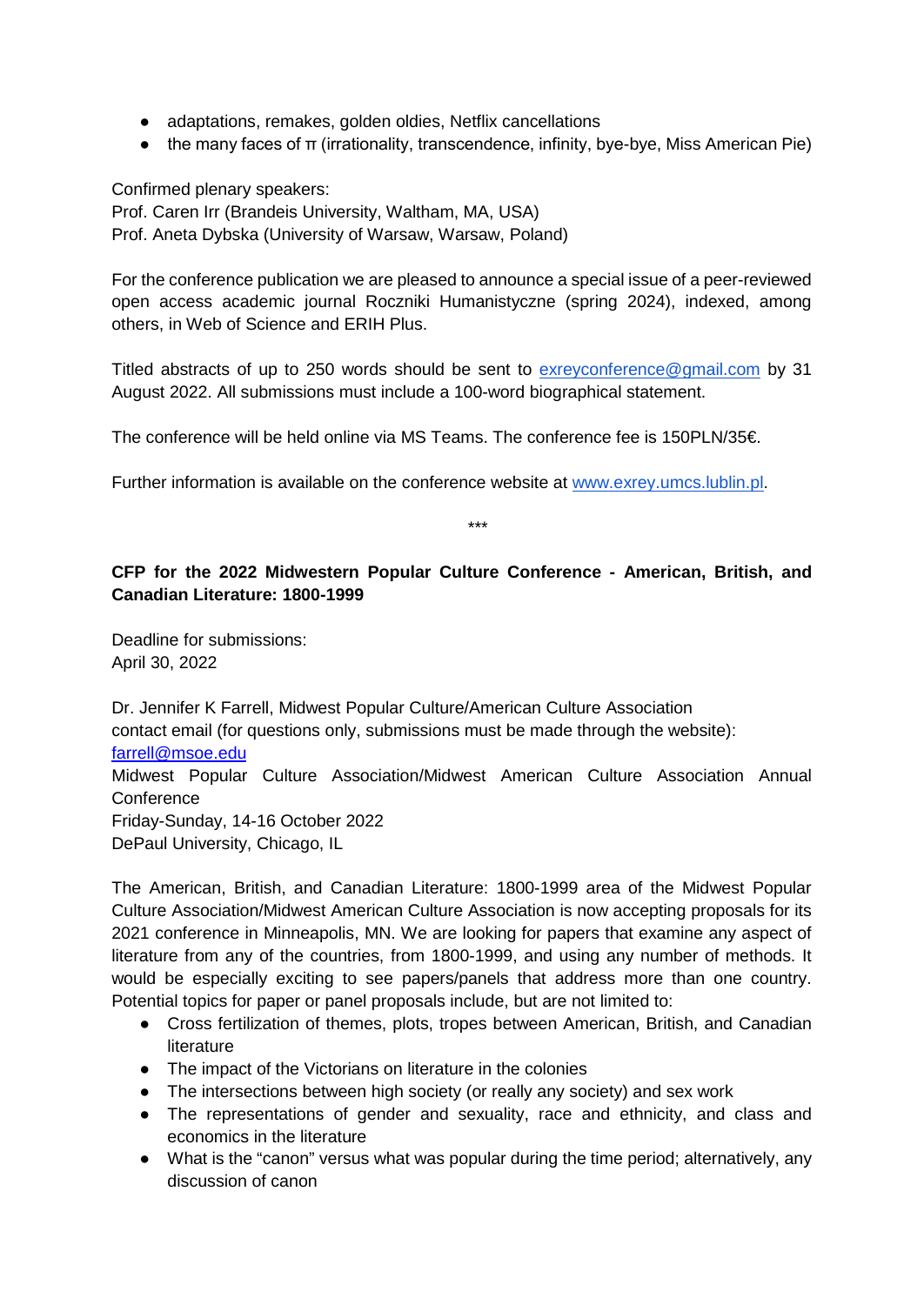- Forgotten or semi-forgotten authors or works of literature that warrant a new investigation in the 21st century
- Depictions of "frontier" and frontier life
- Literature that explores the burgeoning fields of psychology and advertising
- Literature that explores the themes of "the criminal" and/or "the prison"
- The rise of the memoir, especially those by women or people of color
- Examinations of the Industrial Revolution and/or the Frontier
- Exploration of the shrinking world, especially as it relates to Imperialism

Please submit a paper abstract of 250-300 words or a panel proposal including short abstracts and titles of each prospective paper to the "American, British, and Canadian Literature: 1800- 1999" area on the MPCA/ACA Submission website (submissions.mpcaaca.org). We strongly encourage pre-constituted panel submissions.

Deadline for receipt of proposals is April 30, 2022.

Please include name, affiliation, and e-mail address of each author/participant. A preliminary version of the schedule will be posted on our website around August 2020. The final version will be distributed in hard copy at the conference.

Special Notes Regarding Proposal Submissions: (1) AV equipment will be rented from the hotel by the Association. The Association does not provide laptops, cords, or speakers. (2) If necessary, indicate and submit potential scheduling conflicts along with your proposal. (3) If you wish your presentation to be listed as MACA (rather than MPCA), please include this request with your proposal.

**Membership dues & registration fees:** Membership renewal forms for the 2022 calendar year and 2022 conference registration forms will be available on the website in the coming weeks. All participants must register for the conference. Registration is \$100 for undergraduate students with ID, \$150 for reduced rate members (graduate students with ID, retirees, and unemployed), and \$180 for regular members. There will be a \$15 late fee for registration on-site or postmarked after September 15, 2022. (This fee is waived for residents of countries other than the USA or Canada.) Payment on-site will be by cash, check, or via credit card on Square. To preregister, send a check anytime to Malynnda Johnson, 200 North Seventh Street Terre Haute, Indiana, USA 47809. Make check payable to Midwest Popular Culture Association. A registration-membership form may be printed from our website at [<http://www.mpcaaca.org>](http://www.mpcaaca.org/).

Day passes will be available for guests of the conference who are not presenting a paper.

Attendees are financially responsible for all costs related to their participation in the conference, e.g., transportation, lodging, meals, registration, membership, etc. Graduate students are invited to apply for competitively awarded travel grants from MPCA/MACA. Details on these grants are available here.

**Cancellation Policy:** If you submit a proposal (or if you accept an invitation to appear on a panel), you are promising to attend the conference if your proposal is accepted, and you are promising to pay the conference registration fee, the Association membership fee, and a late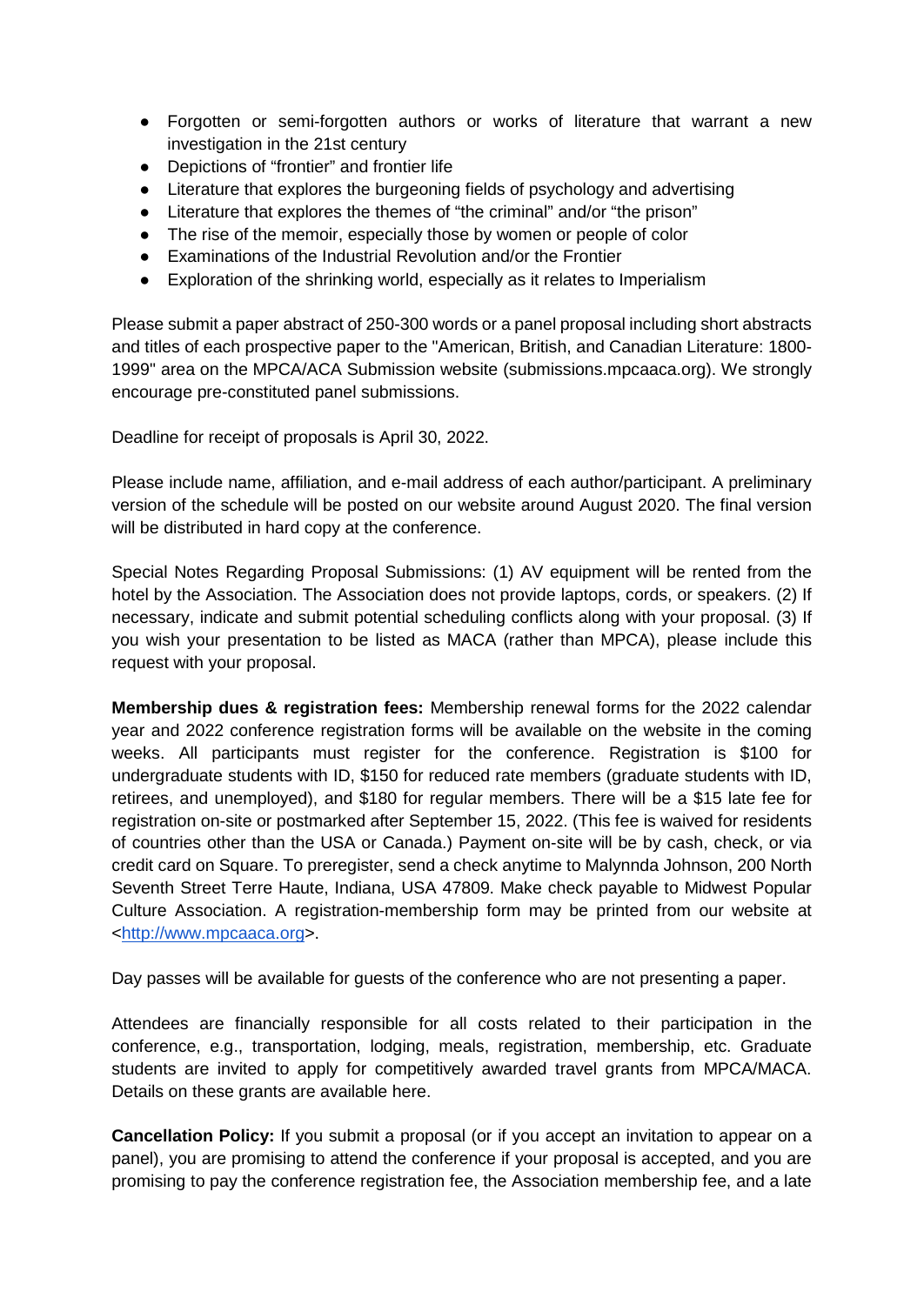fee of \$15 if applicable. If your proposal is accepted and you do not attend the conference, it is expected that you will (1) notify all members of your panel, your Area Chair, and the MPCA/MACA Executive Secretary (Malynnda Johnson) of your cancellation; (2) provide such notification as early as possible; (3) arrange to have your paper distributed at the panel; (4) arrange for somebody else to carry out any other duties you may have; and (5) pay your membership and registration fees (plus late fee if applicable). If conditions 1-5 are met, you may file a written request, after the conference, for a refund of half your registration fee. For co-authored papers, all authors are welcome and encouraged to attend, but only one author is required to attend.

**COVID-19:** The Midwest Popular Culture Association continues to monitor the COVID-19 situation closely. At this point, we intend for the conference to go ahead as planned in-person in October of 2022. Please note that the deadline for registration is September 15 of 2022. In the event that the conference is moved into a virtual setting, postponed, or canceled, we will notify you and provide you with information as to how the organization will respond as soon as possible. Please check the MPCA website or follow MPCA on Twitter or Facebook for the latest information.

\*\*\*

# **Dialogue, Research, Inquiry, Action: Research Networking Event - Critical Perspectives on Mental Health/Mad Studies Cluster - Robarts Centre for Canadian Studies**

Friday, May 6th, 2022, 1-3pm 7th Floor, Kaneff Building, York University

\*\*The Critical Perspectives on Mental Health/Mad Studies Cluster (CPM) has extended the deadline and changed event date for our Dialogue, Research, Inquiry, Action event.

We invite researchers to submit a short presentation on your work for our hybrid in-person and virtual Research Networking Event to be held Friday, May 6th, 2022, from 12:00 to 3:00pm at Kaneff Tower, York University. This event will bring together researchers and those engaged in arts-based inquiry who identify their work as "critical" in the context of mental health/madness/Mad studies.

Although what constitutes "critical" will be part of our discussion, in general, we understand that critical approaches in mental health/Mad studies might achieve the following possibilities:

- Challenging taken for granted ways of knowing in mental health (e.g., biomedicalism, individualism and frameworks emerging from the 'psy' sciences)
- Resisting ideological and material harms resulting from dominant narratives
- Facilitating time and space for non-Western and decolonizing methodologies
- Exploring structural causes of inequities and contributing to projects of social justice
- Bringing a reflexive relationship to scholarship

We will have lunch and refreshments, presentations on emerging mental health and mad studies research, and talk about opportunities for collaboration (grants, conferences, publications).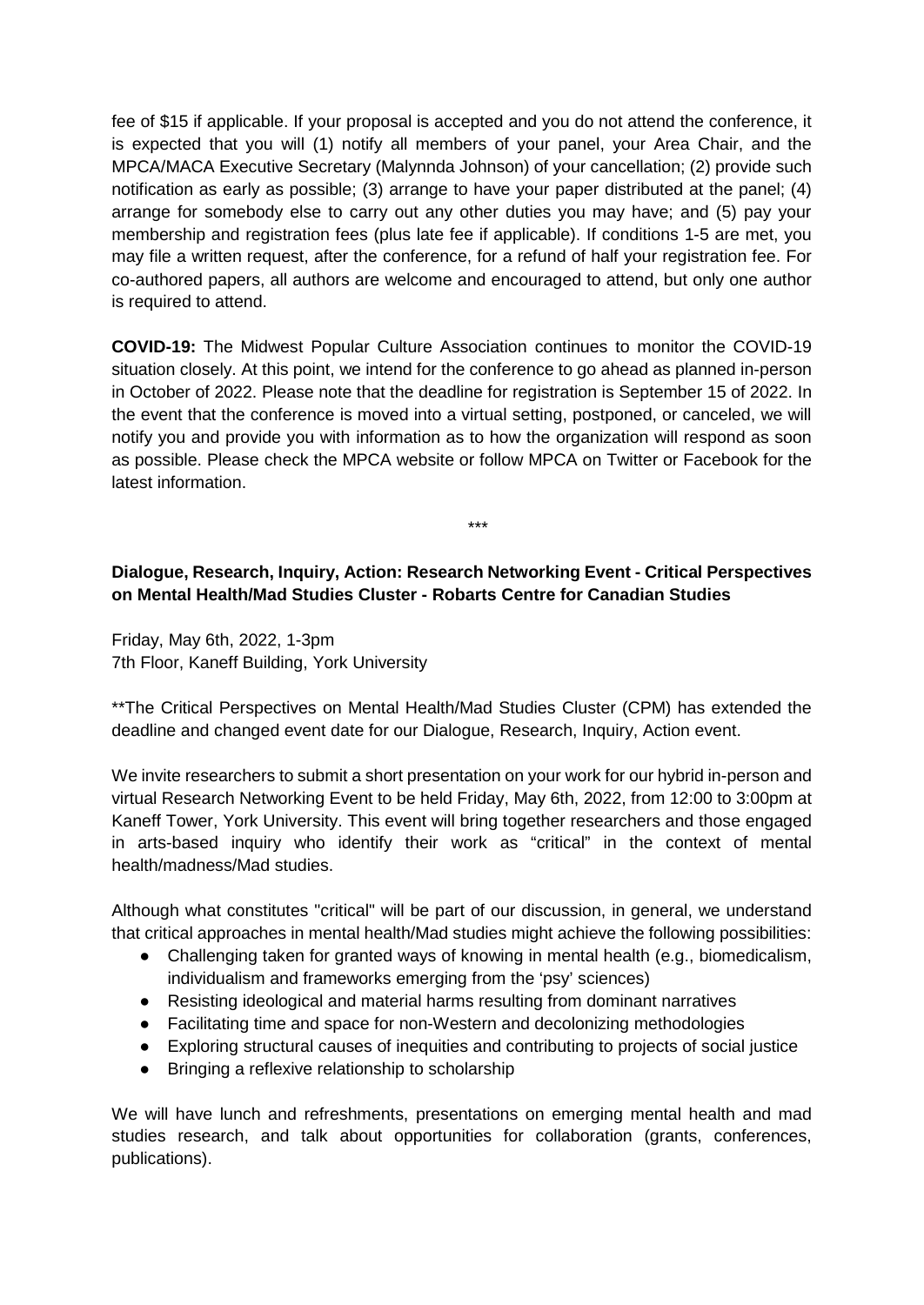Each presenter will have about 5-7 minutes to share their research. If you are interested in presenting, please submit a 100-word abstract on your research and a short bio to our team at [madness@yorku.ca](mailto:madness@yorku.ca) by March 30th, 2022. For those who have submitted abstracts, we will be in touch. There is no need to re-submit.

If you have any questions, please do not hesitate to contact us.

Cindy Jiang (she/her), MPH Ph.D. student, Critical Disability Studies School of Health Policy & Management, York University [cindyj@yorku.ca](mailto:cindyj@yorku.ca)

#### **Call for Papers: Society for the Study of Architecture in Canada Annual Conference**

\*\*\*

From Revival to Renewal

47th Annual Conference of the Society for the Study of Architecture in Canada Université du Québec à Montréal, Montreal, Quebec, May 25–28, 2022

The Society for the Study of Architecture in Canada is now accepting paper proposals for its annual conference. Our conference will feature an opening reception evening on Wednesday, paper sessions Thursday through Saturday, tours, and a concluding banquet. Several events are planned.

Researchers, professionals and students from any discipline whose work relates to the built environment in Canada can submit a proposal by sending an abstract of not more than 250 words, accompanied by a one-page CV, to [seac.2022.ssac@gmail.com.](mailto:seac.2022.ssac@gmail.com) Please indicate which session your proposal addresses.

Deadline: March 7, 2022 Further information:<https://canada-architecture.org/this-years-conference/>

\*\*\*

## **Mid-Atlantic-New England Council for Canadian Studies Conference in Niagara Falls, Ontario October 20-22, 2022, Niagara Purchase Territory**

It's Time to Reconnect with your Canadian Studies Colleagues in Niagara Falls, Ontario

The Mid-Atlantic-New England Council for Canadian Studies (MANECCS) is currently accepting papers from all academic disciplines for its 38th conference to be held at the Marriott Fallsview in Niagara Falls, Ontario between October 20 and 22, 2022. More information on the conference will be available at [www.maneccs.org.](http://www.maneccs.org/)

After a COVID two-year delay, we are excited to get back to the business of talking Canada! Over the past 37 years, MANECCS has brought together scholars from across academic disciplines and from both public and private sectors in education, business, and government.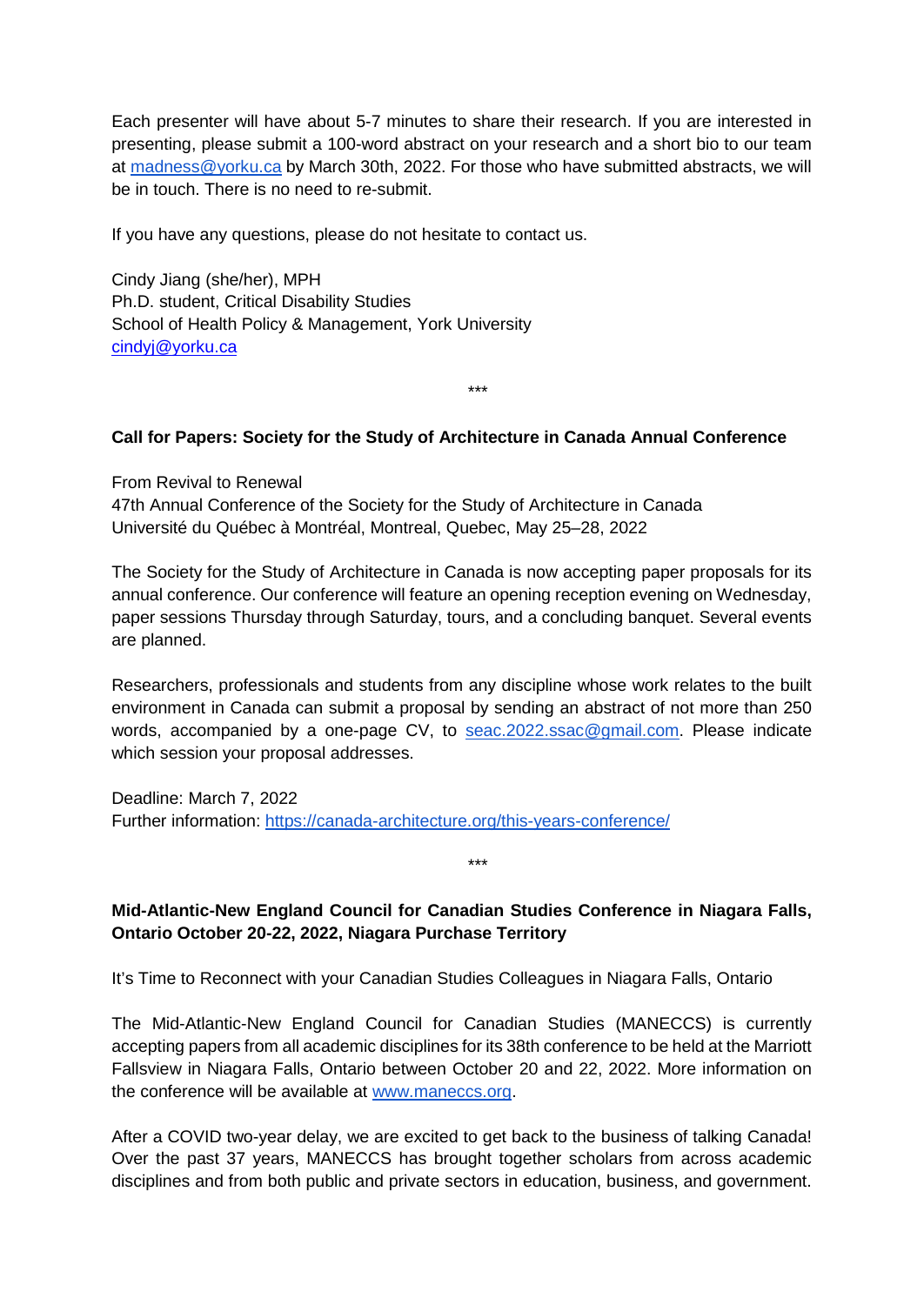At these conferences, scholars explore complex topics relevant to Canada and its position in the world; past, present, and future.

The committee is happy to review individual paper or poster proposals, panels, and roundtables on all topics and from all disciplines in Canadian studies. Given this year's location in Niagara Falls, the organization is especially interested in putting together special interdisciplinary sessions on borders, tourism, and energy. Niagara Falls also has a rich local history and we encourage papers that explore this place.

We also encourage special issues on Canada's response to COVID on both the domestic and international stage.

MANECCS is eager to continue the recent tradition of accepting undergraduate researchers as individual scholars or as part of an undergraduate research plenary sessions. We ask that faculty encourage their undergraduate as well as their graduate students to submit paper, posters, panel, or roundtable proposals.

MANECCS will continue to award a few scholarships to students and those just embarking on their careers so as to help cover the cost of travel. The 2022 scholarships will be the first to carry the George Sulzner Memorial Award title in honor of our departed colleague, champion, and friend.

Please direct any inquiries to Brian Payne [\(brian.payne@bridgew.edu\)](mailto:brian.payne@bridgew.edu).

Please submit a 250-word paper proposal or a 500-word panel proposal no later than June 17, 2022 to Brian Payne [\(brian.payne@bridgew.edu\)](mailto:brian.payne@bridgew.edu).

\*\*\*

# **Le 22e colloque bisannuel de l'ACQS du 20 au 23 octobre 2022, au Renaissance Baltimore Harborplace Hotel**

L'American Council for Québec Studies sollicite des propositions de communication pour notre prochain congrès en 2022. Pour ce colloque, nous cherchons à favoriser des échanges et des ouvertures multiples. Nous invitons des propositions individuelles aussi bien que des sessions complètes sur tout sujet lié aux études québécoises, y compris des regards portant sur les diasporas québécoises et la présence francophone dans les Amériques. Des approches diverses, tant en sciences sociales et physiques qu'en arts et en lettres, seront examinées. Veuillez consulter notre site web pour plus de précisions : [www.acqs.org](http://www.acqs.org/)

Pour proposer une communication\* : Toutes les propositions (résumés de +/- 250 mots) se feront électroniquement par le biais du site web de l'ACQS. Les communications peuvent se faire en français ou en anglais. La date limite pour la soumission des propositions est le 1er avril 2022.

Pour faire afficher sur le site web de l'ACQS une session que vous désirez organiser : Envoyer le titre de la session envisagée et une courte description de la problématique (+/- 250 mots), ainsi que vos coordonnées professionnelles à Yulia Bosworth, Vice-Présidente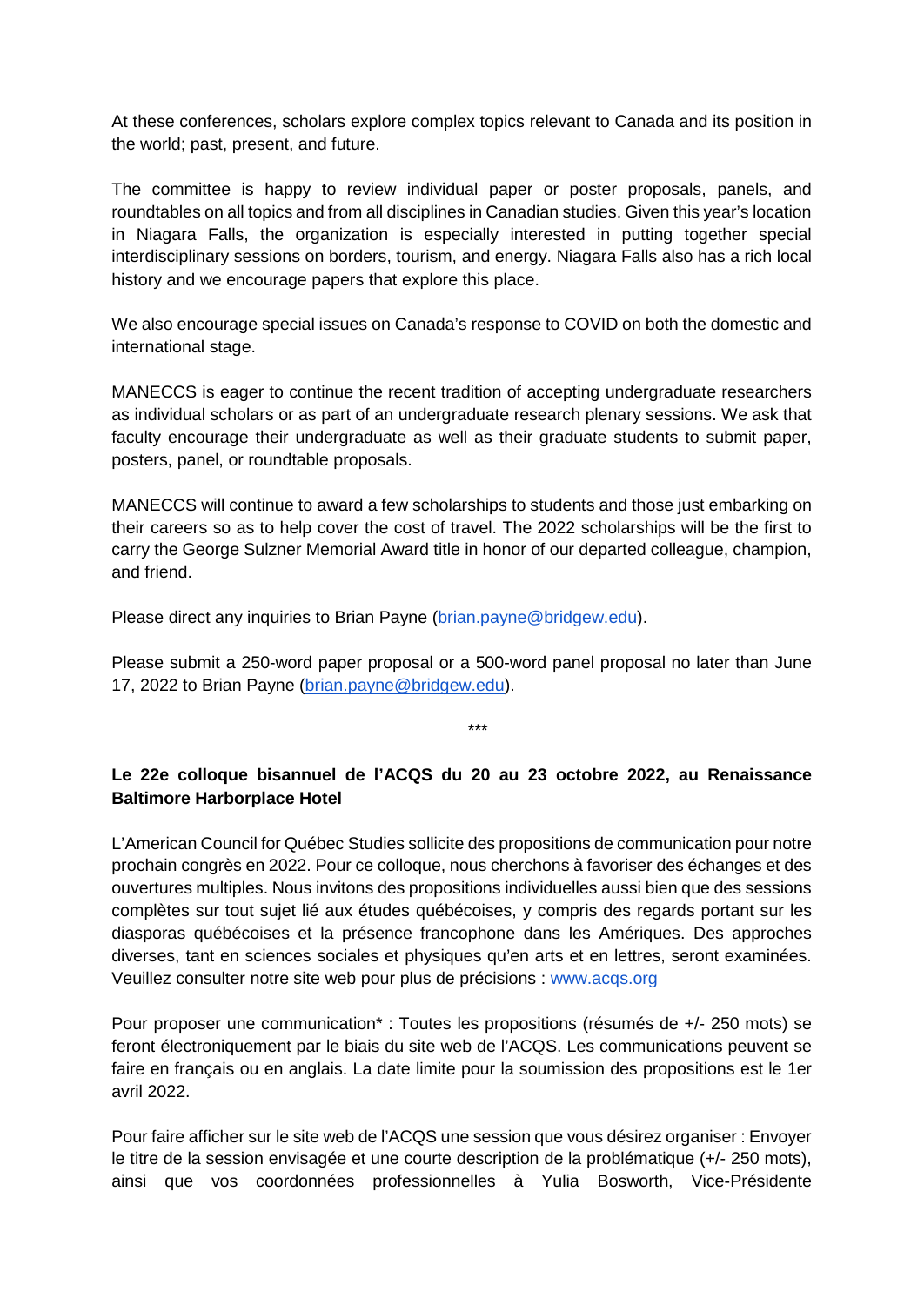[\(bosworth@binghamton.edu\)](mailto:bosworth@binghamton.edu). Pour proposer une session complète : Chaque participant.e devra soumettre sa proposition individuelle sur le site web de l'ACQS, indiquant le titre de la session complète et le nom de celle/celui qui la préside ou l'organise.

L'ACQS est heureux d'annoncer un tarif préférentiel au Renaissance Baltimore Harborplace Hotel, situé sur les quais d'Inner Harbor. Un lien pour les réservations sera ajouté sur le site web de l'ACQS au printemps 2022.

Nous vous rappelons que chaque participant.e au colloque doit s'y inscrire et devenir membre de l'association.

\*Notez bien que les propositions de communication envoyées pour le colloque de 2020 et de 2021 ne seront pas reportées au colloque de 2022 – veuillez resoumettre votre proposition au colloque de Baltimore.

---

# **The 22nd Biennial Conference of the ACQS October 20-23, 2022, at Renaissance Baltimore Harborplace Hotel**

The American Council for Québec Studies invites proposals for papers and panels for our upcoming conference in the fall of 2022. For this conference, we hope to give space to multiple openings and exchanges. We welcome and will consider proposals related to any aspect of Québec studies, including Québec's diasporas and the Francophone presence in the Americas. We are open to a wide range of approaches across the Social and Physical Sciences and Humanities. Submissions of both individual papers and complete panels are encouraged.

Please consult our website [\(www.acqs.org\)](http://www.acqs.org/) for more details.

To submit an abstract\*: All submissions (abstracts of +/-250 words) are made via the ACQS website.

Conference presentations can be made in French or English. The deadline for the submission of abstracts is April 1st, 2022.

To post a panel description on the ACQS website in order to solicit abstracts: Send the title of your proposed session and a short description (+/- 250 words), as well as your name, affiliation, and contact information to Yulia Bosworth, Vice President, at [bosworth@binghamton.edu.](mailto:bosworth@binghamton.edu) To submit a complete session: Each presenter should submit abstracts individually, indicating the full session's title and its chair or organizer where requested.

The ACQS is happy to announce a discounted group rate at the Renaissance Baltimore Harborplace Hotel, located along the waterfront in the Inner Harbor. A link for reservations will be posted on the ACQS website in Spring 2022. We remind you that each conference participant must register and become a member of the association.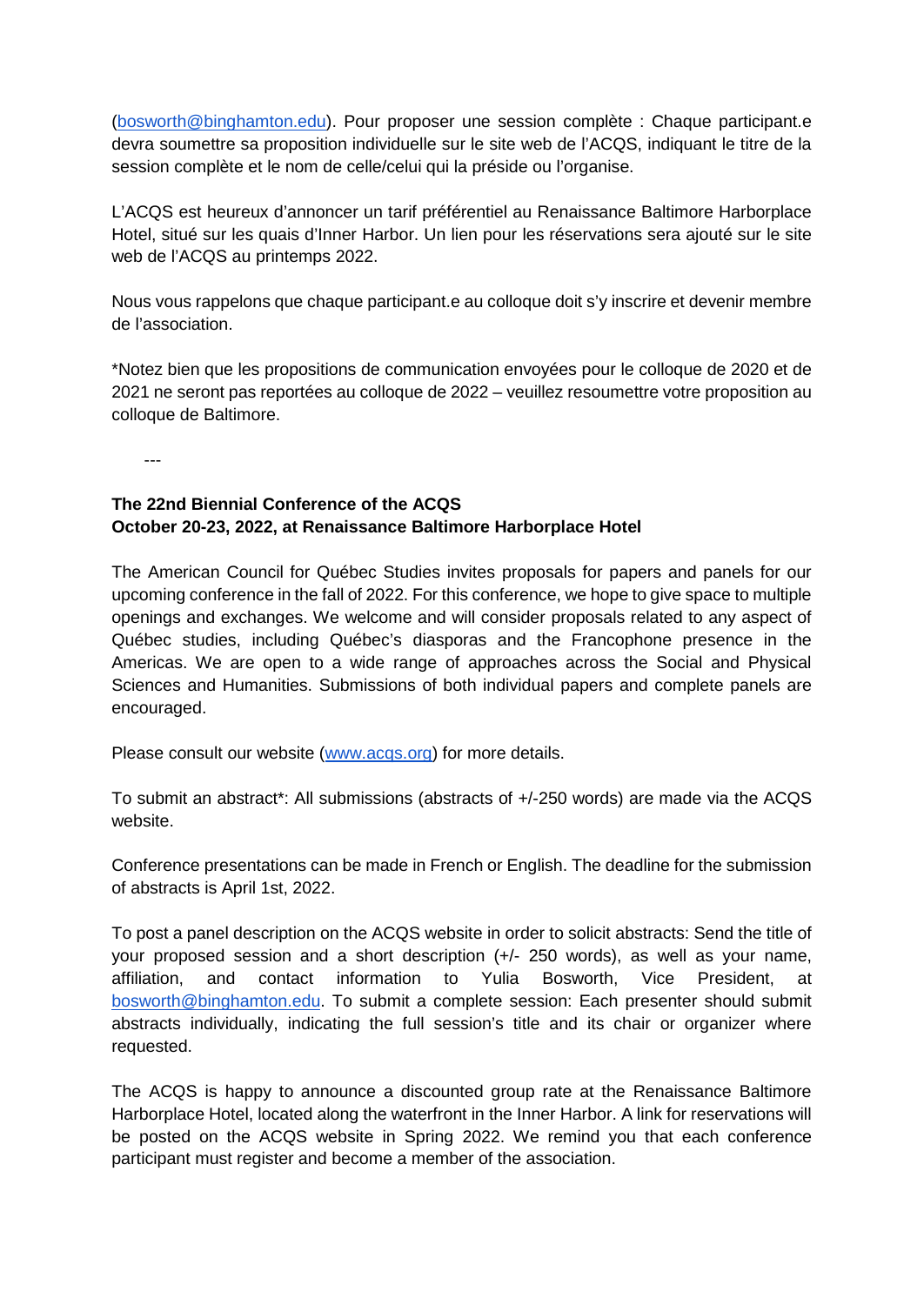\*Note that the 2020 and 2021 submissions will be not carried over to the Baltimore conference – please kindly resubmit your proposal.

\*\*\*

## **Border Walls and Borderlands. Security, Environment and Resistance**

October 20-21, 2022 Montreal, Canada & virtual International conference organized by the Raoul Dandurand Chair at the University of Quebec in Montreal

The fall of the Berlin Wall and the following redefinition of international relations were meant to signal an age of globalization in which states and sovereignty were to become obsolete and borders irrelevant. However, in the wake of 9/11, borders gained renewed prominence and new ones were drawn. With this trend, border barriers, fences, and walls that were expected to be an historical symbol of a collapsed bipolar system were erected at a pace that defied all predictions. Border barriers are now heavily armored, cemented, monitored, filmed, and patrolled. In this new environment, walls, razor wire, sensors, helicopters, barriers, (wo)men, border guards and drones have become the accessories of hard borders in an open world, complemented and reinforced by policies oriented towards the double movement of externalization and internalization of borders and the hardening of visa and asylum policies. Furthermore, borders are impacted by everevolving technologies. Biotechnologies have become central to border security apparatus. Through the dual process of internalized borders and implementation of biotechnology practices, individuals became security threats and sites of control, reinforcing the individualized experiences of borders. This redefinition of borderlands goes beyond the geographical border zone, impacting the regional system through the modification of political ties, economic relations and socio-cultural exchanges.

Transborder flows, both commercial and human, are now front and center in international relations and interstates negotiation. Border walls shape the interaction between states, organizations and individuals.

Border walls, though, trigger quasi automatically a circumvention reflex, from a form of resistance through art, border projects and civil disobedience to the digging of tunnels and smuggling strategies. With their bodies, through their presence, migrants resist as well. Walls simply lead to redrawn migration routes; they don't deter crossings as shown by data from humanitarian and government agencies. Walls are not impermeable: there are no fortresses, solely control points. Their efficiency lies more within the building country and their power is more symbolic, creating a perception of security in an "Us vs Them" narrative. However, walls do not hold much when migrants fear so much that nothing discourages them anymore, or when the economic disequilibrium between two neighboring countries works as a magnet for underground economy.

Often represented as a way to gain security, border walls also impact daily life in the borderlands, redefining the surroundings and lives of borderland communities, from economic relations to the environment and wildlife. As structures, walls scarify the environment, altering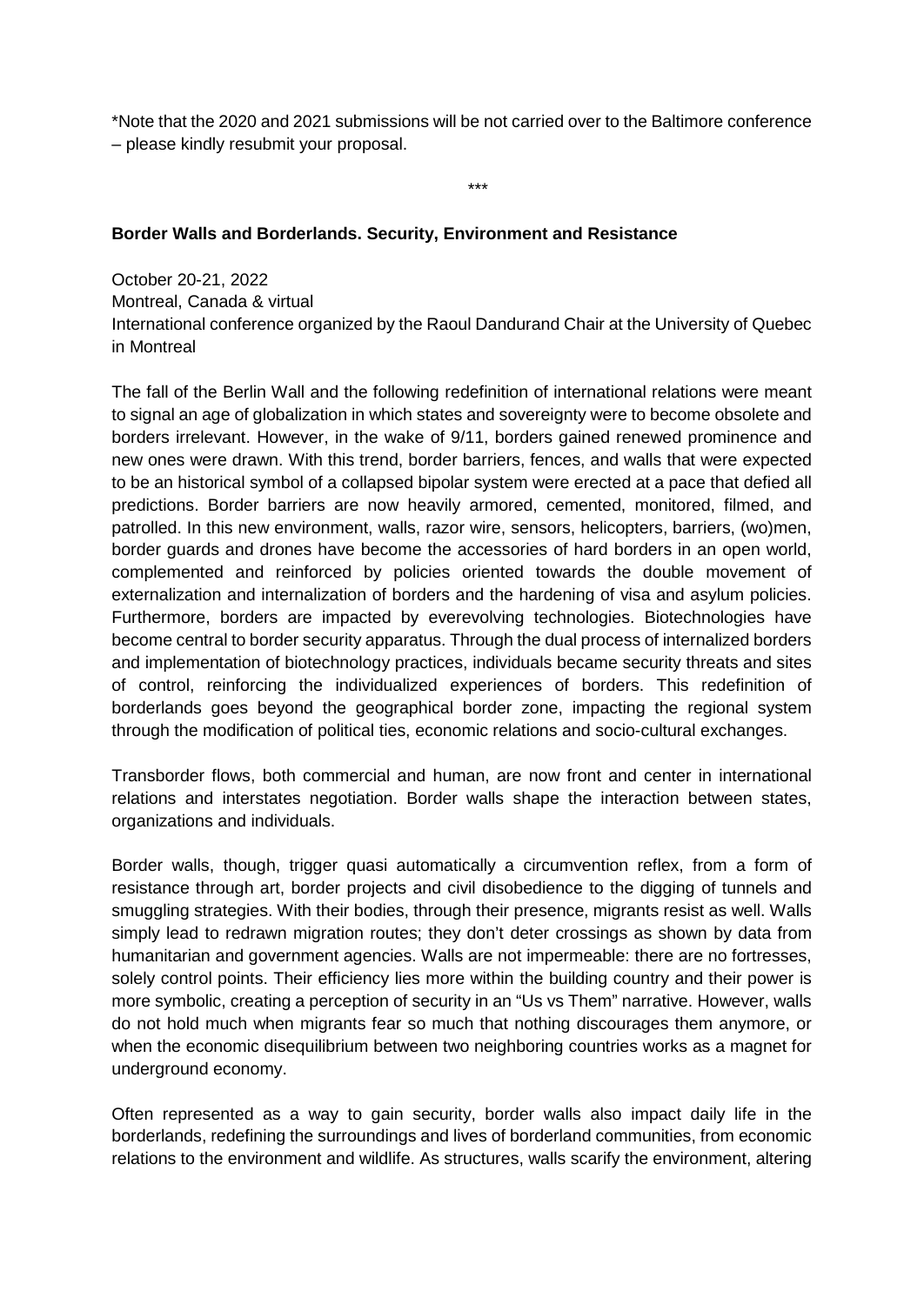wildlife migration and biodiversity, and increasing urban and rural pollution at a time where impacts of climate change are increasingly visible and tangible.

They simultaneously pose threats to conservation efforts in the borderlands, when the wall is constructed in a preserved environment, and a space of opportunities, when allowing for the expansion of wildlife in buffer zones.

It is now clear that border enforcement, through walls or other forms, have become a normalized response to insecurity. We only need to look at how quickly states closed their borders to all movements in light of the current COVID-19 pandemic. Initially, mobility has been particularly hampered in an unprecedented way for Western populations, where free movement of people was previously taken for granted, while in the Global South, closures added to the insecurities created by limitations of response to the health crisis and threaten circular movements, especially in the world of agriculture and care. As borders started to reopen, unevenness marked the process, further highlighting disparities within a global pandemic.

Border walls redefine borderlines around the world, sealing and hardening what used to be porous soft borders. Thus, if globalization is blurring borders, walls emphasize them. These infrastructures need to be assessed in terms of efficiency, economic, environmental and humane costs. Why build border barriers if they do not solve the issues they have been erected for? What should be done instead? How will borders be conceptualized, lived and experienced after the pandemic? What is the role of academia and border scholars? And where does civil society come in? Border walls' tangible impact on local societies, economies, and ecosystems, on world migrations, on national policies will be assessed too.

#### **Deadline for submissions: April 8, 2022**

Please note that papers may be considered for panel sessions, roundtables AND poster sessions. Students are encouraged to submit a proposal.

#### **Fields:**

Geography, Anthropology, Sociology, Law, Economics, Art, Design, Biology, Environmental studies, Area Studies, Gender studies, Zoology, Medical studies (this list is intended to be suggestive rather than inclusive).

#### **Languages:**

Proposals can be submitted in French, English and Spanish. However the conference will be held in English and French.

#### **Proposals:**

Name of authors/contributors Institutional affiliations, titles Email address Title of the paper Abstract: Subject, empirical frame, analytical approach, theme (approx. 300 words)

# **Conference Themes:**

- Theme 1. Impacts of border walls
- Theme 2. Legal aspects of border walls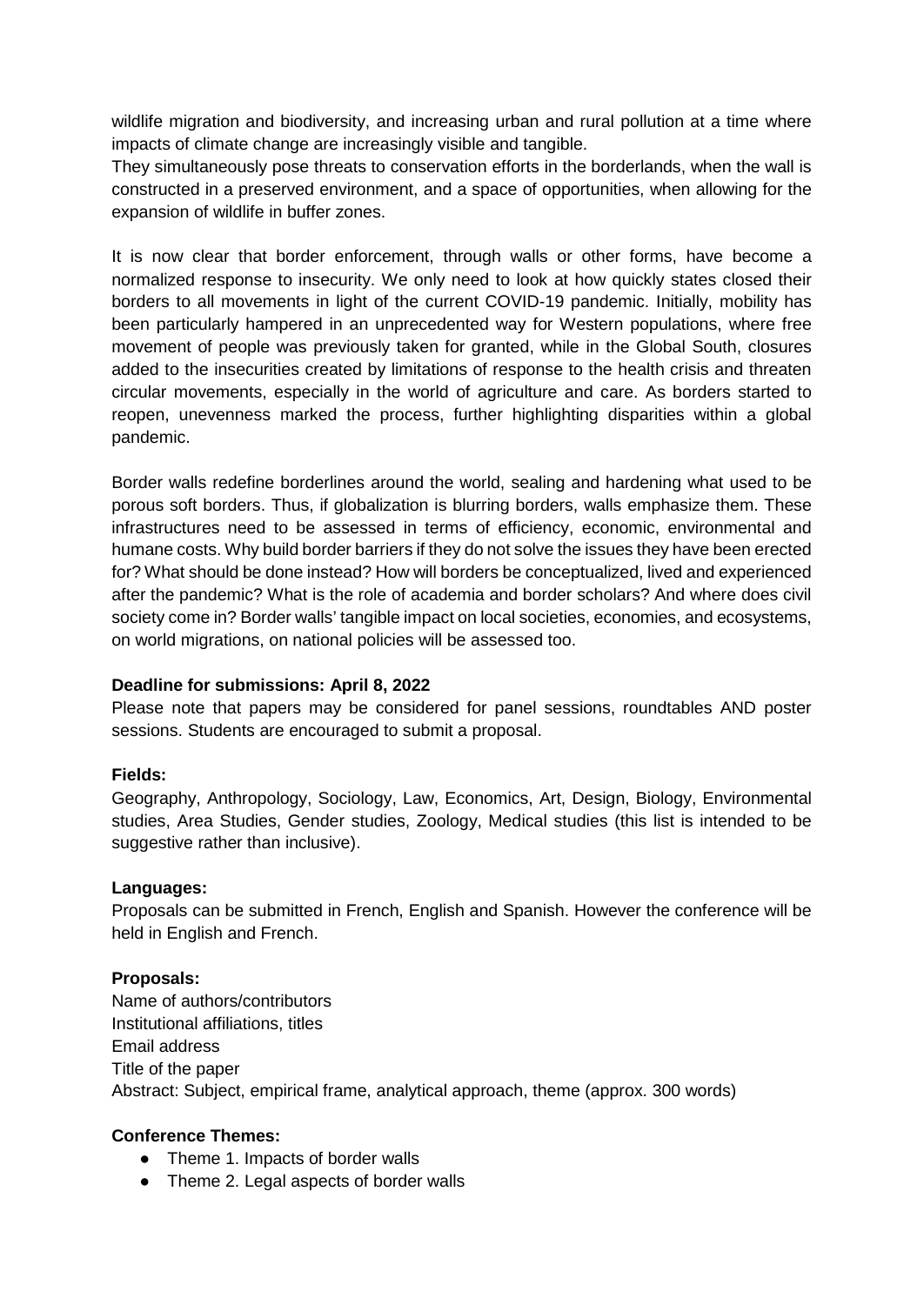- Theme 3. Costs and economies of border walls
- Theme 4. Violence of border walls
- Theme 5. Alternatives to border walls
- Theme 6. Border walls and borderlands
- Theme 7. Border walls and international relations/regional systems
- Theme 8. Biotechnology, biopolitics and walls
- Theme 9. Borders, barriers and the COVID-19 pandemic

#### **Conference dates & deadlines:**

April 8, 2022 : deadline for submitting abstracts and proposals May 16, 2022 : proposals selection and notification sent to presenters August 30, 2022 : submission of papers to discussants Oct. 20-21, 2022 : Conference to be held in Montreal and online

# **14th International Conference on Climate Change: Impacts & Responses - UBC Robson Square, Vancouver, Canada (Blended)**

\*\*\*

Founded in 2009, the Climate Change: Impacts & Responses Research Network is brought together by a common concern for the science of, and social responses to, climate change. We invite proposals for paper presentations, workshops/interactive sessions, posters/exhibits, or colloquia addressing one of the following themes:

- Theme 1: The Nature of Evidence
- Theme 2: Assessing Impacts in Diverse Ecosystems
- Theme 3: Human Impacts and Responsibility
- Theme 4: Technical, Political, and Social Responses

#### **Conference submission deadlines:**

The next proposal deadline is 7 June 2021. We welcome the submission of presentation proposals at any time of the year up until 30 days before the start of the conference. All proposals will be reviewed within two to four weeks of submission.

Early Proposal Deadline - 7 September 2021 Regular Proposal Deadline - 7 January 2022 Late Proposal Deadline - 7 March 2022 Contact Info: Inquiries: [support@on-climate.com](mailto:support@on-climate.com)

Web address:<https://on-climate.com/2022-conference/call-for-papers>

Join us on Facebook:<https://www.facebook.com/OnClimate>

**--------**

**6. Opportunités de publication Publishing possibilities**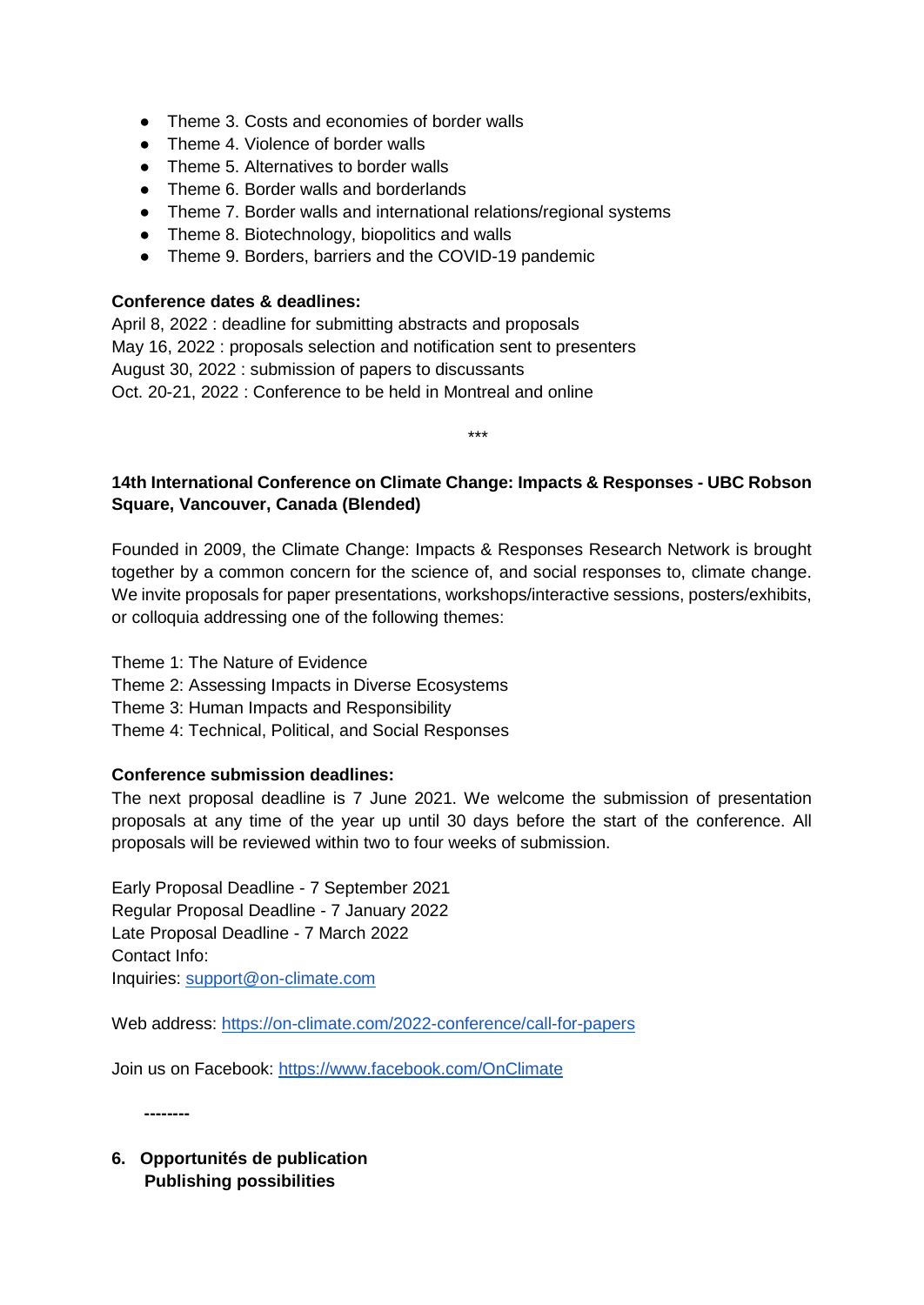## **Veröffentlichungsmöglichkeiten**

#### **2nd Call for papers: Ableism, Disablism, Enablism**

Call for papers for a special issue with the topic Ableism, Disablism, Enablism in the open access Scopus listed journal Societies. This special issue aims to explore the many facets of ableism and ability-based disablism and enablism. Many have over time engaged with the cultural reality of ability-based expectations, judgments, norms, and conflicts in the relationship between "non-disabled people" and "disabled people" but also human–human relationships in general and humans–post-/transhuman, humans–cyborg human, human–nonsentient machine, human–animal, and human–nature relationships and the disabling and enabling use of ability expectations and ableism. The CFP accepts three types of submissions: empirical data, reviews and theoretical/conceptual papers. Submissions will be peer reviewed and, if accepted, published as soon as they are submitted. As such, submissions before the deadline are encouraged. The APC (Article Processing Charge) is waived for this CFP. All submissions will be reviewed using a double blind process.

#### Guest Editors

Professor Gregor Wolbring Community Rehabilitation and Disability Studies, University of Calgary, Alberta, Canada

Dr Anica Zeyen Senior Lecturer in Entrepreneurship and Sustainability, Centre for Research into Sustainability Strategy, International Business and Entrepreneurship School of Business and Management The Centre for the Study of Pain and Well-being

Professor Oana Branzei is Donald F. Hunter Professor of International Business and Professor of Strategy and Sustainability at the Ivey Business School and Faculty Scholar at Western University in Canada

Contact Info: Gregor Wolbring University of Calgary Contact Email: gwolbrin@ucalgary.ca URL:<https://wolbring.wordpress.com/>

Deadline: April 1, 2022

\*\*\*

#### **Call for Papers: Radiation in Canada**

Extracted in ores, milled into fuels, loaded into reactors, and refined into the stuff of both unthinkable weapons and miracle cures, radioisotopes take part in stories that run the breadth of Canada's vast geography and complex identity. Unstable, radioactive stories transgress boundaries between nature and technology and between the memories and experiences of settler-colonists and Indigenous peoples. 70 years after the nation's first meltdown at Chalk River Laboratories, the histories and half-lives of radioisotopes continue to shape the reality of communities caught up in atomic ventures in 2022.

NiCHE and the New Scholars Committee invites expressions of interest from potential contributors to a blog series aimed at understanding the sundry environmental histories that make up Canada's radioactive past and present. Adopting a patchwork approach that focuses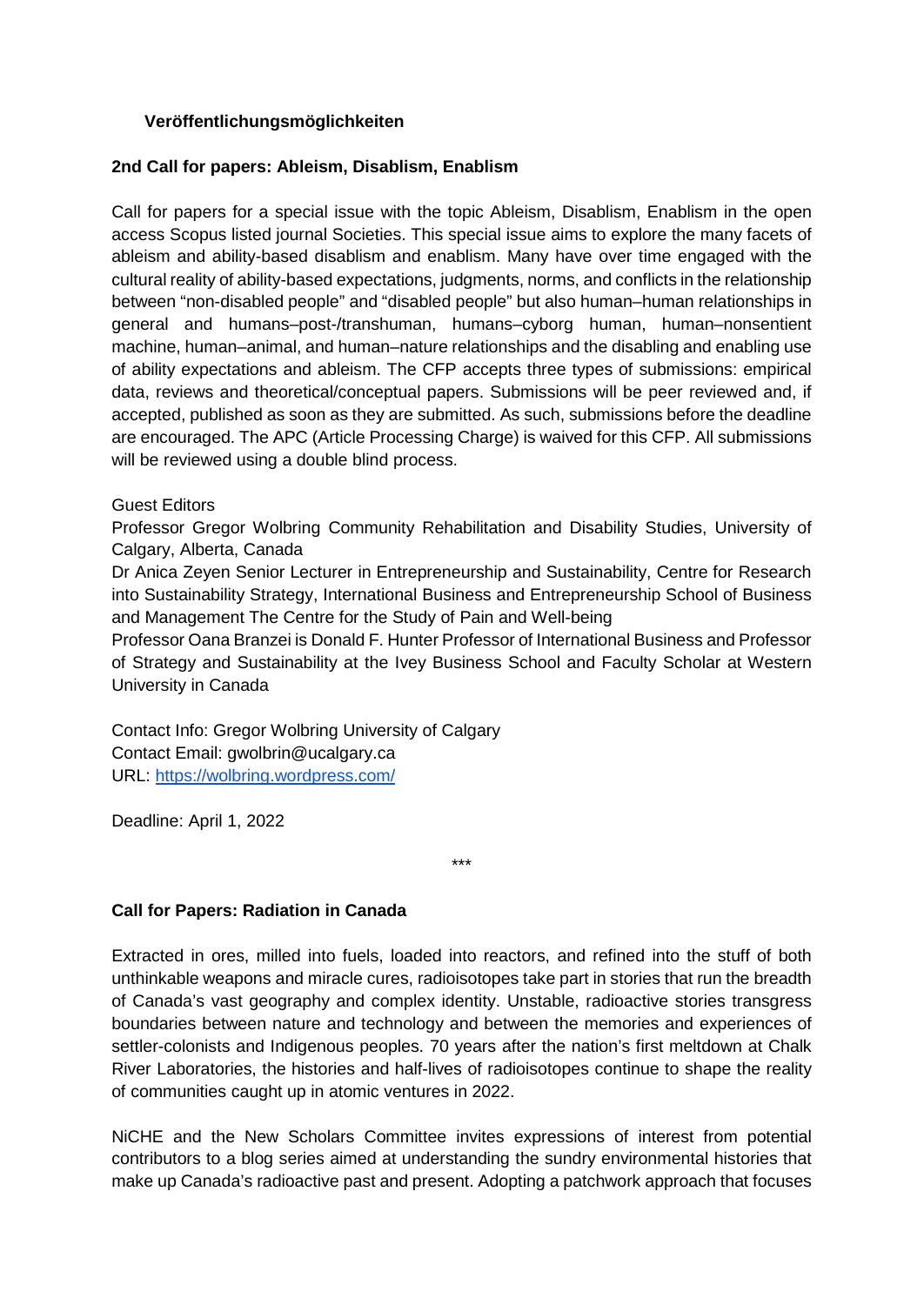on local stories, this blog series hopes to piece together perspectives in the intersections between radioactivity, nature, and diverse peoples across Canada. Some questions come to mind at these intersections:

- Who speaks for atomic landscapes?
- How have nuclear production and nuclear technologies impacted local environments?
- Are there Canada nuclear aesthetics and how might they relate to national stories about nature?
- How do narratives about radioactivity and the environment relate to settler-colonial imaginaries? To Indigenous experiences?
- How has the work of Atomic Energy Canada, Limited, remade environments and communities?
- How are stories about atomic accidents environmental stories?

Blog posts will be brief, between 1000 and 1500 words, and can feature images and a variety of multimedia sources. Writers may wish to look at NiCHE blog posts to get a sense of the network's style, for instance this 2021 post on Acid Mine Drainage in BC by Catherine Marie Gilbert. If you are interested in contributing to the blog series, please refer to the NiCHE guidelines for contributors and contact Joshua McGuffie (jmcguffi @ ucla.edu) by 4 March 2022.

\*\*\*

## **Call for Proposals: Afro and Indigenous Futures Zine**

The student-organized "Afro and Indigenous Futures" team at The New School calls for creatives to tap into Afro and Indigenous visions of the future to reconceptualize the meaning of freedom past the restrictions of colonialism, capitalism, imperialism, and climate change.

In 2021, the A&I Futures Team organized a series of events that asked the questions,

- Environment: How can we cultivate a radically different relationship with the environment in the face of impending disaster?
- Art: How can art engender liberating ways of knowing, imagining, and ultimately producing the world?
- Technology: If science and technology are part of modernity, and if modernity is historically colonial, how do we then think of decolonized relations with technology?

We are seeking artists to participate in the design of a zine that will visually capture the spirit of the events we organized in 2021. The zine aims to present the ideas explored in our speaker series through captivating images inspired by the ethos of Afrofuturism, African futurism, and Indigenous futurisms. (We also wish the artwork to include short texts from the event, which we will provide to selected artists. The artist is free to choose which quote, sentence, phrase or word to include in the design).

We will hire one artist per event to create one-two pages for the zine.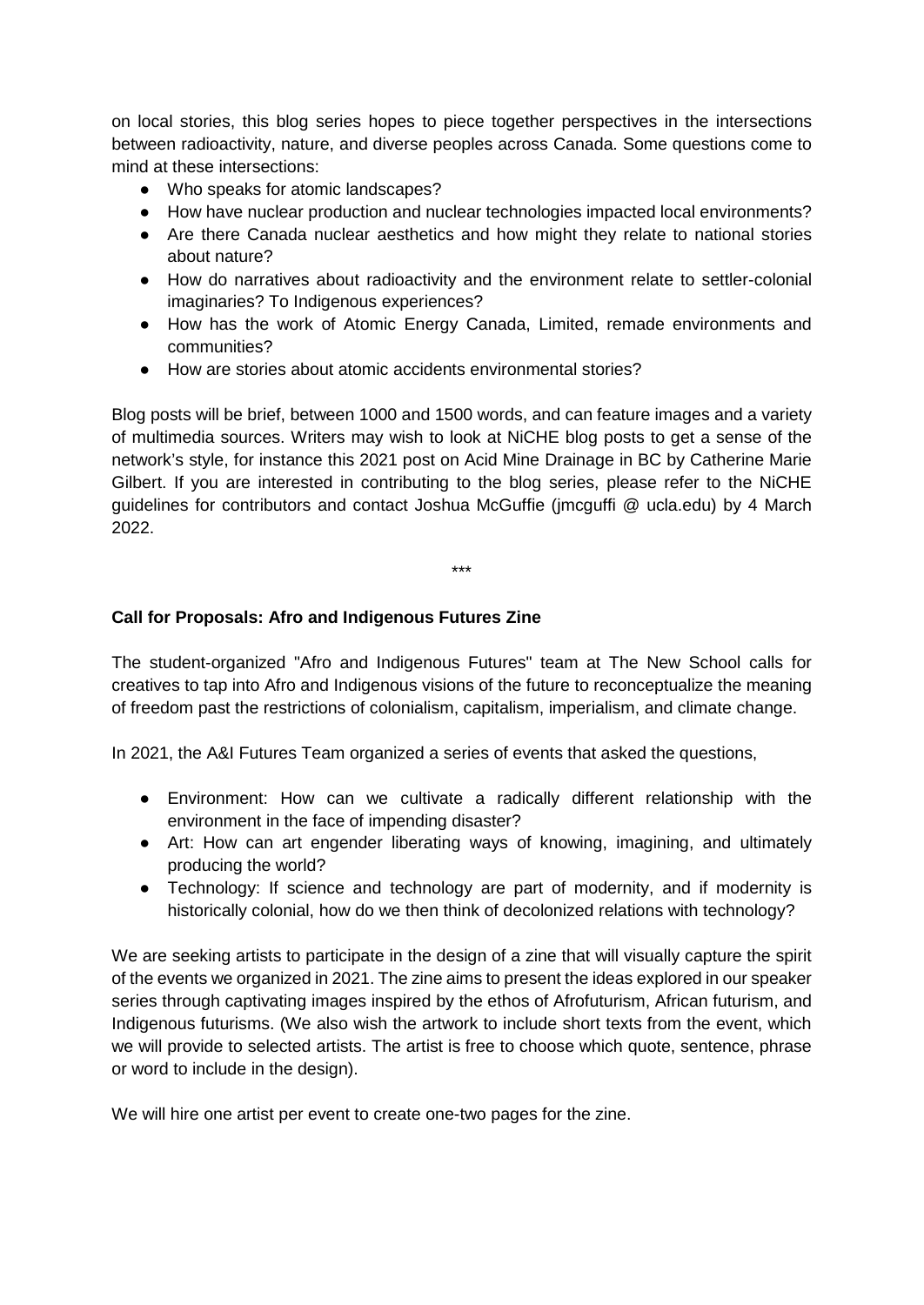We are able to remunerate artists \$120 USD (New School students are welcome to apply, but unfortunately due to funding guidelines from University Student Senate we are unable to compensate New School current students).

Interested? Please fill out this Google form before March 3, 2022. Selected participants will be notified the second week of March.

\*\*\*

# **Call For Papers: The Girl in the Hijab (Girlhood Studies)**

Although hijab has long been a Western cultural fixation, in the past few years the girl in the hijab has been in the sociopolitical spotlight. With the hijab being the most visible way to identify and be identified as Muslim, those who wear it experience the world in unique ways. The experiences of girls and young women in hijab are undoubtedly shaped by intersectional experiences (Collins 2015) under interlocking systems of domination (hooks 2015).

In part enacted by Islamophobia that operates as a global meta-narrative and through localized discourses, laws, and systems (Bakali 2016), violence against women and girls in hijab is further entangled in being gendered; it operates through power and discourse institutionalized by laws such as Bill 21 in Quebec and similar measures in France. Such institutional acts wed "save the Muslim girl" narratives that position Muslim girls and women as oppressed victims in need of rescue, to the controlling images of the suspicious Other in the form of the "save us from the Muslim girl" (Saleh 2021: 2) narratives. Violence has also been enacted overtly through hate crimes, evidenced most recently in the Canadian attacks on mainly young Black hijabi women in Alberta and the murder of a Muslim family in Ontario, as well as through violence in schools such as happened in Virginia, US, when a peer, in assaulting a Muslim girl, pulled off her hijab. Research on Islamophobia to date has been heavily focused on experiences of Muslim youth in the contexts of imperialism and white supremacy, while intersectional perspectives that consider the unique and nuanced experiences of hijabi girlhood are scarcer. Although the hijabi girl is often the location whereon white supremacist, imperialist, and patriarchal violence is enacted, she is also a possible site of resistance in her countering expressions of power through everyday actions and activist engagement.

In this special issue of Girlhood Studies, we invite articles based on a range of methodological approaches to investigate the multidimensional, interdisciplinary, and intersectional experiences of girls and young women who wear the hijab and/ or identify as hijabi. We particularly encourage articles that investigate hijabi girls as political actors who practice resistance to systemic domination. Articles may include empirical research, case studies, autoethnographic experiences, and artistic representations in addition to theoretical or methodological insights. Along with conventional articles and visual essays, alternative contributions such as a very short screenplay or piece of fiction, poetry, or lyrics will be considered, as will material produced by those who identify as girls and young women.

Articles are invited to respond to questions such as:

● How do the intersections of gender and race shape girls' experiences of wearing the hijab in various contexts?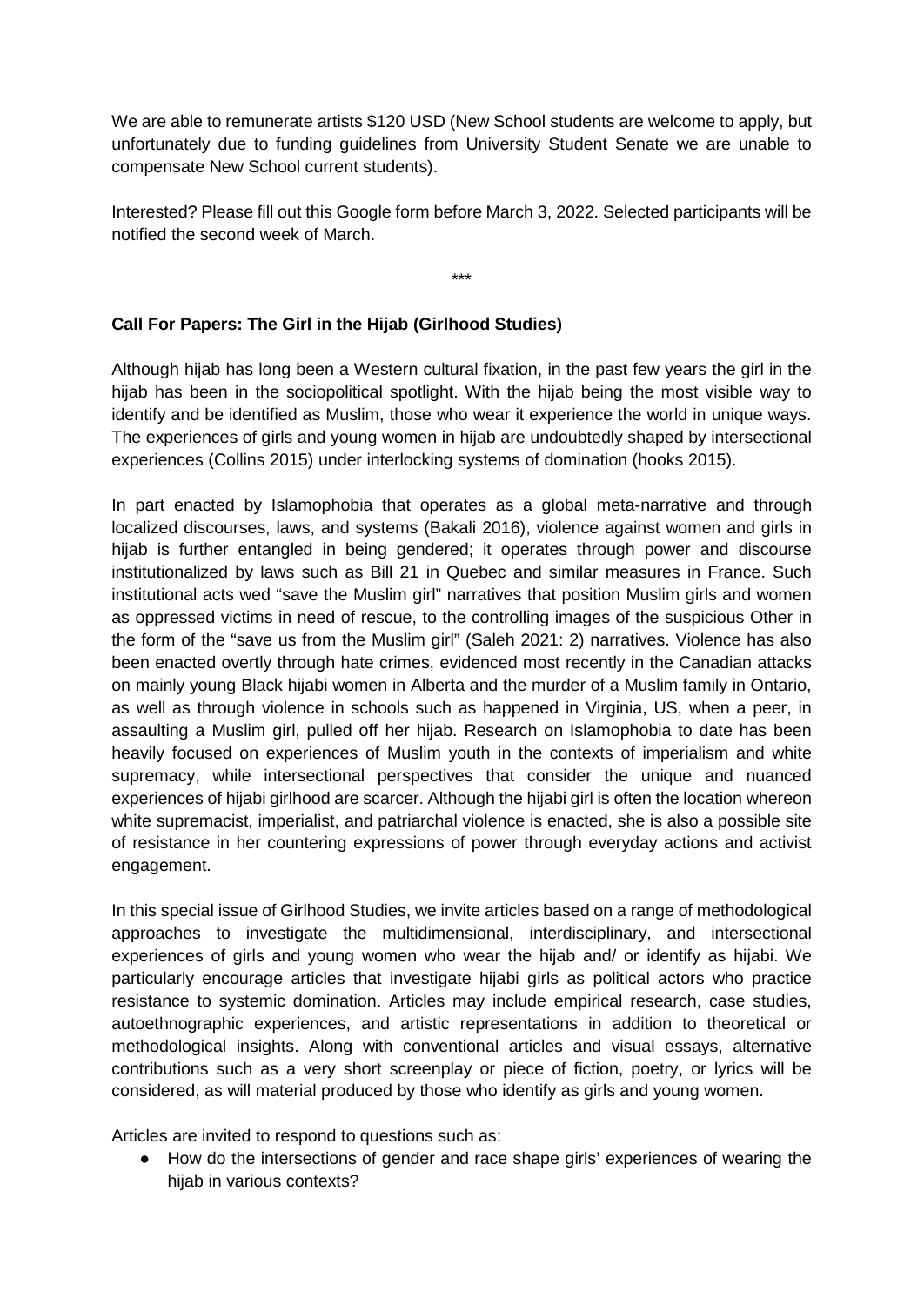- How do dominant political forces (patriarchy, white supremacy, imperialism, colonialism, capitalism) and their intersections shape the Muslim and hijabi girl experience?
- What are the complex "controlling images" (see the title of Patricia Hill Collins's (1991) work) of hijabi girls that operate in the social world, and what are the implications for Muslim girls and women?
- How do Muslim and hijabi girls practice resistance and broadly defined activism (Vanner and Dugal 2020)?
- How do Muslim and hijabi girls experience and resist gender-based and sexual violence?
- How does the narrative of the "good Muslim" (Saleh 2019: 243) affect hijabi girls' lives?
- How are Muslim girls (hijabi and non-hijabi) at various intersecting identities portrayed across different media (social, TV, film) platforms?
- What types of images and narratives of hijabi girls dominate in influencer culture across various social media platforms?
- What are the unique experiences of girls who wear the hijab in education systems and/or in health systems?

This special issue is to be guest edited by Salsabel Almanssori and Muna Saleh. Please direct inquiries to Salsabel Almanssori at [thegirlinthehijab.gsj@gmail.com.](mailto:thegirlinthehijab.gsj@gmail.com)

Salsabel Almanssori, who has worked as a middle-school teacher for the past seven years, is a doctoral candidate and instructor at the Faculty of Education and the Department of Women's and Gender Studies at the University of Windsor. In her interdisciplinary dissertation research, she uses narrative inquiry to investigate the intersections between and among feminist theory, teacher education, and gender-based and sexual violence. Her most recent peer-reviewed articles shed light on girls' use of digital public pedagogy as a medium of resistance to rape culture in a post #MeToo world, and student perspectives on gender-based violence in education. Hijabi girlhood is an integral part of her personal lived experience.

Muna Saleh is an Assistant Professor in the Faculty of Education at Concordia University of Edmonton (CUE), former elementary and secondary school teacher, and the author of Stories We Live and Grow By: (Re)Telling Our Experiences as Muslim Mothers and Daughters (2019). Drawing on her experiences as an intergenerational survivor of violent Palestinian displacement and as a caregiver to a child with a dis/ability, her most recent research includes a narrative inquiry alongside Muslim mothers of children with dis/abilities who arrived in Canada with refugee experiences.

#### **Article Submission**

Abstracts are due by 15 June 2022 and should be sent to [thegirlinthehijab.gsj@gmail.com.](mailto:thegirlinthehijab.gsj@gmail.com)

Full manuscripts are due by 15 November 2022. Authors should provide a cover page giving brief biographical details (up to 100 words), institutional affiliation(s) and full contact information, including an email address.

Articles may be no longer than 6,500 words including the abstract (up to 125 words), keywords (6 to 8 in alphabetical order), notes, captions and tables, acknowledgments (if any),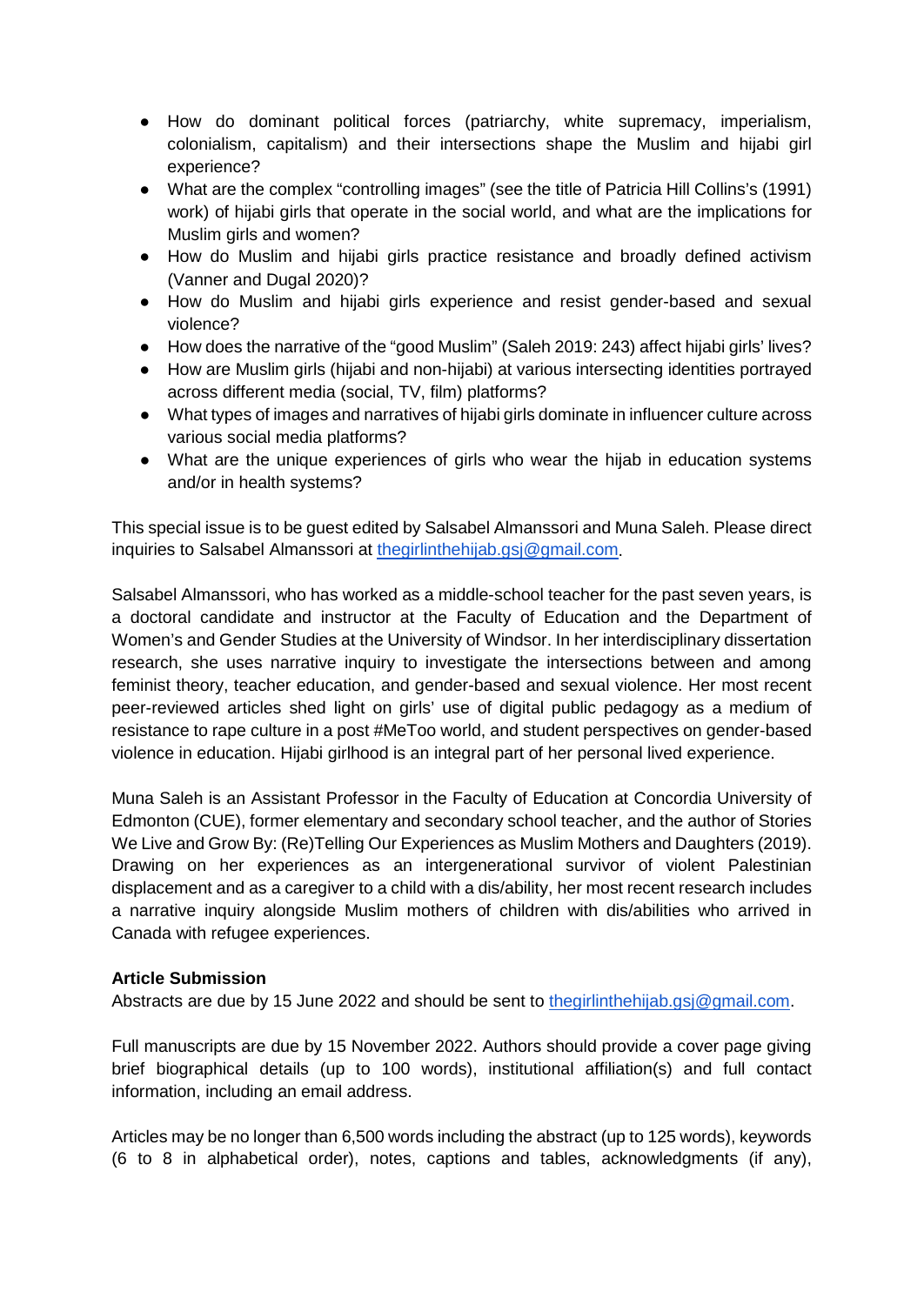biographical details (taken from the cover page), and references. Images in a text count for 200 words each. Authors are responsible for securing copyright for any images used.

Girlhood Studies: An Interdisciplinary Journal, follows Berghahn's preferred house style, a modified Chicago Style. Please refer to the Style Guide online: journals.berghahnbooks.com/\_uploads/ghs/girlhood-studies\_style\_guide.pdf

For more information, please see [www.berghahnjournals.com/girlhood-studies.](http://www.berghahnjournals.com/girlhood-studies)

\*\*\*

#### **Verge Issue 10.1**

Verge: Studies in Global Asias Issue 10.1 Special Issue: brown/ness(es) Edited by Neelofer Qadir (University of North Carolina Greensboro), Naveen Minai (University of Toronto), and Tina Chen (Penn State)

Deadline: August 15, 2022

Feeling brown, feeling down. Feeling down, being brown. A name for law, a name for affect, a name for ontology, a name for relation, a name for not relation, a name for antagonism, a name for empire(s), a name for capital, a name for an accusation, a name that can be convenient, a name that does not work, a name that can stop working, a name for shades, a name for fantasy.

This proposed special issue considers both when brown might be useful and may be used to do the work of relation, inquiry, theory—and when brown does not work (Macharia 2013, 2016, 2019). Crucially, we reorient questions about brown and brownness away from frames centered in the continental northern Americas (Prashad 2000, Bald 2013) — and the American academy, and borders thereof in particular. We turn towards sites, relations, and geohistories imagined through terms such as (but not limited to) Indigenous, Afro-Asia, Asian- and/or African Latin America (Kim 2017, Kantor 2018), Indian Ocean, Global Asias, Inter-Asia, and more (Chen 2010). We think through how brown is shaped and weighted by different cartographic modes, for example, the Levant, Latin America, Africa, and archipelagos across Indian, Atlantic, and Pacific Oceans.

We consider race and ethnicity as co-constitutive logics and forms of difference across different geohistories, including the ways in which these logics form, transform, transfer, congeal -- or not. We ask after brown, black, yellow, red, and white (and bright) as codes for difference, as metaphors of color made to matter through the matter of different bodies. We prompt reflection on how race, religion, ethnicity, and caste overlap and congeal into one another, troubling normative vocabularies of difference and relation.

We invite critical perspectives from scholars working in and across multiple languages, and provocations of brown as rubric, methodology, disorientation device (Ahmed 2006). Submissions might explore the politics that brown/ness(es) are heavy with, and their attendant contradictions, confusions, and frictions, including those between. Writers may think through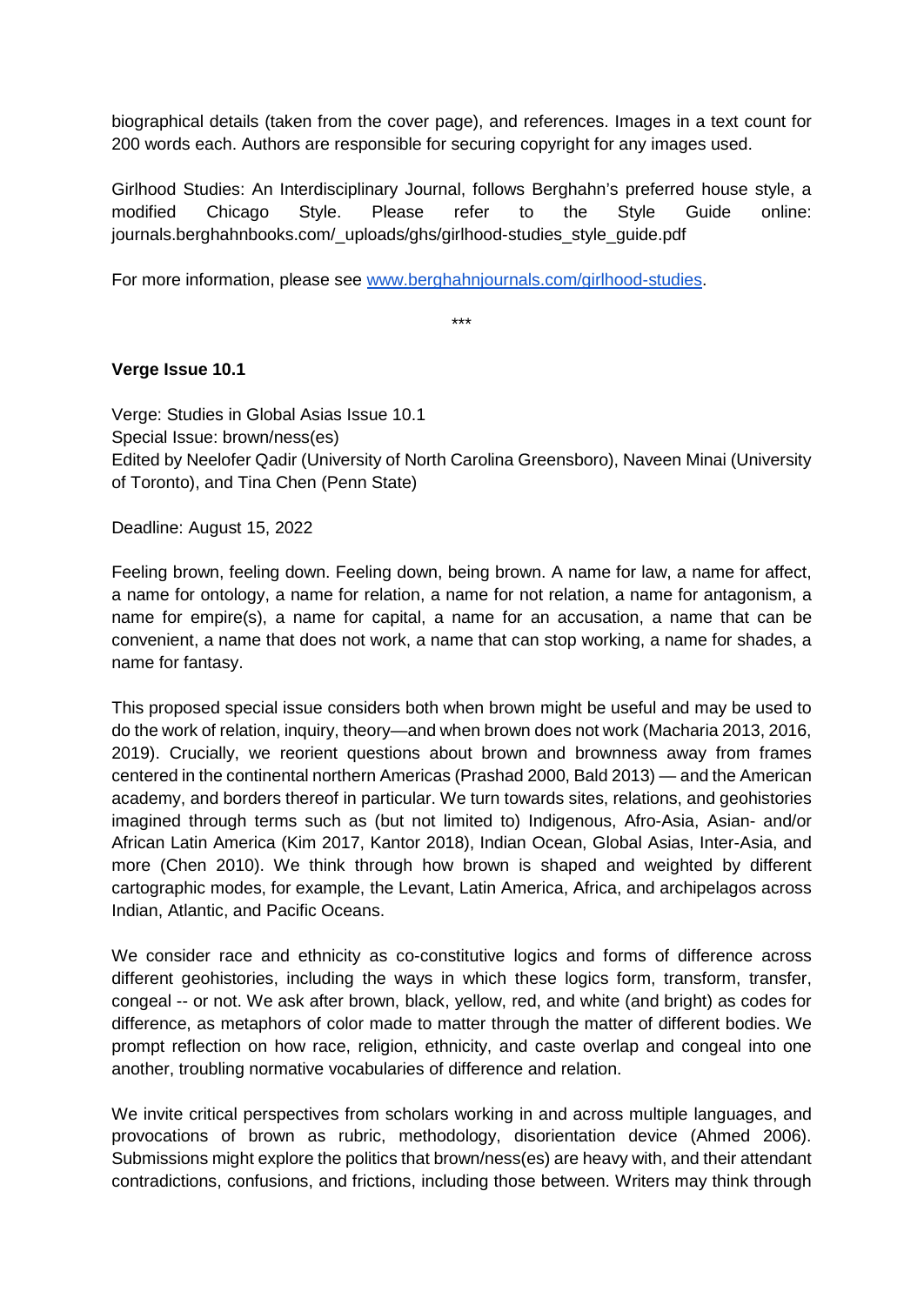these terms as names for cartographies of intimacy, violence, capital, memory, labor, culture are shaped by multiple empires — Portuguese, Spanish, Italian, German, English, Dutch, American, Russian, Safavid, Mughal, Ottoman, Qing, Byzantine.

Essays (between 6,000-10,000 words) and abstracts (125 words) should be submitted electronically to [verge@psu.edu](mailto:verge@psu.edu) and prepared according to the author-date + bibliography format of the Chicago Manual of Style. See section 2.38 of the University of Minnesota Press style guide or chapter 15 of the Chicago Manual of Style Online for additional formatting information.

Authors' names should not appear on manuscripts; instead, please include a separate document with the author's name, address, institutional affiliations, and the title of the article with your electronic submission. Authors should not refer to themselves in the first person in the submitted text or notes if such references would identify them; any necessary references to the author's previous work, for example, should be in the third person.

URL: <https://sites.psu.edu/vergeglobalasias/2022/01/07/cfp-issue-10-1-due-august-15-2022/>

# **CfP: Interspecies Harmony in North American Literature and Culture (European Journal of American Studies)**

\*\*\*

We are currently accepting abstract proposals for a European Journal of American Studies special issue. Articles for this special issue will be united in their pursuit of answers to the following question: what factors have historically influenced North American literary and cultural representations of harmonious human–animal coexistence?

Relations between humans and animals have always been in the background of the various concepts that have shaped the popular understanding of America. Some scholars, including historian Virginia DeJohn Anderson (2008), argue that the colonization of the continent was inevitably tied to a complete reshaping of human–animal relations: a shift from Native Americans' symbiotic entanglement with the non-human world to the Puritans' anthropocentric "stewardship of God's creation." Even if animals do not figure prominently in John Winthrop's vision of a "city upon a hill," America's assumed role as a model of moral conduct invites still largely unanswered questions of the role of human–animal relations in such modelling of conduct. Thomas Jefferson's agrarian ideal included a particular understanding of human– animal coexistence, rooted in Jefferson's belief in American exceptionalism and in the drive towards the nation's economic independence. Contemporary scholars from the interdisciplinary field of animal studies have begun to link the current exploitation of nonhuman animals, particularly of so-called livestock in the practices of factory farming, to the discourses inherent to America's founding and their subsequent transformation into capitalism and, more recently, neoliberalism (Shukin 2009; Glenney-Boggs 2013; Blanchette 2020). They have also noted how racist discourses of colonization are often intertwined with discourses of speciesism and animalization (Lundblad 2013; Boisseron 2018; Jackson 2020; Weaver 2021).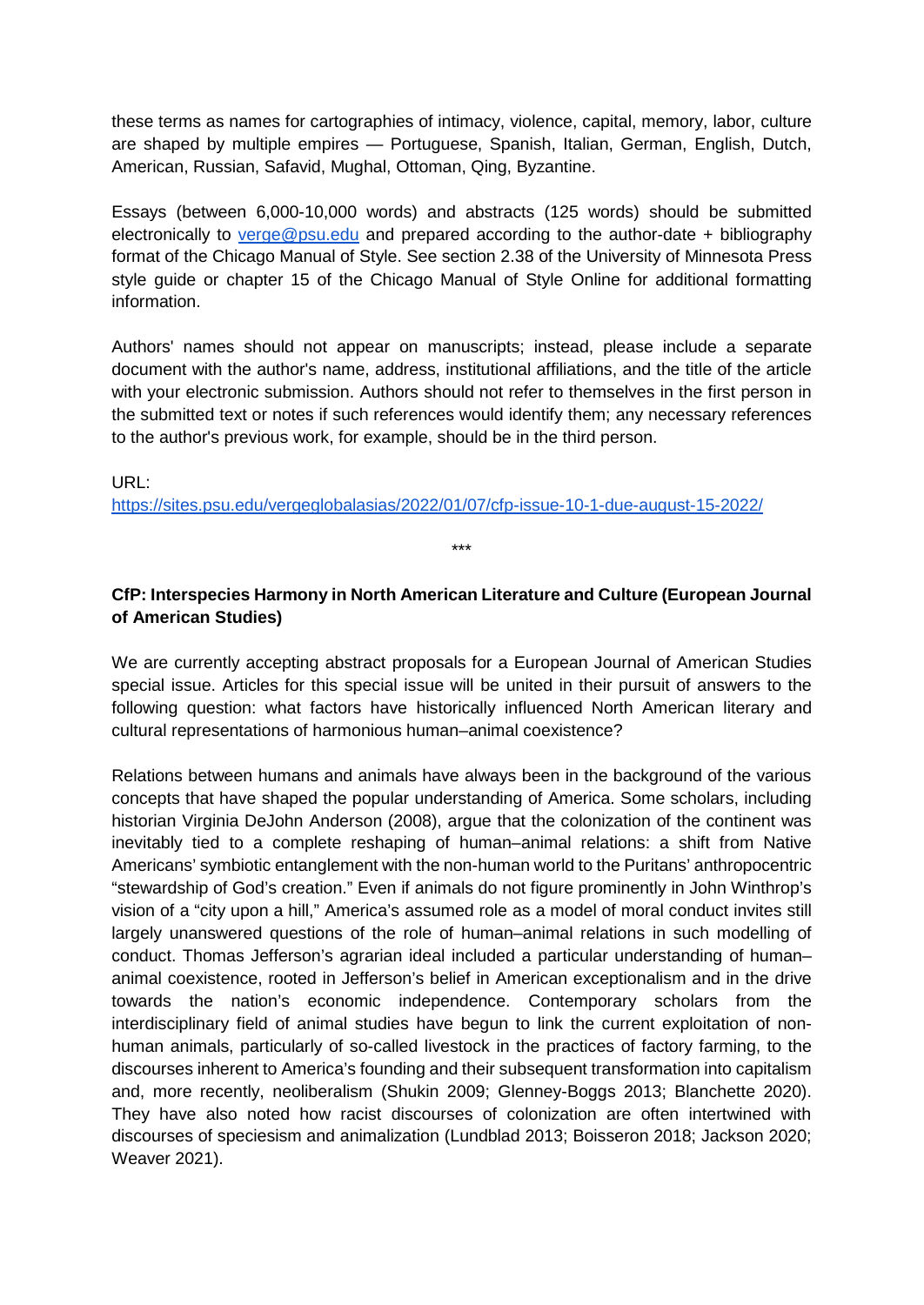It is understandable that animal studies, as an ethically motivated mode of analysis, has largely focused its efforts on examining the exploitation of animals and on dramatizing how the anthropocentrism embedded in American—and, more broadly, Western—culture has had negative effects on the environment and the animal world. This is not surprising and is fully justifiable. However, in order to better understand the processes that shape the conditions under which animals live, die, and interact with humans in North America, a broader study of human–animal relations is needed—one that includes an investigation of those historical and cultural contexts shaping notions of "ideal" interspecies relations and what such relations entail.

We wish to address this lacuna within animal studies and the environmental humanities by focusing on representations of "desirable" human–animal relations and on the constructedness of what counts as an illustration of "interspecies harmony" (both within the academic field and outside of it). We are therefore interested in "interspecies harmony" as a concept that is culturally and historically contingent and political. This framework for thinking about harmonious human–animal coexistence will direct our questioning in this issue. For instance, what is at stake for those who construct "interspecies harmony" in the way that they do—as both individuals and communities situated in a particular time and place? How do constructions of "interspecies harmony" function in North American society? How do they navigate the politics of gender, class, race, imperialism, the nation state, sexuality, and ability in the US? How are they employed in conservationist and environmentalist discourses?

Animal subjectivities and human–nonhuman entanglements are also central to this issue. Theoretical engagements with, for example, Donna Haraway's work on 'companion species' (2003; 2008) and Vinciane Despret's concept of 'anthropo-zoo-genesis' (2004) are welcome. These engagements may lead to questions regarding nonhumans as active agents in the production of human identities and cultures. For example, when humans interact with real animal individuals in portrayals of interspecies harmony, what power do such individuals wield? What does a particular concept of "interspecies harmony" mean to these individuals? Moreover, how might the usual absence of living nonhuman bodies in the creation and reception of literature, film, music, etc. shape "harmony" as an aesthetic ideal in the arts?

Representations of interspecies harmony span "high" and popular culture. We are interested in portrayals of harmonious human–animal relations from across this continuum as well as across a variety of media and performance contexts, including literature, theatre, film, music, video games, sport, and social media. We will consider articles that use a wide variety of methodologies: from archival to ethnographic research. Articles for the special issue will likely explore, but are by no means limited to, representations of

- human–animal relations in colonial and early American texts
- the role of animals (livestock, pets, and wild animals) in key concepts shaping American identity ("city upon a hill," "errand into the wilderness," American pastoralism, "manifest destiny") and in various renditions of "the American Dream"
- the role of animals in Native American societies
- relations between humans and animals in mainstream representations of Native American cultures (e.g. Pocahontas, Dances with Wolves)
- "ideal" human–pet encounters (including changes in these over time)
- harmonious interactions between humans and "wild" animals
- interspecies harmony in American utopian literature and other fictional utopias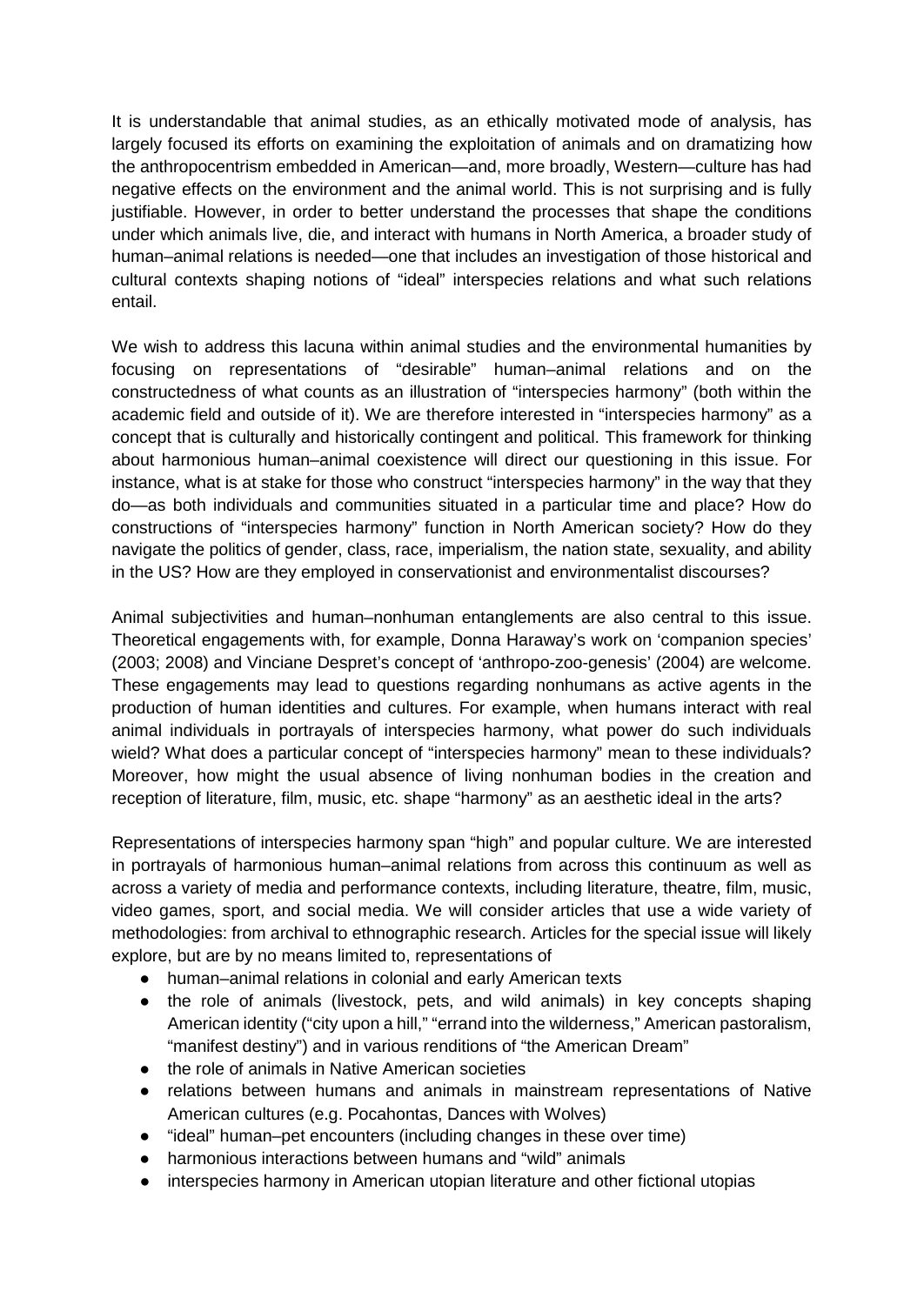- "ideal" spiritual relations between humans and animals
- "cute" animals—for example, in images and videos posted on social media; the rise of cuteness as a historically, geographically, and linguistically contingent category; and the role of animals and "animal content" in "the power of cute" (May 2019)
- animals and children: representations of animals in children's literature and film
- the shaping of animals' willingness to serve or to form teams with humans
- harmonious visions of human–animal coexistence in ecological and environmentalist discourses

Abstracts should be no more than 300 words and can be sent to the issue co-editor, Jack Harrison, at *j.harrison@uw.edu.pl.* The deadline for abstracts is April 30, 2022, and authors of successful article proposals will receive an acceptance email in May 2022. Full articles will be due December 1, 2022 with the publication of the special issue planned for January 2024. All articles will undergo double blind peer review. Final manuscripts must follow MLA formatting guidelines.

We look forward to reading your abstracts.

Kind regards, Prof. Justyna Włodarczyk and Dr. Jack Harrison

\*\*\*

## **Global Histories of Menstruation & Menopause: Special Issue of the Journal of Women's History**

In the second decade of the twenty-first century, a wide range of social movements across the Americas, Europe, Africa, and the Asia-Pacific have highlighted the injustices and inequalities faced by those who menstruate and initiated public discussions of this physiological phenomenon long rendered private, shameful, or hidden. Similar conversations on menopause—the cessation of menstruation—challenging its stigma as "unspeakable" are slowly gaining ground as the global pandemic has forced old and new discussions on the intersections of gender, race, health, and working conditions for waged and non-waged laborers.

Modern biomedical interpretations generally understand menarche (the onset of menstruation) and menopause as the physiological bookends of an individual's reproductive potential and abilities, and as such, the menstrual cycle is often embedded in narratives of giving birth. The history of reproduction has garnered significant academic attention and study. Scholars have explored the intricate intertwining of the social, cultural, political, scientific, spiritual (among others) interests on how humans are born (or not), and the global connections and encounters of these ideas, as seen in recent works by Heywood et al eds. Reproduction: Antiquity to the Present Day (Cambridge University Press, 2018). Menstruation—its commencement, absence, and cessation—has been understood in diverse ways over time and space, yet the myriad interpretations also share similarities that provokes further analyses of physiological functions and menstruation's importance to the construction of cis- and transgender identities. Anthropologists have explored the ritual and symbolic manifestations of menstruation and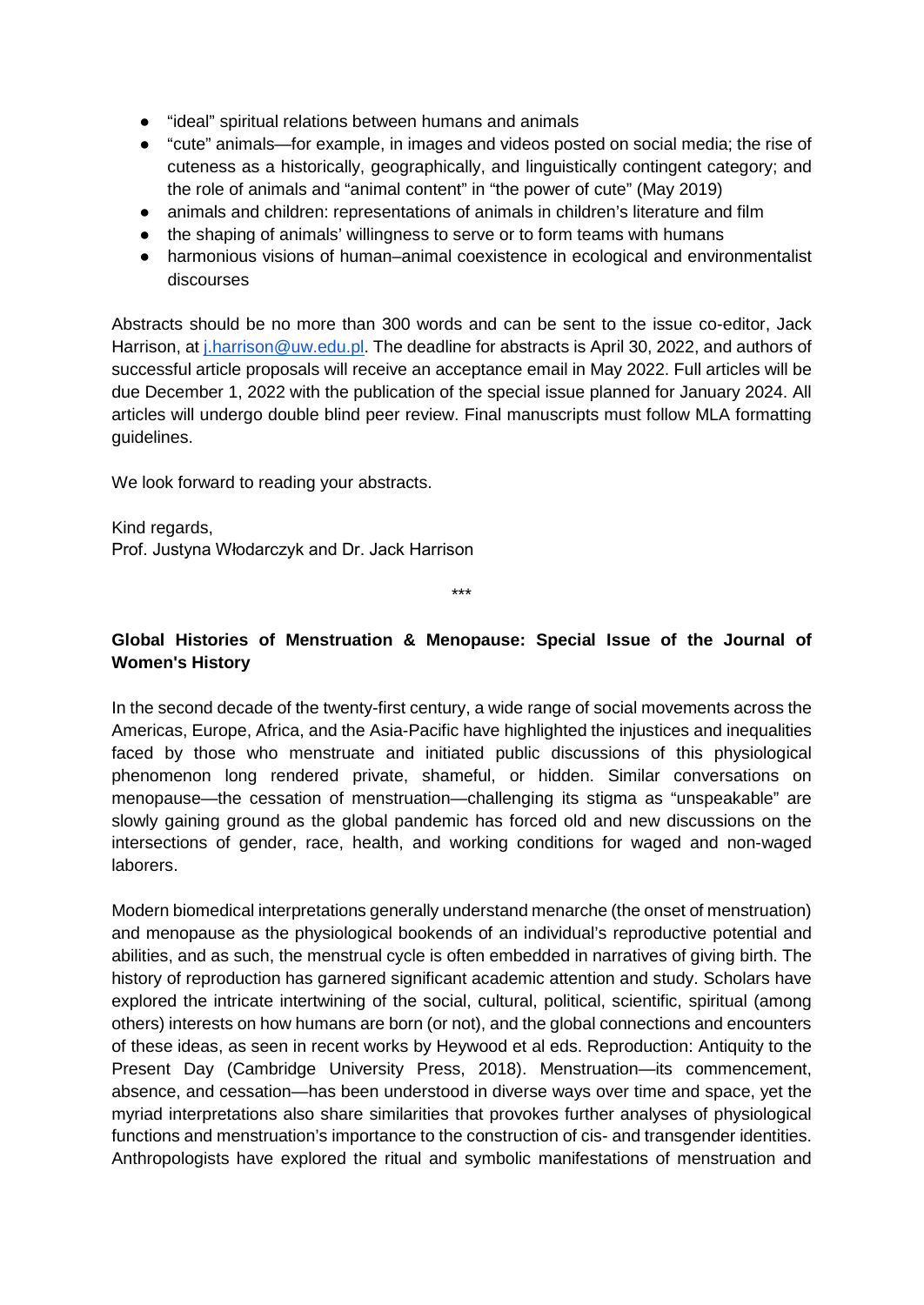menopause, yet numerous intellectual voids remain to be filled by historical narratives and analyses.

It is within this context that the Journal for Women's History is calling for papers focusing on the histories of menstruation and menopause around the globe. This special issue aims to highlight the historical changes, continuities, diversities, and experiences of those who menstruate, and those who do not. We are looking for historical studies that incorporate transdisciplinary and transnational approaches and explore hitherto underexplored questions, themes, peoples, and regions.

This special issue invites submissions that consider, but are by no means limited to, the following thematic approaches involving menstruation and menopause:

- History of emotions and senses
- History of material and design technologies
- History of bodily and biohacking practices
- History of pharmaceuticals and local/indigenous medicaments
- History of literary and visual cultural productions
- History of intersexual, transsexual, and other non-menstruators
- History of racial socio-cultural constructions, ethnicity, and medicalization
- History of labor movements, labor standards, industrial hygiene, and legislations
- History of consumption cultures, media, and advertisement
- History of economic and political legislations, policies, and infrastructures
- History of science and technologies

Please submit an abstract (300 words max) and a CV by MARCH 30, 2022 to: [JWHGuestEditor@gmail.com](mailto:JWHGuestEditor@gmail.com)

The submission deadline for completed articles will be Oct 30, 2022.

The award-winning Journal of Women's History is a quarterly, peer-reviewed scholarly journal published by Johns Hopkins University Press that showcases the dynamic international field of women's history. The JWH features cutting-edge scholarship from around the globe in all historical periods. For more information, see: [https://jwomenshistory.org/.](https://jwomenshistory.org/)

JWH Style Guide:<https://jwomenshistory.org/jwh-style-guide/>

Please contact Special Issue Editor Izumi Nakayama [\(nakayama@hku.hk,](mailto:nakayama@hku.hk) Hong Kong Institute for the Humanities and Social Sciences at the University of Hong Kong) with any questions.

\*\*\*

# **CFP Urban Indigeneities and Settler Colonial Cities / Autochtonités et colonialisme de peuplement en milieu urbain**

The Urban History Review / Revue d'histoire urbaine is calling for article proposals for a special issue on "Urban Indigeneities and Settler Colonial Cities," scheduled for publication in the Fall of 2023.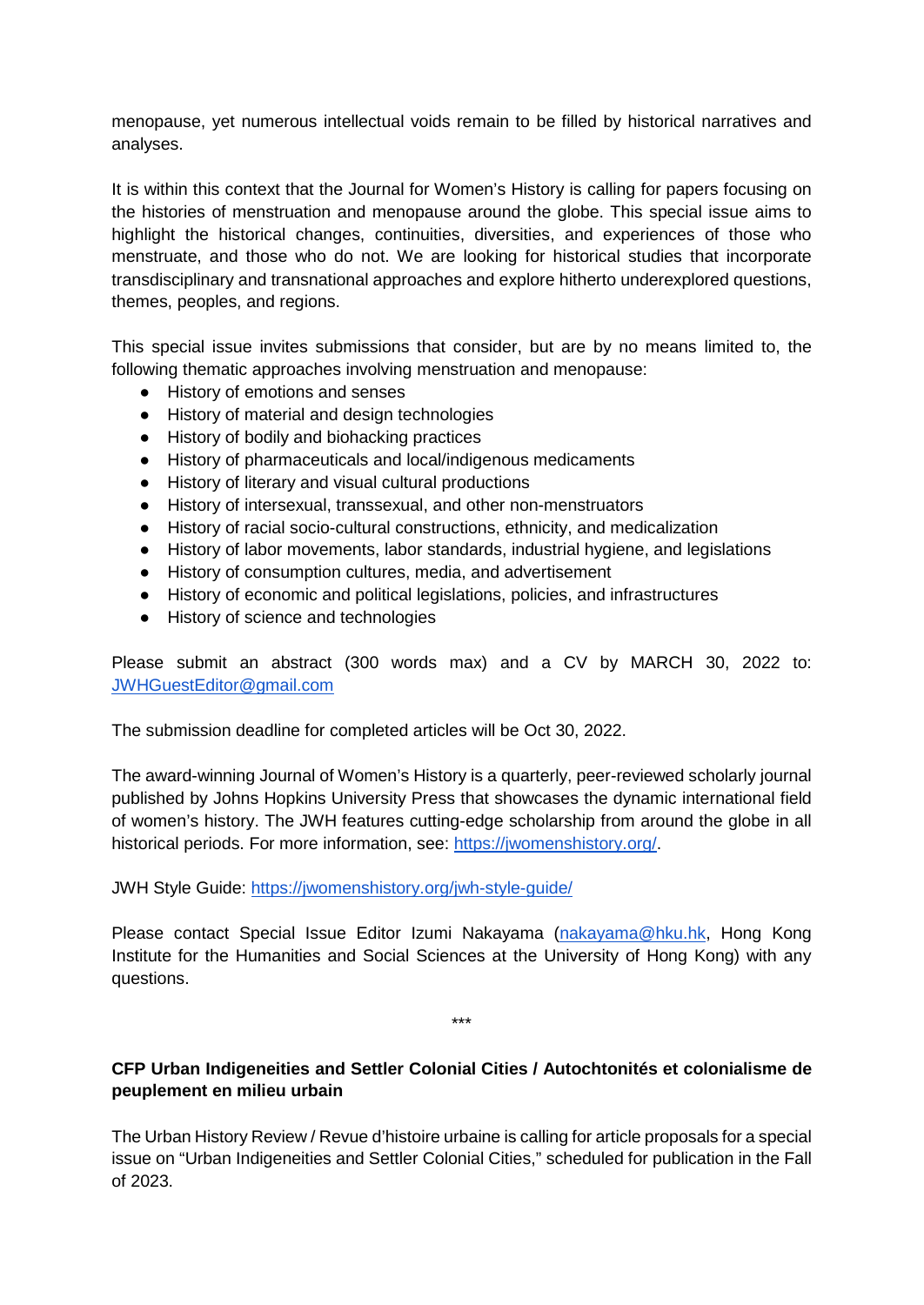Recent global scholarly debates have brought increased attention to the city under settler colonial conditions. Settler cities are also Indigenous cities: scholars have debunked the supposition that Indigenous peoples are absent from settler colonial urban spaces, that they have only recently entered them, or that settler colonialism as a mode of domination has been somehow superseded in the city. Settler cities are locales where settler colonial dispossession happened historically, and where it happens now. They are Indigenous cities: places where Indigenous people dwell and choose to be as Indigenous. They always have been, despite persistent attempts to fulfil settler colonialism's 'logic of elimination'. And, citing one of the political slogans and demands of Aboriginal Australia, they always will be.

Yet urban Indigenous constituencies remain under attack, targets of a double pincer movement. On one hand, they are especially exposed to ubiquitous mobilisations of 'repressive authenticity' that undermine their ability to self-determine as Indigenous. On the other, current policies of recognition, including Aboriginal Title and cultural protection legislation, perpetuate historical processes of displacement while manufacturing a divide between urban and rural Indigenous constituencies. In this special issue, we intend to focus on current instantiations of settler colonialism's logic of elimination in urban settings, on settler colonialism as an ongoing structure shaping city life, and on repressive authenticity as a particularly noxious settler colonial response to Indigenous insurgency and demands.

These topics are just a few suggested starting points for researchers interested in contributing to this special issue of the Urban History Review / Revue d'histoire urbaine exploring the various manifestations of urban Indigeneities in settler colonial cities.

While the Urban History Review / Revue d'histoire urbaine focuses on historical perspectives, interdisciplinary approaches are encouraged. Proposals from geography, sociology, anthropology, and related fields, as well as those drawing on Indigenous ways of knowing, will also be considered. Similarly, we are open to proposals on cities in Canada or other countries, or with a comparative dimension.

#### **Schedule**

April 30, 2022: deadline for receipt of article proposals (250–300 words) May 15, 2022: notification to authors selected for inclusion October 31, 2022: deadline for submission of articles ready for peer review (maximum length of 8,000–10,000 words)

Please follow the Review's guidelines available at: <https://www.utpjournals.press/journals/uhr/submissions>

Please submit your proposals to: Harold Bérubé, co-editor: [harold.berube@usherbrooke.ca](mailto:harold.berube@usherbrooke.ca) Nicolas Kenny, co-editor: [nicolas.kenny@sfu.ca](mailto:nicolas.kenny@sfu.ca) Lorenzo Veracini, guest editor: **veracini@swin.edu.au**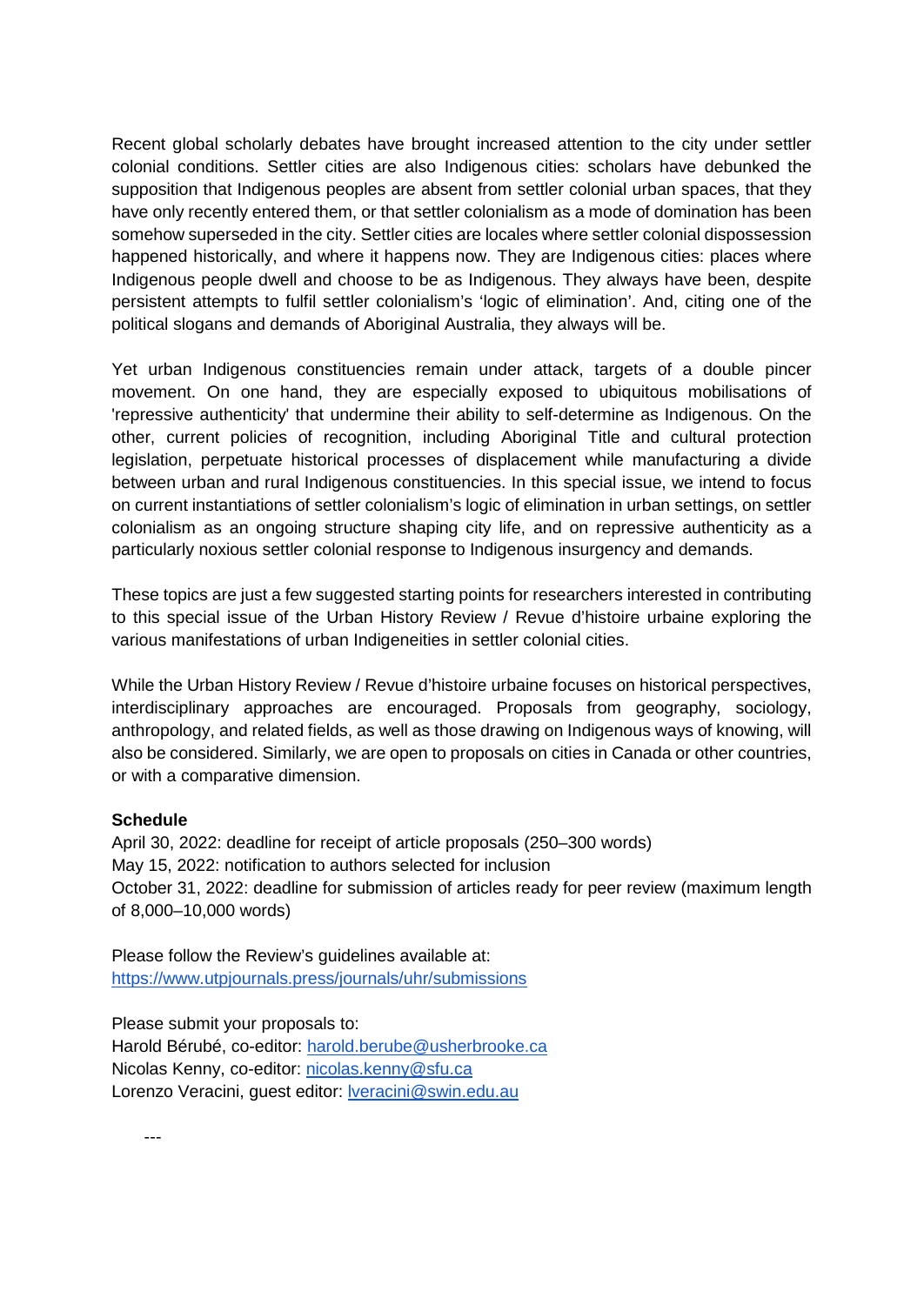La Revue d'histoire urbaine/Urban History Review sollicite des propositions d'articles pour un numéro spécial sur le thème « Autochtonités et colonialisme de peuplement en milieu urbain » à paraître dans sa livraison d'automne 2023.

De récents débats scientifiques internationaux ont porté une attention croissante à la ville sous les conditions du colonialisme de peuplement. Les villes ainsi colonisées sont aussi des villes autochtones : les chercheurs ont mis à mal l'idée que les peuples autochtones sont absents des espaces urbains créés par le colonialisme de peuplement, qu'ils ne les auraient intégrés que tardivement, ou que le colonialisme de peuplement comme mode de domination aurait été supplanté en milieu urbain. Les villes colonisées sont des lieux où la dépossession coloniale s'est déroulée dans le passé et où elle se déroule encore aujourd'hui. Elles sont aussi des villes autochtones, là où les peuples autochtones vivent et choisissent d'être en tant qu'Autochtones. Elles l'ont toujours été, et ce malgré des tentatives persistantes de réaliser la « logique d'élimination » qui sous-tend le colonialisme de peuplement. Et pour reprendre un slogan politique des Aborigènes d'Australie : elles le seront toujours.

Pourtant, les collectivités autochtones sont encore prises en tenaille entre, d'une part, une mobilisation de l'idée « d'authenticité répressive » qui sape leur capacité de poursuivre une autodétermination en tant qu'Autochtones ; et, d'autre part, des politiques de reconnaissance, dont le titre ancestral et des lois sur la protection culturelle, qui perpétuent des processus historiques de déplacement tout en creusant un fossé entre les collectivités autochtones urbaines et rurales. Dans ce numéro spécial, nous souhaitons interroger les manifestations actuelles de la logique d'élimination du colonialisme de peuplement en milieu urbain, le colonialisme de peuplement en tant que structure continuelle façonnant la vie urbaine, et l'authenticité répressive comme réponse colonialiste particulièrement nocive aux demandes et aux soulèvements autochtones.

Ces enjeux ne constituent que certaines suggestions de départ pour les chercheuses et les chercheurs intéressés à contribuer à ce numéro spécial de la Revue d'histoire urbaine/Urban History Review abordant de multiples manifestations des autochtonités et du colonialisme de peuplement en milieu urbain.

Bien que la Revue d'histoire urbaine/Urban History Review privilégie les perspectives historiques, des approches interdisciplinaires sont également encouragées. Les propositions issues d'autres disciplines, dont la géographe, la sociologie, l'anthropologie parmi d'autres, ainsi que celles mettant de l'avant les savoirs Autochtones, seront considérées. Nous encourageons des propositions portant sur les villes canadiennes ou sur celles d'autres pays, ou encore qui procèdent d'une démarche comparative.

#### **Calendrier**

30 avril 2022 : date limite pour soumettre une proposition d'article (de 250 à 300 mots) 15 mai 2022 : réponse aux auteur.e.s

31 octobre 2022 : date limites pour la remise des articles prêts à être évalués (d'un maximum de 8000 à 10 000 mots)

Veuillez suivre les lignes directrices de la Revue, disponibles en ligne : <https://www.utpjournals.press/journals/uhr/submissions>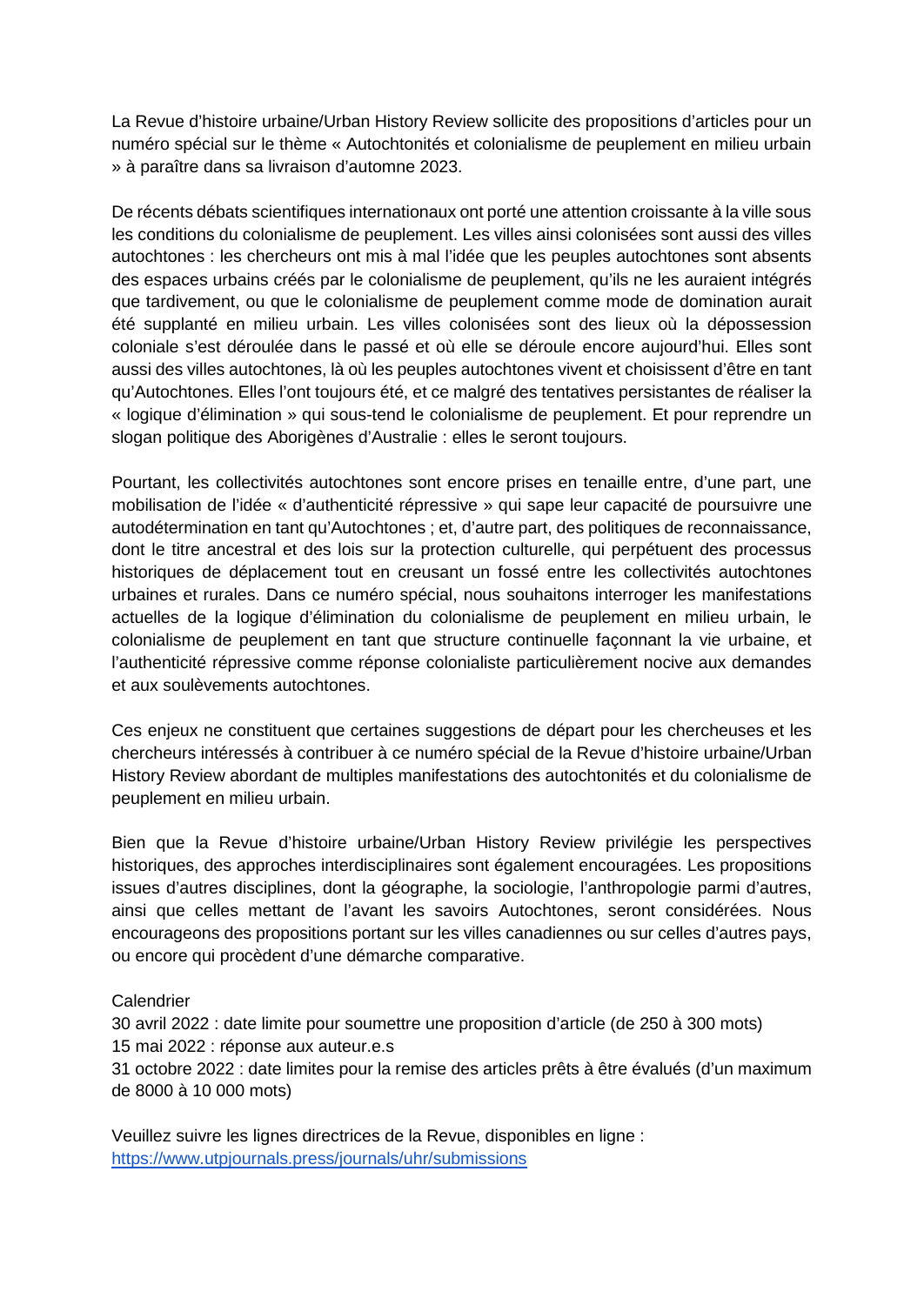Veuillez envoyer votre proposition à : Harold Bérubé, co-directeur : [harold.berube@usherbrooke.ca](mailto:harold.berube@usherbrooke.ca) Nicolas Kenny, co-directeur : [nicolas.kenny@sfu.ca](mailto:nicolas.kenny@sfu.ca) Lorenzo Veracini, rédacteur invité : [lveracini@swin.edu.au](mailto:lveracini@swin.edu.au)

\*\*\*

## **Call for Book Chapters: "The Primacy of Indigenous Knowledge"**

Vernon Press invites book chapter proposals to be included in a forthcoming scholarly volume on "The Primacy of Indigenous Knowledge."

Certain agricultural practices define specific Indigenous people groups from reindeer herding among the Sámi, potato farming among the Inca, or cultivating the "Three Sisters" (corn, beans, and squash) among the Iroquois. These practices are very much a part of a tribe's identity as other traditions such as dances, writs of passage, and artwork. Agricultural practices are also an important way of life that provides nutrition and cultural connections to the land.

Since the 1970s, the study of Indigenous peoples has grown across many different disciplines, which have produced a number of important works. This book seeks to ask broad questions about Indigenous agricultural history that spans chronologic, geographic, and spatial boundaries, and is interested in compiling a collection of works addressing Indigenous agriculture around the globe. We welcome proposals that are interdisciplinary in nature and can come from disciplines that include archaeology, anthropology, English, ethnohistory, history, literature, sociology, etc. We seek book chapters that range from approximately 5000- 6000 words in length to include in this edited collection.

We invite chapter proposals that explore a wide variety of topics such as:

- Exploration of contemporary Indigenous agricultural practices.
- Examination of traditional agricultural practices utilized as a means for modern culture revitalization and/or nation-building.
- Analysis of historic agricultural practices that shaped and re-shaped climate, ecosystems, environment, flora, fauna, etc.
- Study of Indigenous regenerative farming techniques used to address ecological issues such as climate change and sustainability.
- Evaluation of the use of Indigenous agricultural knowledge as a means of resistance to colonization.

Please send a 300-word abstract, project title, and a brief bio in English to Nick Timmerman (Volume Editor) at: [ntimmer@langston.edu](mailto:ntimmer@langston.edu) by April 1, 2022.

\*\*\*

**Call for papers for Volume 2, Issues 1-2 of the Journal of Australian, Canadian, and Aotearoa New Zealand Studies (JACANZS)**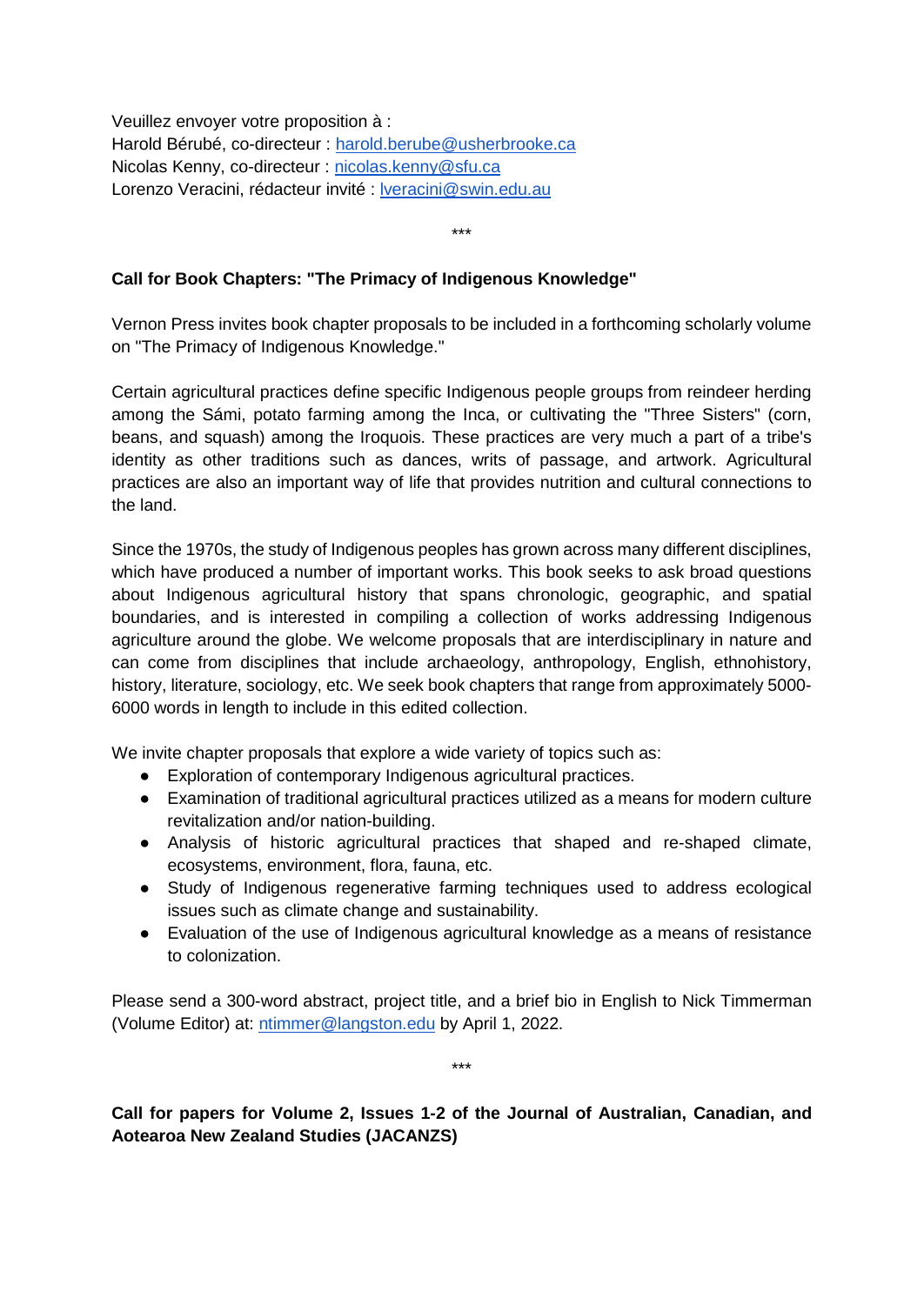The Australian, Canadian, and New Zealand Studies Network (ACNZSN) is excited to announce a call for papers for Vol. 2, Issues 1-2 of its new journal: the Journal of Australian, Canadian, and Aotearoa New Zealand Studies (JACANZS). It adopts a multi and interdisciplinary perspective. This includes history, politics, literature, law, anthropology, and Indigenous studies. JACANZS' aim and scope is to publish articles in various disciplines on at least more than one country of focus of the journal, i.e. Australia and Canada or Canada and Aotearoa New Zealand etc. However, articles which focus on just one country will also be considered. Manuscripts of a maximum of 10,000 words in length (including footnotes and a short bibliography) should be submitted as a Word document, along with a separate short abstract of no more than 250 words, up to a maximum of five key words, author contactdetails, and institutional affiliation, if any, to Associate Professor Jatinder Mann (Editorin-chief) at [acanzsjournal@gmail.com](mailto:acanzsjournal@gmail.com)

Manuscripts should be formatted according to the Chicago reference style. Manuscripts should also be double spaced and use Arial font, size 12. All manuscripts should be anonymised and will undergo double blind peer review, after an initial vetting by the journal editor.

For Vol. 2, Issue 2 of JACANZS, ACNZSN is issuing a call for a special issue of the journal. This can be in any areas of strength of the journal as outlined above. In terms of geographical scope, it will be great if the proposal could aim to include articles that focus on more than one country of focus of JACANZS. However, as with normal issues of the journal, articles that focus on just one country will also be considered.

Proposals should be no longer than 500 words and include the theme of the special issue, details of the editor/s (including contacts details and institutional affiliations if any), plan for dissemination of the call for papers, and a timeline for publication. Vol. 2, Issue 2 of JACANZS is expected to be published by the end of 2022 and so would need to enter production at the end of October 2022 at the latest (i.e. finalised articles would need to be sent to the Editor-inchief for proofs to be produced). Securing of peer reviewers of articles in the special issue will be the responsibility of the editors of that particular issue as will managing revisions to articles. Proposals should be sent to Associate Professor Jatinder Mann at [acanzsjournal@gmail.com](mailto:acanzsjournal@gmail.com) Deadline: 31 March 2022

**---------**

**7. Divers Miscellaneous Verschiedenes**

# **European Summer School in Canadian Studies (ESSCS)**

July 25 – August 5, 2022 Vienna – Innsbruck (Austria)

The Canadian Studies Centres of the Universities of Innsbruck and Vienna are organising the first European Summer School in Canadian Studies, which will take place in Vienna and Innsbruck from July 25 to August 5, 2022. The closing of borders during the pandemic has brought local inequalities and solidarities into sharp relief, while also heightening awareness of vulnerabilities and responsibilities that are shared transnationally. At a time when collaboration in person becomes possible once again, an interdisciplinary in-depth reflection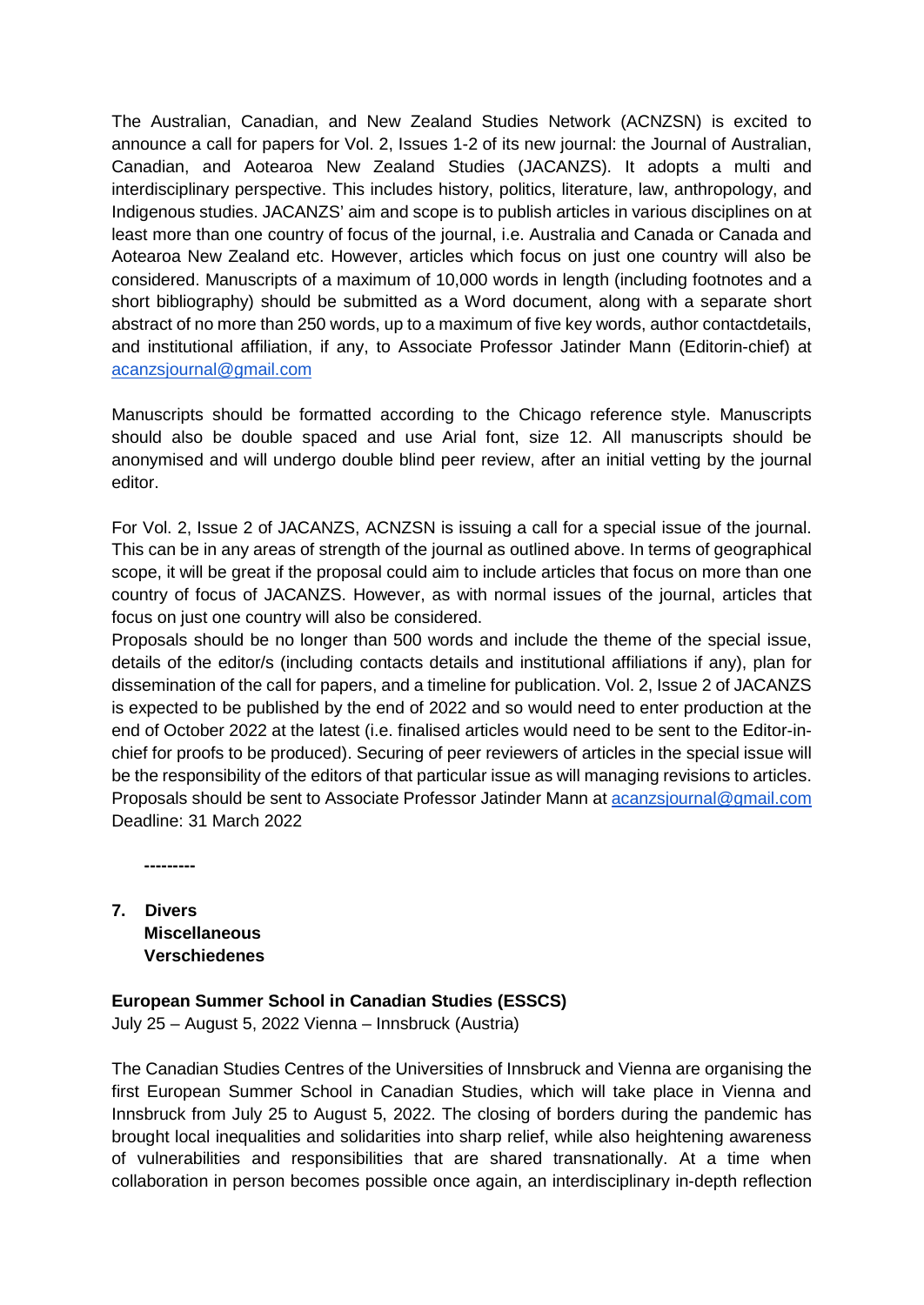on Canada, an important partner of the European Union, is therefore particularly welcome and urgent.

The ESSCS is intended for masters (Bachelor's degree completed) and doctoral students. The teaching staff are highly renowned specialists from Canada, Germany, and Austria representing the following fields: anglophone and francophone literary and cultural studies, indigenous studies, media studies, language policy, history, cultural geography, political science and economics, intersectional studies, and mountain studies.

The course fees of EUR 530 include a two-week lecture program, course reading materials, readings and Q&As with an anglophone and a francophone author, the train transfer from Vienna to Innsbruck, three guided city tours (Vienna, Salzburg, and Innsbruck), a one-day excursion (including bus transfers and two meals) to the Alpine Obergurgl Research Center of the University of Innsbruck, an afternoon excursion to the Nordkette and a farewell dinner.

Credits: 5 ECTS (6 ECTS possible with an additional task) Application deadline: March 5, 2022

Organizing Team Doris G. Eibl (University of Innsbruck) Alexandra Ganser (University of Vienna) Andrea Krotthammer (University of Innsbruck) Ursula Mathis-Moser (University of Innsbruck) Janni Nielsen (University of Innsbruck) Helena Oberzaucher (University of Vienna) Stefanie Schäfer (University of Vienna) Jörg Türschmann (University of Vienna)

Former members of the organizing team Janine Köppen (University of Innsbruck) Veronika Riedl (University of Innsbruck)

**Contact** [canadian-summer-school@uibk.ac.at](mailto:canadian-summer-school@uibk.ac.at)

<https://www.uibk.ac.at/weiterbildung/schools/esscs/index.html.en>

\*\*\*

# **Colloque en ligne : Les années 1920 au Québec : reconfiguration de l'espace culturel et nouvelles modélisations littéraires, artistiques et médiatiques**

10 mars 2022 Université de Montréal (UdeM) – C-3061 et Plateforme Zoom [https://crilcq.org/activites/3792/?fbclid=IwAR11Xk63QWbMj\\_n2C4aqjydauwMxZubFZyNhap](https://crilcq.org/activites/3792/?fbclid=IwAR11Xk63QWbMj_n2C4aqjydauwMxZubFZyNhap_bQLH_bh0kiGp9PZ6O-SE) [\\_bQLH\\_bh0kiGp9PZ6O-SE](https://crilcq.org/activites/3792/?fbclid=IwAR11Xk63QWbMj_n2C4aqjydauwMxZubFZyNhap_bQLH_bh0kiGp9PZ6O-SE)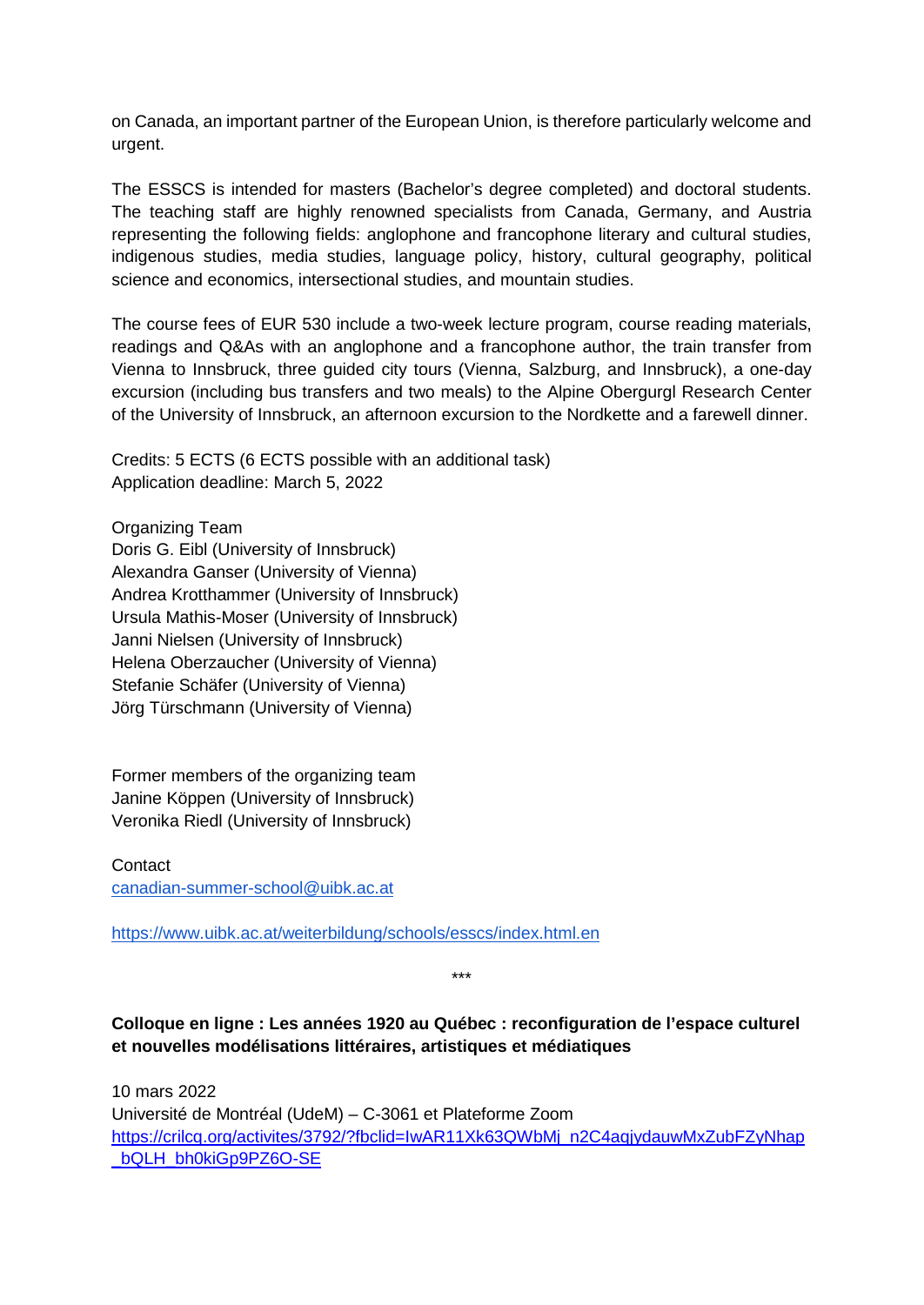Stéphanie Bernier (membre régulière CRILCQ, UdeM), Vanessa Blais-Tremblay (stagiaire postdoctorale CRILCQ, IREF, UQAM), Caroline Loranger (stagiaire postdoctorale CRILCQ, UQAM) et Adrien Rannaud (membre collaborateur CRILCQ, U. Toronto) organisent le colloque « Les années 1920 au Québec : reconfiguration de l'espace culturel et nouvelles modélisations littéraires, artistiques et médiatiques ».

\*\*\*

# **International Conference: Designs of Tomorrow: Indigenous Futurities in Literature and Culture**

Europa-Universität, Flensburg/Germany May 16-17, 2022 <https://www.uni-flensburg.de/?id=49737>

When we are in the throes of major crises, from the global pandemic to a pending climate apocalypse, thinking about a different tomorrow may feel impossible. Designing alternative futures has become one of the central cultural tasks of the twenty-first century, and Indigenous North American writers, visual artists, curators, comedians, film makers, video game designers, and web developers are at the forefront of this movement. From pre-contact stories to contemporary science fiction, Indigenous cultures abound with visions of the future as sites of "survivance" (Gerald Vizenor). While settler colonialist imaginaries of progress have, for the longest time, strategically displaced Native cultures into a fixed, containable past, Indigenous literatures and cultures not only successfully defy these mechanisms of Othering but offer sustainable variants of futurity in powerful networks of transnational exchange.

This conference will bring together Indigenous and non-Indigenous scholars from Canada, Europe, and the United States in order to explore representations of a coming world in Indigenous fiction, drama, film, visual arts and digital media, social networks, museums, and performance spaces. We hope to initiate long-standing transnational dialogues on futurity which spite the well-trodden paths of trivializing the coming world through images of hostile machines and alien organisms. Instead, we will explore the subversive potential of 'other futures,' alternative versions of tomorrow that may serve as exemplary sites of empowering cultural diversity and non-Western systems of knowledge in the interest of economic, ecological, and social sustainability. We may also engage 'other futures' as an ironic intervention in commonplace discourses of exoticizing Indigenous cultures as either bygone or otherworldly.

Rather than suggesting coherent conclusions, we encourage our speakers to raise questions and to disperse, metaphorically speaking, into as many directions as possible, toward envisioning all kinds of different futures—from fact-based to fictional, from catastrophic to reproductive, and from darkly dystopian to vibrant and colorful.

Alleys of inquiry will include, for instance:

- the semantics of Indigenous futurity as manifested in the representational archives of museums and digital platforms;
- the roles of ethnicity, race, gender, class, and heritage for future identities;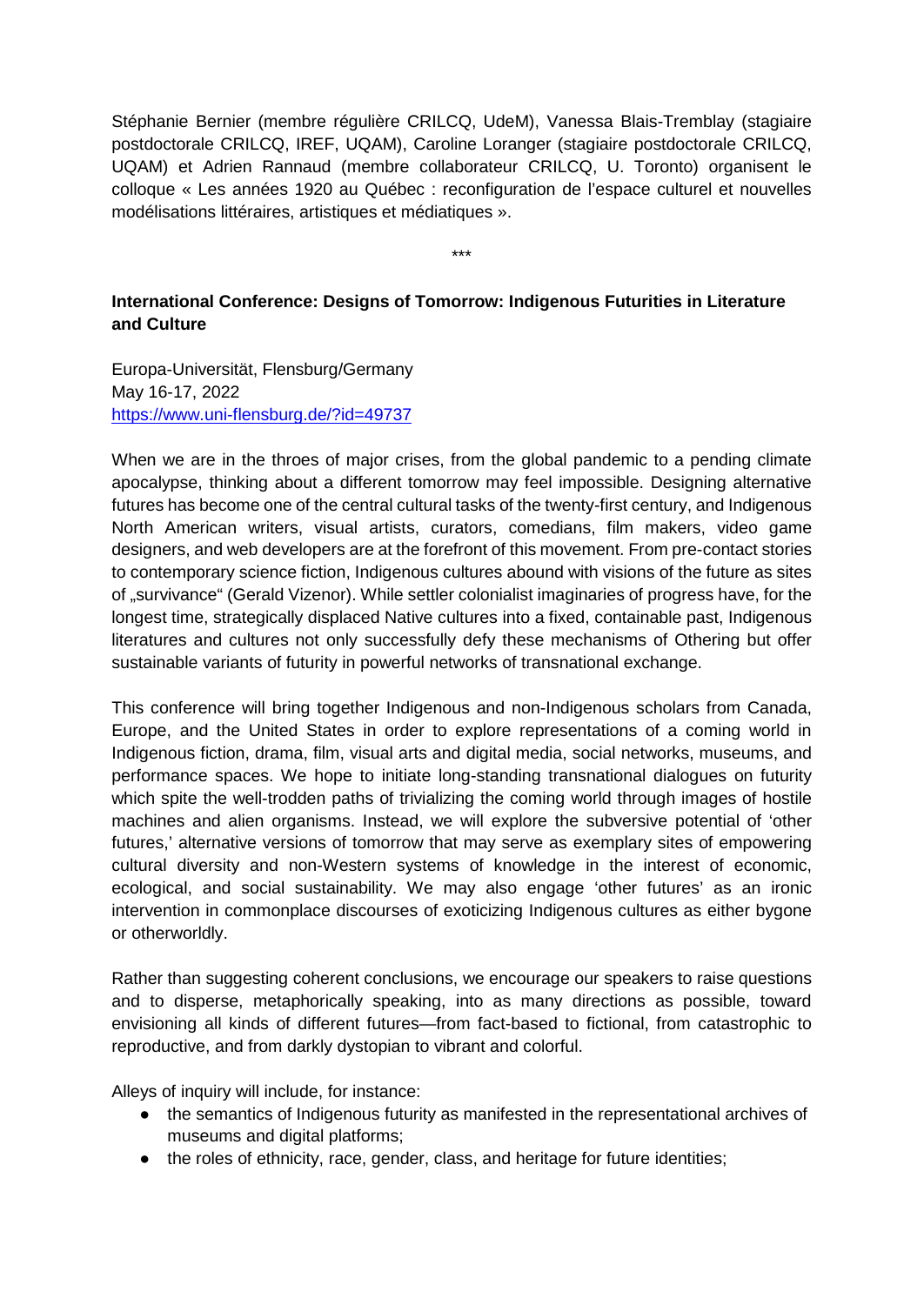- the ways in which futurity and "temporal sovereignty" (Mark Rifkin) resonate with larger North American, European, or global representations of history;
- the intersections and overlaps between 'other' futures and alternative systems of knowledge;
- engagements of utopia or dystopia, apocalypse, and the speculative, as well as revisions of genre conventions (in poetry, fiction, drama, painting, and film) in light of futurity;
- the seismographic, diagnostic, and interventional effects of Indigenous futurities on social and political contexts;
- the strategies by which these modes of knowledge connect transnationally, and by which they can be communicated across cultural and national boundaries.

Confirmed Speakers (in alphabetical order):

- Ahtone, Heather (First Americans Museum, Oklahoma City)
- Castor, Laura (Arctic University of Norway, Tromsø)
- Glancy, Diane (em., Macalester College)
- Jensen, Ellen-Marie (Sámi University of Applied Sciences, Norway)
- Jones, Stephen Graham (University of Colorado)
- Lewis, Jason (Aboriginal Territories in Cyberspace & Indigenous Futures Research Center, Concordia University, Montréal)
- Lutz, Hartmut (em., University of Greifswald; Royal Society of Canada)
- Mackenthun, Gesa (University of Rostock)
- Madsen, Deborah (University of Geneva)
- Marxreiter, Ute (Ethnologisches Museum Berlin)
- Meyer, Sabine N. (University of Bonn)
- Reinholz, Randy (San Diego State University; Native Voices at the Autry)
- Scheiding, Oliver (Obama-Institute for Transnational American Studies, JGU Mainz)
- Singer, Ryan (Albuquerque)
- Vizenor, Gerald (em., University of California, Berkeley)

Organizers: Kristina Baudemann [\(kristina.baudemann@uni-flensburg.de\)](mailto:kristina.baudemann@uni-flensburg.de), Birgit Däwes [\(birgit.daewes@uni-flensburg.de\)](mailto:birgit.daewes@uni-flensburg.de). Participation is free; everyone interested is welcome. For registration, please send an e-mail including your name and academic affiliation to the organizers

\*\*\*

# **Fortbildung für Lehrer\*innen, Referendar\*innen und Lehramtsstudierende "Canada and Québec in the EFL-Classroom / Le Canada et le Québec – formation continue en FLE"**

Kanada im Fremdsprachenunterricht? Kein Problem. Wenn Sie Ihr Wissen zu Kanada erweitern, Kanada in den Französisch- oder Englischunterricht einbeziehen, kanadische Texte und Themen für den Fremdsprachenunterricht aufbereiten möchten oder diesbezügliches Unterrichtsmaterial benötigen, dann kommen Sie gern zu unserer Fortbildung. Das Bremer Institut für Kanada- und Quebec-Studien (BIKQS) führt mit Expert\*innen der Universitäten Bremen, Kiel, Köln, Bochum und Groningen eine Lehrer\*innenfortbildung durch, auf der in einzelnen Vorträgen und Workshops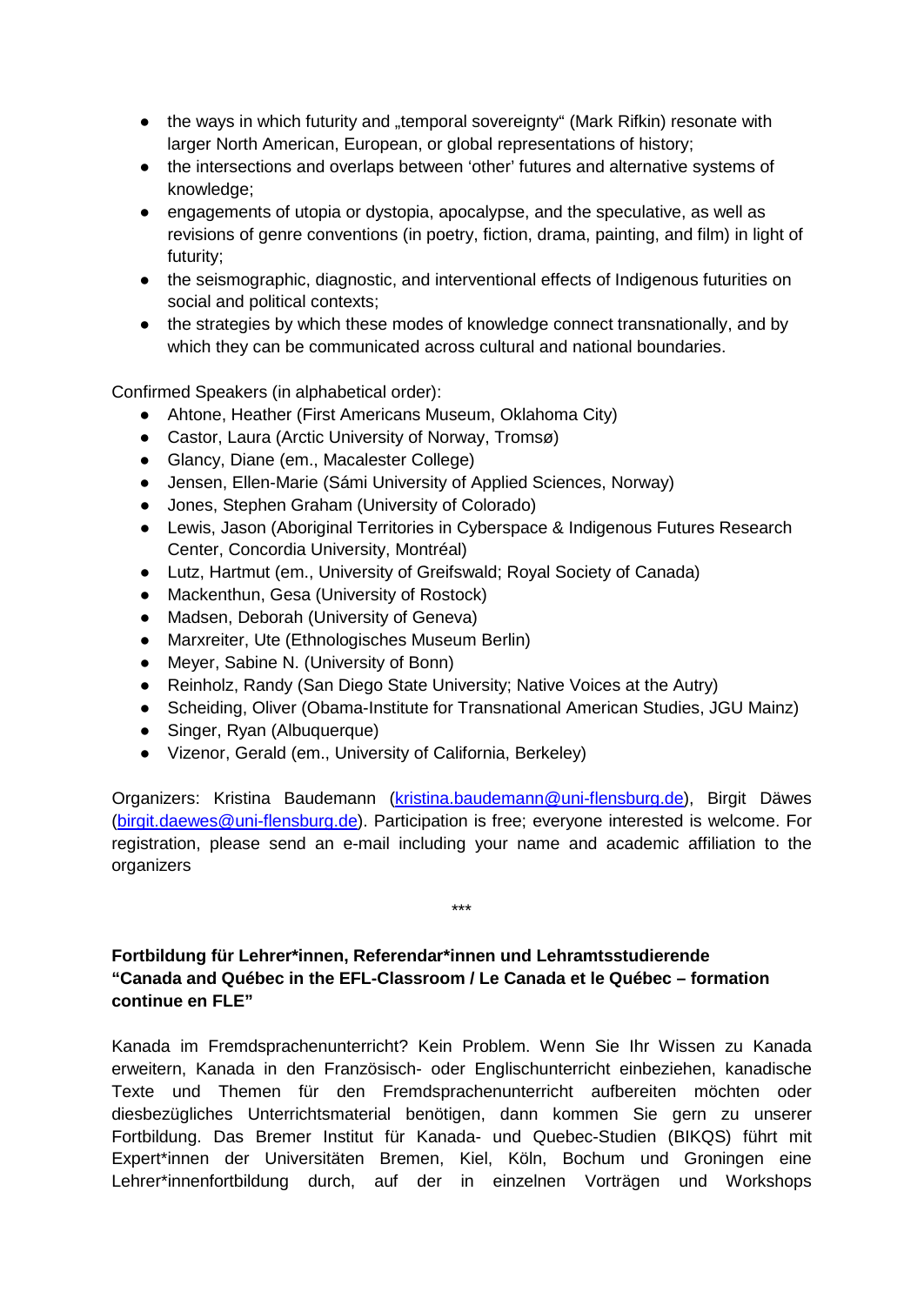materialbasierte Einführungen zu Kanada und Diskussionen zu Literatur, Film, Sprachen und Politik stattfinden werden sowie zu speziellen Themen wie den indigenen Kulturen Kanadas und dem berühmten Cirque du Soleil aus Quebec. Letzterer wird von unserem Gast aus Nordamerika, Prof. Dr. Charles Bateson, dem ehemaligen Präsidenten des American Council for Quebec Studies, präsentiert.

Zeit: 15. Juni 2022, 9:00-17:30 Uhr Ort: Haus der Wissenschaft, Sandstr. 4/5, Bremen

Teilnahmeentgelte: Lehrer\*innen 30€, Referendar\*innen 15€, Studierende U Bremen 0€

Anmeldung: vrs. 1. April bis 30. April 2022 Zahlung TN-Entgelt: vrs. 1. April bis 15. Mai 2022 Anmeldeformular: tba Konto: tba Veranstalter: BIKQS / BICQS / IBECQ Kontakt: Dr. Paula von Gleich, [bikqs@uni-bremen.de](mailto:bikqs@uni-bremen.de)

\*\*\*

## **Europäisch-Kanadische Akademie 2022**

Europa-Seminar (Mai 2022) und Studienreise nach Montréal (Oktober 2022)

Im Zentrum der wissenschaftlichen Europäisch-Kanadischen Akademie unter der Leitung von Prof. Dr. Christoph Vatter (Jena), Dr. Doris G. Eibl (Innsbruck) und Prof. Laurence McFalls stehen – neben dem interkulturellen Austausch mit kanadischen Studierenden – Begegnungen, Vorträge und Austausch mit Expertinnen und Experten sowie Akteurinnen und Akteuren der Zivilgesellschaft. Migrationsgeschichte, Mehrsprachigkeit und Sprachpolitik, autochthone Kulturen, interkulturelles Zusammenleben sowie das Verhältnis zwischen Québec und "RoC" ("Rest of Canada") sind Themen sowohl des Europa-Seminars in Otzenhausen als auch der Exkursion nach Montréal. Letztere rückt insbesondere das Erleben der multikulturellen Metropole Montréal und der beiden "capitales nationales" Ottawa und Québec in den Mittelpunkt.

Das Programm findet in französischer Sprache statt und richtet sich sowohl an Master- als auch fortgeschrittene BA-Studierende.

#### Wichtiges in Kürze:

Europa-Seminar "Politiques mémorielles dans le contexte transatlantique" mit Exkursion nach Straßburg (Europäische Akademie Otzenhausen): 06.05.-12.05.2022 (detailliertes Programm im März 2022).

Studienreise nach Montréal: 04.10.-12.10.2022 (detailliertes Programm im Laufe des Frühlings 2022)

Beide Veranstaltungen setzen gute Sprachkenntnisse in Französisch voraus.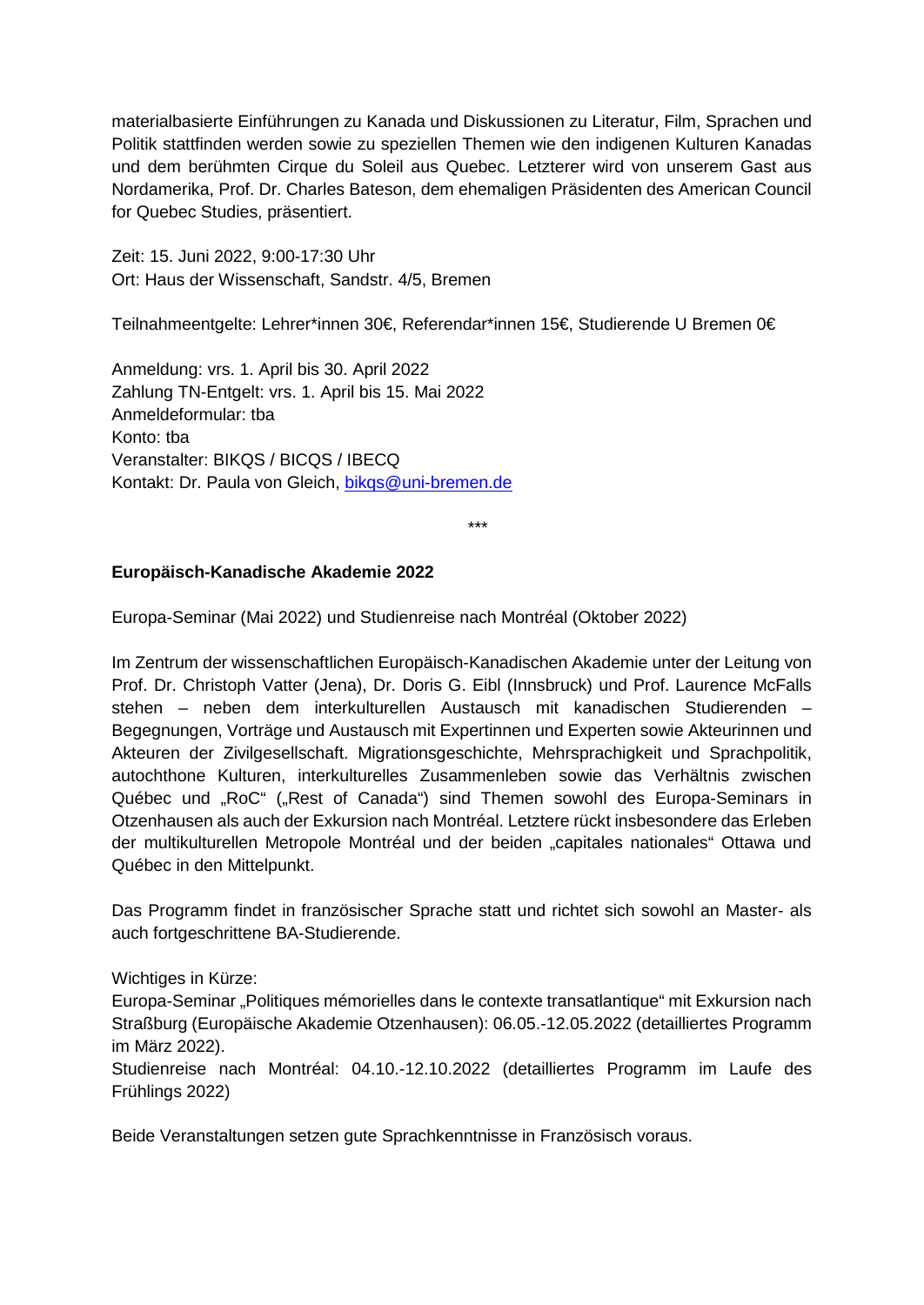Sollten Sie sich für eine Teilnahme an der Europäisch-Kanadischen Akademie 2022 interessieren und genaueres dazu in Erfahrung bringen wollen, richten Sie Ihre Anfragen bitte an Dr. Doris G. Eibl [\(doris.g.eibl@uibk.ac.at\)](mailto:doris.g.eibl@uibk.ac.at) oder Prof. Dr. Christoph Vatter [\(christoph.vatter@uni-jena.de\)](mailto:christoph.vatter@uni-jena.de).

Wissenschaftliche Leitung: Prof. Dr. Christoph Vatter (Jena) Dr. Doris G. Eibl (Innsbruck) Prof. Laurence McFalls (Montréal)

# **Exhibition, HKW Berlin: The Children Have to Hear Another Story – Alanis Obomsawin**

\*\*\*

Selbst über persönliche Erfahrungen zu berichten – dazu gab Alanis Obomsawins Mother of Many Children Indigenen Frauen aus Communitys in ganz Kanada die Möglichkeit. Obomsawins erste Dokumentation in Spielfilmlänge bietet generationsübergreifende Einblicke. Die Collage über die Vielschichtigkeit der Rolle von Frauen ist in der ihrem Lebenswerk gewidmeten Ausstellung zu sehen. Eine Publikation zeichnet nach, wieso Obomsawins Werk modellhaft ist für ein Indigenes Kino, das sich sozialer Gerechtigkeit verschreibt.

Bis So 20.2. täglich 12–20h, Mo 21.2.–Mo 18.4. täglich außer Di, 12–20h The Children Have to Hear Another Story – Alanis Obomsawin Ausstellung, montags und unter 18 Jahren Eintritt frei

[https://hkw.de/de/programm/projekte/2022/alanis\\_obomsawin/start.php](https://hkw.de/de/programm/projekte/2022/alanis_obomsawin/start.php)

\*\*\*

#### **FemToba Film Fest**

FemToba Film Fest screens short films by womxn, non-binary, and trans men filmmakers based in the Canadian prairies! It will take place May 27, 2022 on the Winnipeg Art Gallery rooftop, in addition to an online screening.

Our fest aims to inspire, connect, and promote womxn, non-binary, and trans men filmmakers, while showing local audiences prairie filmmaking talent and a good time!

All selected films will be paid screening fees based on the IMAA fee schedule.

In order to be eligible to submit to FemToba Film Fest:

- 1. The film must have a womxn, non-binary, or trans man director or co-director.
- 2. The director or co-director must be based in the Canadian prairies (Manitoba, Saskatchewan, or Alberta).
- 3. The film must have been made in the Canadian prairies (Manitoba, Saskatchewan, or Alberta).
- 4. The film must be under 20 minutes.
- 5. The film must have english subtitles if in a non-english language.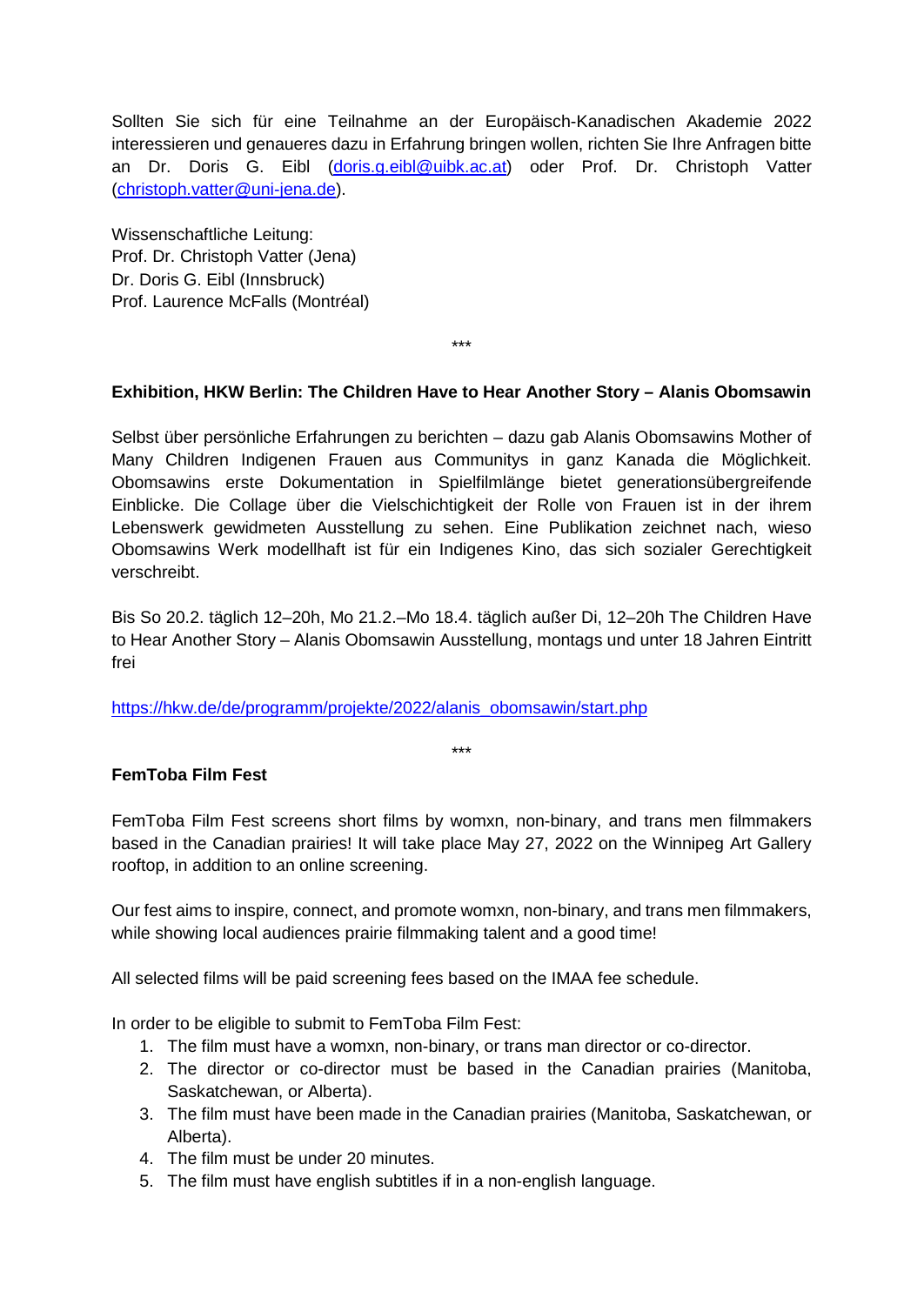- 6. The submitter can submit a maximum of 2 films.
- 7. The film must have been made in the last 3 years.

All selected films will be paid screening fees based on the IMAA fee schedule. Our selection committee looks forward to viewing your submission! Applications are due April 1, 2022.

To learn more or submit your application:<https://creativemanitoba.ca/job/femtoba-film-fest/>

About Us: FemToba Film Fest and Chats is a project organized by the Womxn's Film & Video Network (WFVN) of Manitoba, and is generously supported by the Winnipeg Arts Council and Winnipeg Film Group. WFVN is a Winnipeg-based volunteer-run community group connecting, supporting, educating, and promoting womxn, non-binary, and trans men filmmakers.

\*\*\*

## **FID AAC Newsletter No. 3 (February 2021) is out now**

The Fachinformationsdienst Anglo-American Culture and History (FID AAC) has published its Newsletter No. 3 (February 2022) and invites you to read about current events and general developments: tinyurl.com/yf49sppt

We understand our newsletter as a source of information and as a way to foster direct communication with our research communities. If you'd like to stay connected & up to date and learn about our ongoing services, such as the subject repository "The Stacks," please subscribe to our newsletter:<https://libaac.de/about/newsletter/>

- **8. Date du prochain bulletin d'information du Forum de la Relève Académique Date for the next newsletter of the Emerging Scholars' Forum Termin des nächsten Newsletters des Nachwuchsforums**
	- 1er juin 2022 June 1st, 2022 1. Juni 2022

**------------------**

**---------**

Cordialement / Best wishes / Mit den besten Grüßen

Votre forum de la Relève Académique Your Emerging Scholars' Forum Euer Nachwuchsforum

[nachwuchsforum@gmail.com](mailto:nachwuchsforum@gmail.com) [www.nachwuchsforum.net](http://www.nachwuchsforum.net/)